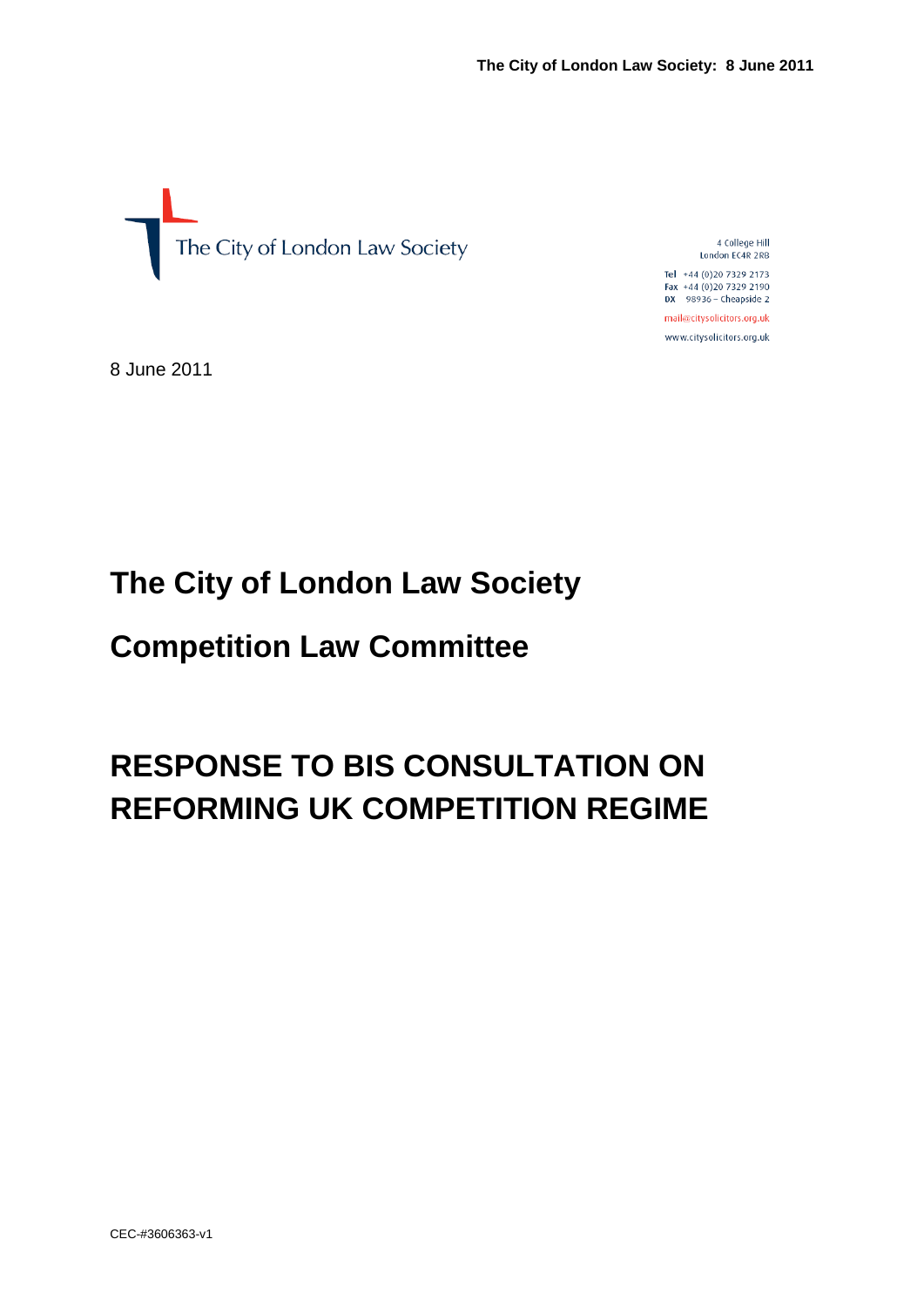### **City of London Law Society Competition Law Committee**

### **RESPONSE TO BIS CONSULTATION ON REFORMING UK COMPETITION REGIME**

### **Contents**

- Contents
- Overview
- A Stronger Markets Regime
- A Stronger Merger Regime
- A Stronger Antitrust Regime
- The Criminal Cartel Offence
- Concurrency and the sector regulators
- Regulatory Appeals and Other Functions of the OFT and CC
- Scope, Objectives and Governance
- Decision Making
- Merger Fees and Cost Recovery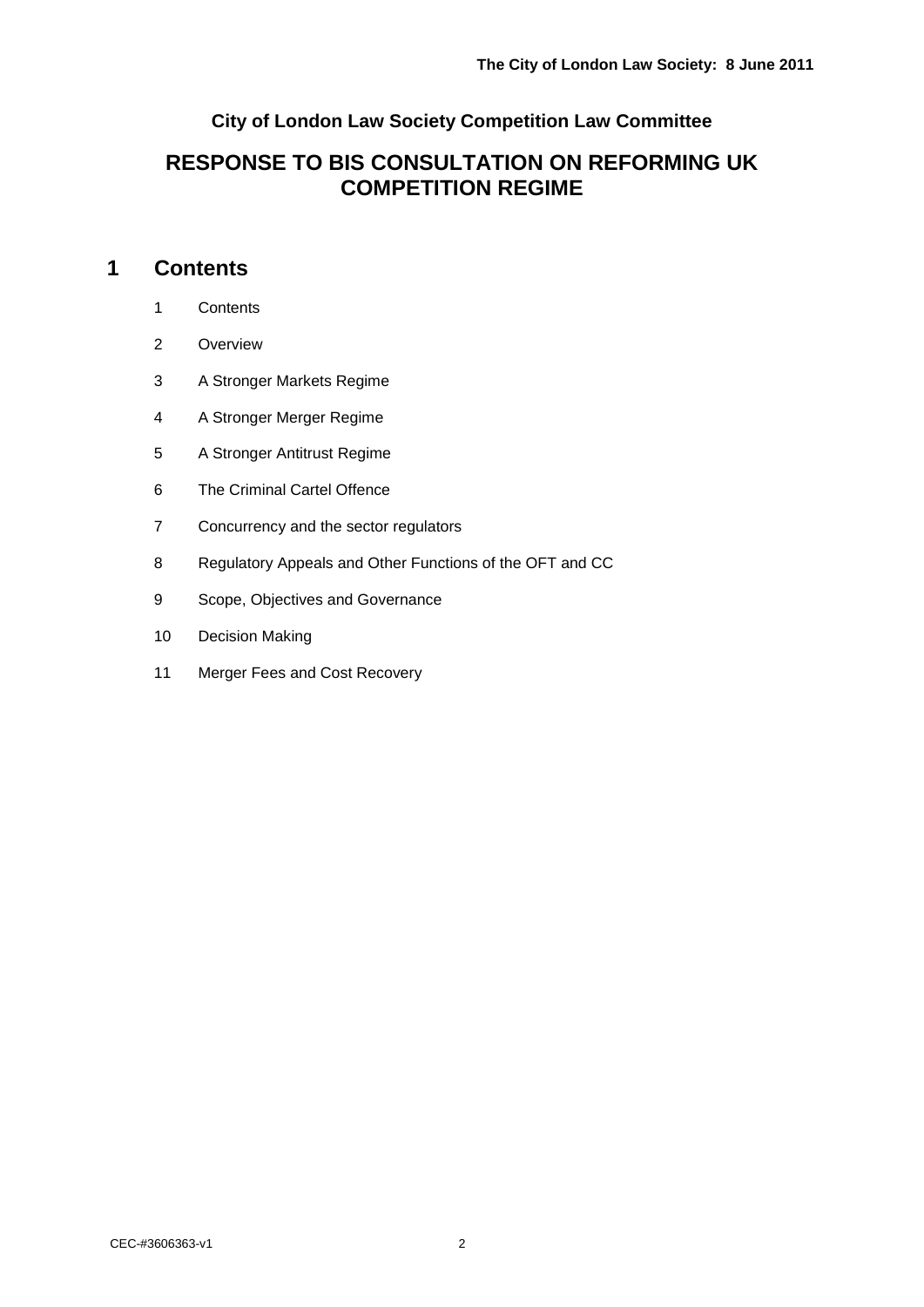### **2 Overview**

- 2.1 This paper is submitted by the Competition Law Committee of the City of London Law Society in response to the Department for Business, Innovation and Skills"s paper *A Competition Regime for Growth: A Consultation on Options for Reform*, published on 16 March 2011.
- 2.2 The City of London Law Society (CLLS) represents approximately 14,000 City lawyers through individual and corporate membership including some of the largest international law firms in the world. These law firms advise a variety of clients from multinational companies and financial institutions to Government Departments, often in relation to complex, multijurisdictional legal issues.
- 2.3 The CLLS responds to a variety of consultations on issues of importance to its members through its 17 specialist committees.
- 2.4 The CLLS Competition Law Committee has prepared this submission. The Committee is made up of solicitors specialising in UK and EU competition law in a number of law firms based in the City of London, who advise and act for UK and international businesses, financial institutions and regulatory and governmental bodies on competition law matters.
- 2.5 The authors of this response are:

Antonio Bavasso, *Allen & Overy LLP*

Robert Bell, *Speechly Bircham LLP* (Chairman, Competition Law Committee)

Howard Cartlidge, *Olswang LLP*

Michael Grenfell, *Norton Rose LLP* (Chairman, Working Group on UK competition reforms)

Nicole Kar, *Linklaters LLP*

Dorothy Livingston, *Herbert Smith LLP*

Samantha Mobley, *Baker & McKenzie LLP*

Margaret Moore, *Travers Smith LLP* (Deputy Chairman, Competition Law Committee)

Nigel Parr, *Ashurst LLP*

Alex Potter, *Freshfields Bruckhaus Deringer LLP*

- 2.6 We are grateful for the contributions of colleagues on the Committee, and to Ian Winter QC of Cloth Fair Chambers, specialising in criminal law and fraud, for his insights and contributions to Section 6 on the criminal cartel offence.
- 2.7 The Committee was extremely impressed with the quality of the BIS consultation paper, noting that it was well-thought through and well-argued, and that care had been taken to take account of points made by competition law practitioners and by business in advance of its issuance.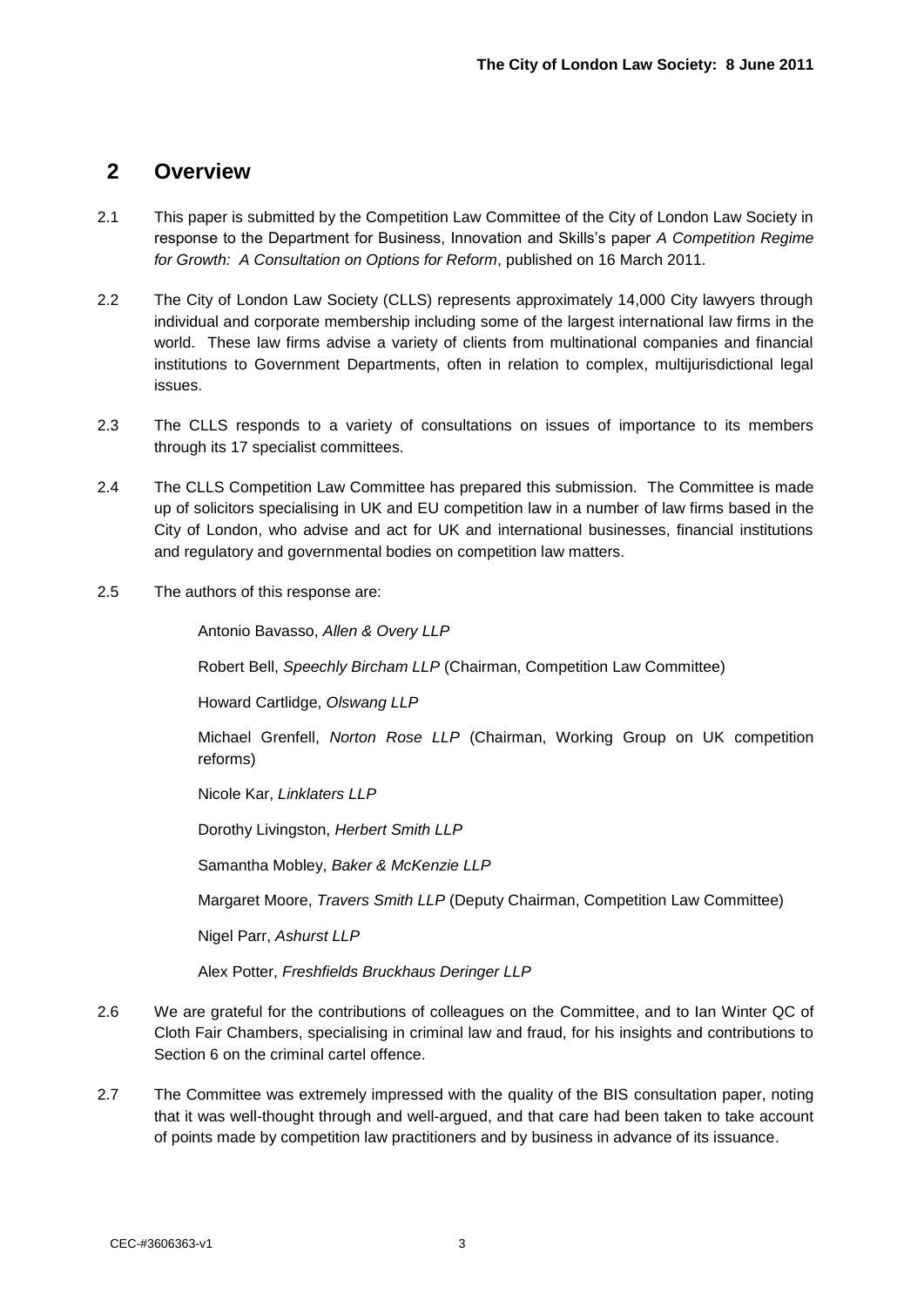#### 2.8 Specifically, on the substance, the Committee **strongly supports and advocates**:

 **Greater procedural fairness in antitrust:** We endorse the proposals that, in investigations under the prohibitions - so-called "antitrust" - greater fairness could be achieved if there were a proper separation of powers between the investigators and those taking the final decision and possibly imposing penalties, i.e. both "Option 2" and "Option 3" in paragraphs 5.30 to 5.47 of the consultation paper. We see such proposals as necessary to redress the inherent unfairness of a single group of officials being investigator, prosecutor, judge and jury - the problem of "confirmation bias".

On balance, we favour a modified form of Option 2 - the key features being

- (i) a second phase of antitrust investigation to be conducted within the CMA by a **group of independent decision-makers separate from the original investigating team** (essentially the independent decision-makers who make the Phase 2 market and merger decisions)
- (ii) but with **no need for a full internal tribunal**
- (iii) crucially, retention of a **full merits appeal to the CAT**.

*See paragraphs 5.2, and 5.11 to 5.16 below.*

This significant improvement on the present system is, of course, perfectly achievable whether or not the OFT and the Competition Commission are amalgamated into a single authority.

 **Retention of voluntary merger notification:** We welcome the consultation paper"s recognition that mandatory merger notification is not necessarily the right way forward; indeed, we believe that it would be very damaging (see below).

We welcome the consultation paper"s identification of more proportionate, and practical, ways to address concerns about completed mergers (along the broad lines set out in paragraphs 4.12 to 4.16 of the consultation paper).

We endorse **strengthened interim measures**, including the possibility of an order to reverse integration, and we favour the "second option" referred to in paragraph 4.13. *See paragraphs 4.25 to 4.43 below.*

2.9 As regards the proposal to amalgamate the OFT and the Competition Commission into a single competition authority - the CMA - we do not believe that such a major restructuring of the institutions is necessarily the most effective way to achieve the main reforms to the system that are urgently needed. Indeed, we fear that the proposed amalgamation potentially involves some real disadvantages, including (i) the institutional upheaval inevitably ushering in a period of transition and adjustment during which competition enforcement is bound to be less, rather than more, effective; and (ii) the loss of the "fresh pair of eyes" in mergers and market cases resultant on losing the separation of powers between the Phase 1 and Phase 2 bodies (although, as noted below, if there is to be a single CMA, we advocate a decision-making structure within it that would preserve at least some of this "fresh fair of eyes", guarding against confirmation bias).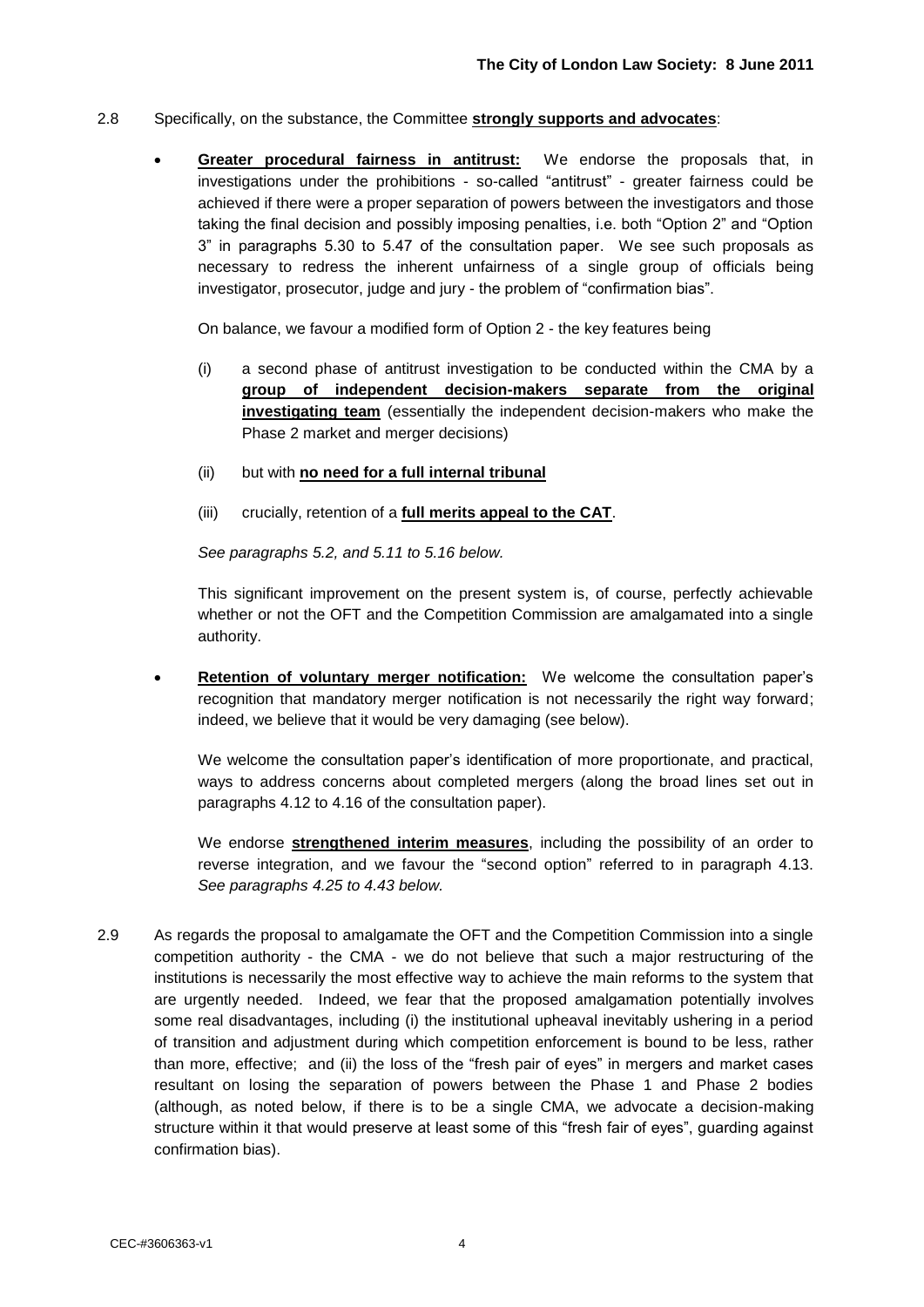- 2.10 That said, and notwithstanding our misgivings, the Committee wishes to engage constructively with the proposals being made in the consultation paper which assume the existence of a single CMA, and we have framed our response in that constructive spirit.
- 2.11 Specifically, if there is to be a single CMA, the Committee **welcomes**, and considers **essential**:
	- (a) the proposals that, within a single CMA, the decisions in "Phase 2" of both merger control and markets processes should be made by different people from those conducting the initial examination at "Phase 1" - so as to minimise the dangers of "confirmation bias" that might otherwise arise from an amalgamation of the two existing competition authorities; *see paragraphs 10.5 to 10.9 below.*
	- (b) the proposal that those "Phase 2" decision-makers within the CMA should be senior and experienced individuals to which the companies under investigation have access, and who are of roughly equivalent status and experience to those senior management executives of the investigated companies who appear before them; *see paragraphs 10.11 to 10.12 below.*
- 2.12 The Committee also has a number of serious **concerns** about some of the proposals notably:
	- those relating to the **cartel offence** we do not believe that there are grounds, at this stage, to remove the "dishonesty" element in the offence; *see Section 6 below*
	- the possibility of **mandatory merger notification**
		- we believe that this would represent an *unnecessary* regulatory burden on parties to mergers raising no competition issues, and would have the perverse effect that innocuous mergers would be caught by the regime while, as a consequence, many mergers with anti-competitive effects would escape scrutiny;
		- moreover, our analysis of completed mergers considered by the Competition Commission in recent years does not suggest a major crisis of completed anticompetitive mergers that would warrant the draconian legislative change to mandatory merger notification;

*see paragraphs 4.2 to 4.22, and 4.49 to 4.51 below*

- the suggestions on **fees for merger control and antitrust investigations** which the Committee considers disproportionate and excessive in the case of mergers (*see paragraphs 11.1 to 11.8 below*), contrary to proper principles of the administration of justice in the case of antitrust investigations (*see paragraphs 11.9 to 11.12 below*), and out of line with international best practice in the case of both (*see table at end of section 11*)
- **SME "super-complaints" in market investigations**; *see paragraphs 3.35 to 3.37 below*
- proposals on the workings of the **sector regulators' concurrent competition powers**; *see Section 7 below*.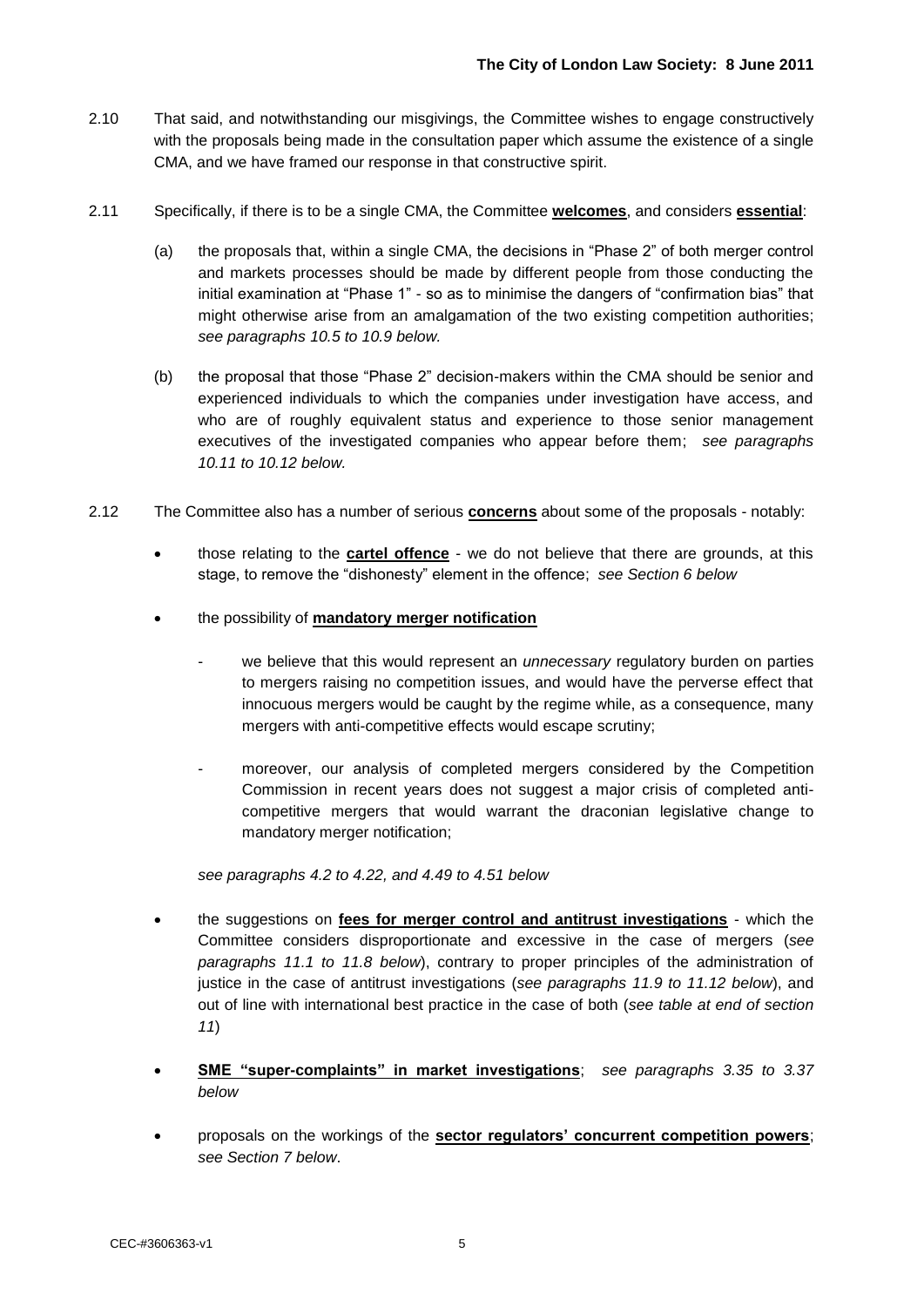#### **General principles**

- 2.13 Before dealing with our specific points, however, we thought it would be helpful to set them in their proper context - by explaining the general principles which have informed our approach. The Committee thinks that the appropriate objectives for a reform of the UK competition system should be:
	- (a) to reduce unnecessary regulatory burdens both on British businesses, which (as the Government recognises) risk losing competitiveness as a result of excessive "red tape", and on the competition authorities which need to concentrate their limited resources on the things that really matter
	- (b) to improve procedural fairness recognising that the implications for businesses of competition law interventions can be significant and severe; this applies to market investigations, which can result in the imposition of regulatory remedies on whole sectors, and antitrust processes, which can result in the companies concerned sustaining substantial fines, reputational harm and exposure to third party civil damages claims, as well as having an impact on the careers of senior management (including possible directors' disqualification)
	- (c) so far as is consistent with objectives (a) and (b), to enhance the efficiency and speed of processes
	- (d) to provide an environment and structure in which the UK"s competition body can operate with authority and be recognised as being world class.
- 2.14 The Committee does not accept the criticism that the current system generates too few cases. Indeed, we do not see that volume of cases, e.g. relative to other countries, is an appropriate measure of the effectiveness of the regime; other factors, such as the actual existence of anticompetitive practices in Britain compared with other countries, and the way the volume of cases is measured, are also relevant. More specifically:
	- We do not consider that there are too few market investigations. Rather, we believe that the increased regulation of hitherto unregulated sectors of the economy, as a result of market investigation remedies, is by no means an ideal, or even productive, way of achieving economic growth and well being.
	- In antitrust, while we recognise the benefit of establishing a body of precedent through decided cases, both for certainty and for deterrence, in individual cases there are often very good reasons for the parties to reach a settlement with the competition authority.
- 2.15 Finally, we appreciate the opportunity afforded us to comment on these proposals and, following submission of this response, the Committee remains happy to assist BIS in its deliberations in developing the proposals.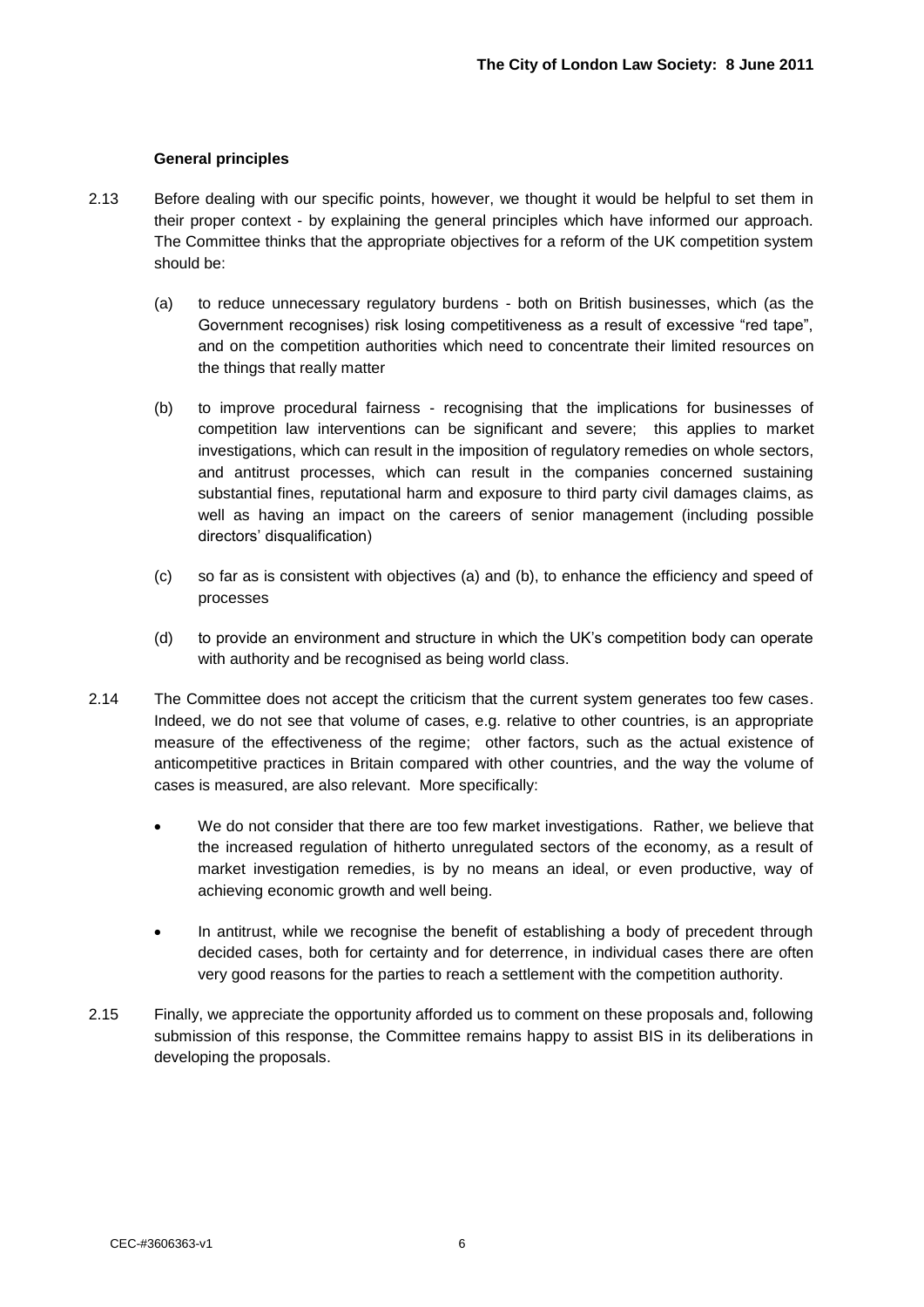## **3 Section 3 - "A Stronger Markets Regime"**

#### **General comments**

- 3.1 The consultation paper states, in paragraph 3.5, that there have been too few market investigation references and that the markets regime system is under-utilised. It calls for the increased use of the markets regime.
- 3.2 However, in the Committee"s view, to equate the proper functioning and efficient operation of the markets investigation regime with the number of cases taken misses the point. An increase in cases alone will not mean a more effective system. Making market investigation references (MIRs) purely in order to produce a greater number of cases is likely to lead to the investigation of a greater number of unmeritorious cases or markets of peripheral importance to the economy. This in turn would lead to a needless increase in the regulatory burden on business without having any corresponding consumer benefit. It will also create a more market interventionist policy; the effect of MIRs is often highly regulatory, with remedies involving costly changes to business practices and sometimes (for example in the case of airports) forced break-up of companies.

#### **Q3: Comments on the proposals**

#### **Market studies (paragraphs 3.20 and 3.25 to 3.28)**

- 3.3 Given the vague wording of section 5 of the Enterprise Act 2002 the OFT"s general duty to obtain and keep under review information relating to the carrying out of its functions (which we understand to be the statutory ground for OFT market studies) - there is a need to clarify the objectives and scope of the CMA"s powers to commence market studies. It is essential, in the Committee"s view to establish appropriate statutory criteria for the commencement of market studies/Phase 1 market investigations and the role of the CMA in that process given the associated proposal to confer upon the CMA information-gathering powers. We discuss this in more detail in paragraphs 3.7 to 3.10 below.
- 3.4 So what should the appropriate statutory criteria be?
- 3.5 In the Committee"s view, market studies are useful filters for situations which may require regulatory scrutiny but do not immediately advertise themselves as being as candidates for CA 1998 enforcement or consumer protection remedies. We believe that the two-stage market investigation procedure works well. A "Phase 1" investigation helps to highlight whether a more detailed investigation of a particular market is warranted under a MIR. This two-phase process we believe provides an appropriate balance between achieving appropriate regulatory inquiry and minimising the burden and cost to business in taking part in the process.
- 3.6 It has been suggested, in discussions during the consultation period, that market studies might also be able to cover situations where the CMA wishes to undertake longer term reports where no competition or consumer remedies are contemplated. This is to a certain extent a reflection of the current practice where the OFT undertakes longer term studies as an aid to Government and which may for example conclude by recommending the need for future legislation. In our view it is hard to accommodate these types of report within the confines of the new proposed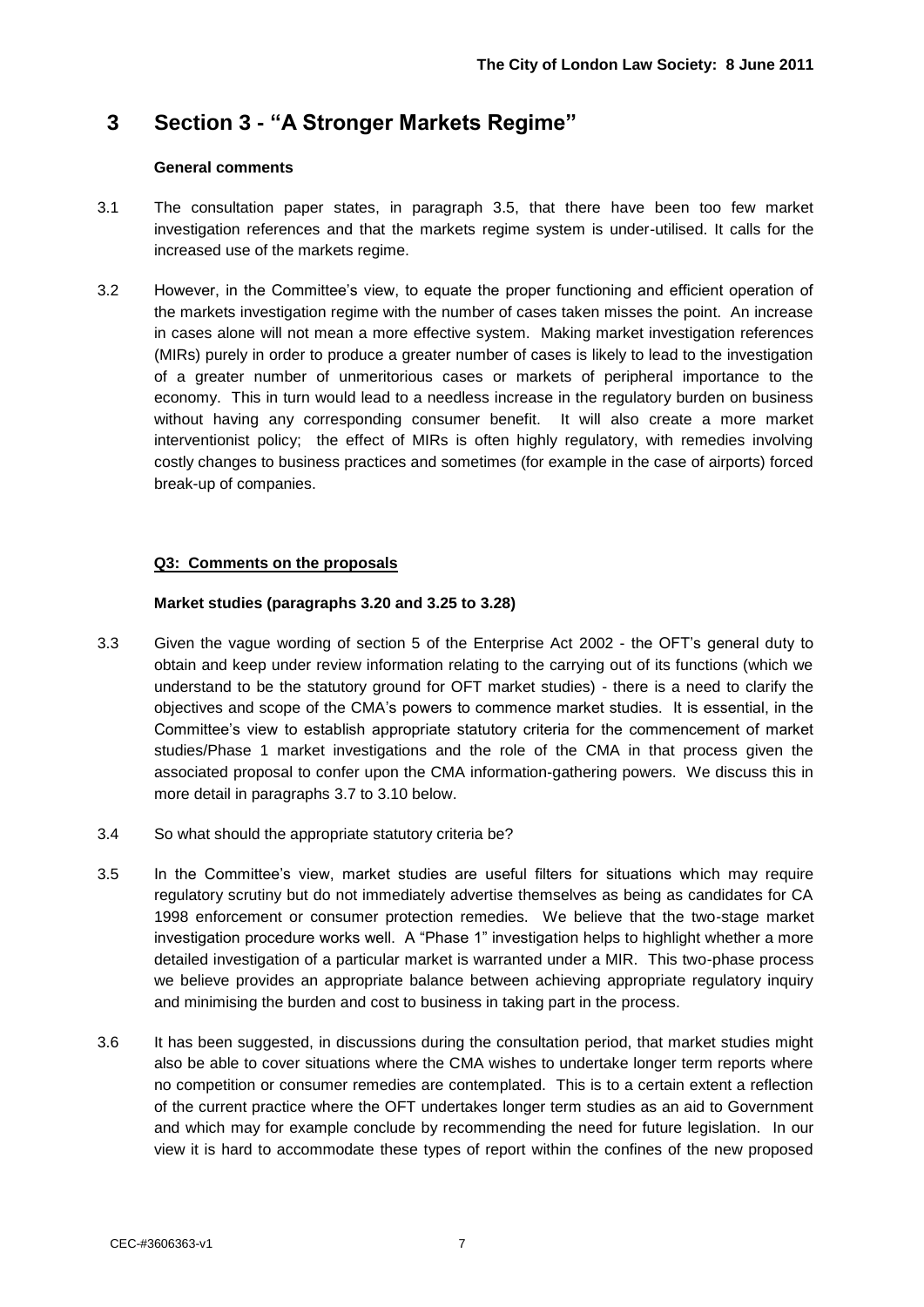reforms. Its short timeframes and use of information-gathering powers are not in our view appropriate for use in this context.

- 3.7 We are therefore in favour of dividing market studies into two specific types;
	- "market studies" for long-term reports where the exercise of competition powers is not envisaged; and
	- "Phase 1 market investigations" which would be competition based.
- 3.8 We would recommend that a new separate statutory power distinct from those relating to Phase 1 market investigations for the CMA to undertake longer term reports as an aid to Government. This process could possibly enable the CMA to set their own timetables if this was thought to be appropriate but would not benefit from information gathering powers. We would suggest that these reports are referred to as "market studies". In the event that a competition related issue arises during the course of a "market study" the CMA would need to commence a Phase 1 market investigation. Criteria for initiating Phase 1 market investigations clearly needs to be set at a lower standard than those for making an MIR under section 131 of the Enterprise Act, which requires the OFT to have "reasonable grounds for suspecting" a restriction, distortion or restriction of competition.
- 3.9 An alternative approach might be to frame the test around the EU "sector inquiries" test. Under Article 17(1) of Council Regulation 1/2003, the European Commission may start a market study

"where the trends of trade between Member States, the rigidity of prices or other circumstances suggest that competition may be restricted or distorted within the common market".

This latter test lends itself to the approach, referred to in paragraph 3.3 above, of keeping key markets under review. Although the criteria need to be competition based they do not rule out subsequent exercise by the CMA of their consumer powers. .

- 3.10 Accordingly, whatever wording is chosen, it is essential to state clearly the scope and objective of Phase 1 market investigations. The Committee think the test could be entirely competition based. Given that the threshold for MIRs at Phase 2 (in section 131 of the Enterprise Act) is merely "reasonable suspicion", it would have to be even lower. A possible approach might be along the following lines:
	- (a) *The [CMA] may carry out investigations into any markets in the UK or a part of the UK in connection with the supply or acquisition of any goods or services where it has reason to believe that a feature or a combination of features may merit the exercise of its powers under section 131 ("a Phase 1 market investigation")*
	- (b) *Where the [CMA] decides to start a Phase 1 market investigation it shall announce-*
		- *(i) the enactment under which it is made;*
		- *(ii) the description of the goods or services to which it relates;*
		- *(iii) its geographic scope; and*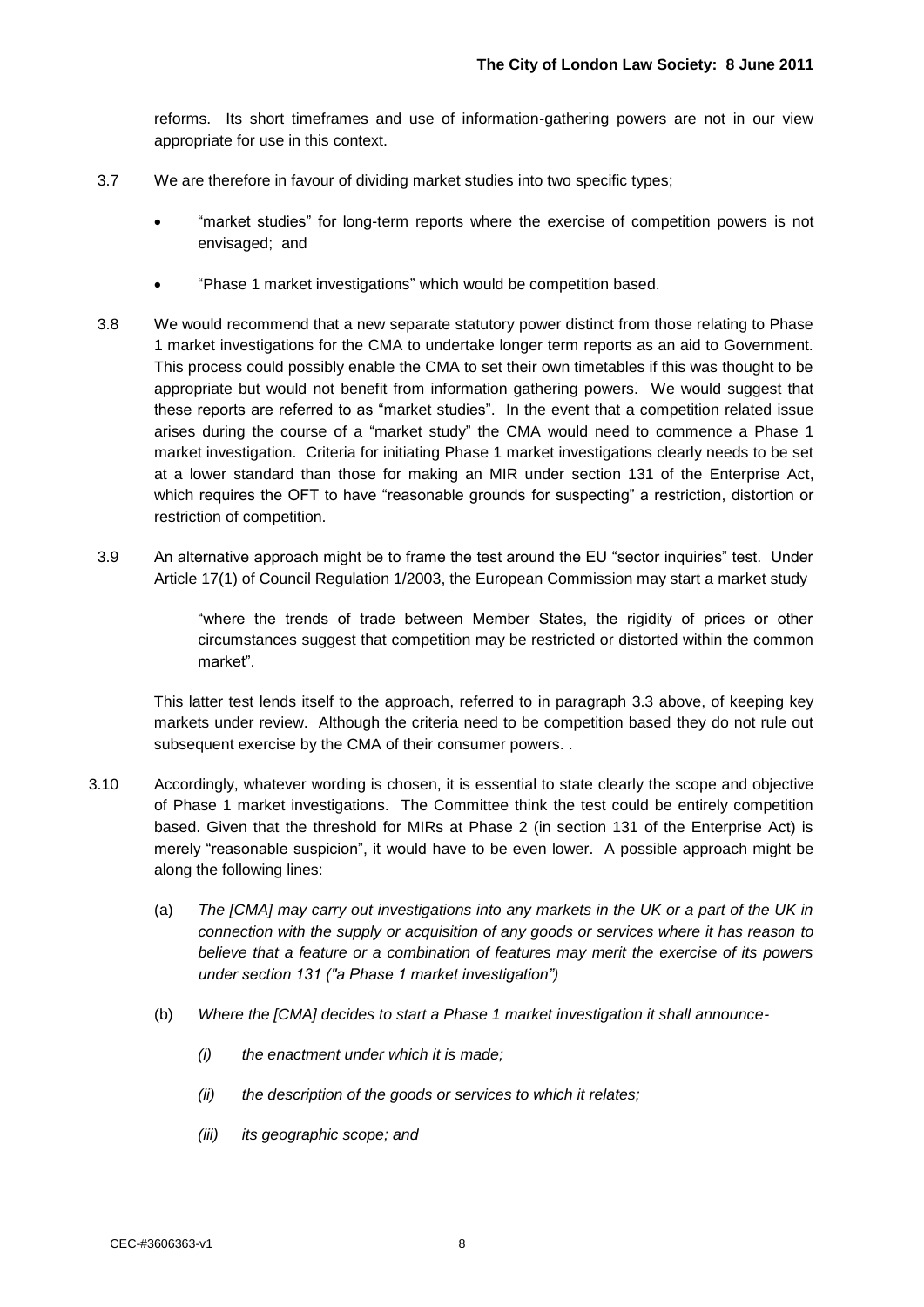- *(iv) the reason or reasons why it has exercised its powers under [subsection (a)] above.*
- (c) *The [CMA] shall prepare and publish its Phase 1 market investigation under [subsection (a)] within a period of six months beginning with the date of its announcement in [subsection (b) above].*

#### **Consumer protection and market studies**

- 3.11 Although this is not a response to the Government"s consultation paper on consumer powers, we do feel it is appropriate to emphasise our support for the CMA retaining some, if not all, of its consumer powers. We believe that Phase 1 market investigations should start with the CMA as long as the competition based test is triggered regardless of whether they appear to be consumer focused or not. The Committee has considered some form of remittal system to a consumer body to deal with consumer-related cases, but we have rejected this because we do not believe it would work and we think that it would certainly not be in the interests of consumers.
- 3.12 We believe that it is important that the CMA should retain consumer based remedies, and should be able to deploy its consumer enforcement measures alongside its competition based powers. This is because there is often a substantial overlap between the two areas. This can be seen from the fact that a number of MIRs to date have been heavily consumer-focused, notwithstanding the current test, which expressly requires a competition concern before a reference can be made. When these powers exist within a single body they can be exercised in a joined up way to the advantage of consumers and business.
- 3.13 Various possible structures for a trading standards organisation have been suggested during the consultation. One solution was the creation of an overarching Trading Standards Authority. This Trading Standards Authority would be given the benefit of an indemnity fund. We do not have any details about how such an authority would be structured, including in particular whether it would be a single entity or made up of local trading standards bodies representatives.
	- Even if it were a new single entity we believe it would be less effective than the current system, for the reasons given in paragraphs 3.11 to 3.12 above.
	- We would be even more concerned if such a Trading Standards Authority adopted a less centralised structure. We hope the Government shares our view that it is important to have a strong central national body which has the experience and resources to take on flagship consumer related cases while leaving other types of cases to trading standard bodies to pursue at a local level.
- 3.14 Without a single national body speaking with one voice like the CMA we believe that there will be an inevitable increase in the bureaucracy of enforcement (especially if trading standards bodies have to work with each other loosely within the terms of the Indemnity Fund or a similar financing structure). The uncertain allocation of responsibilities among a fragmented class of enforcement authorities runs the risk of severely compromising consumer protection in high profile complex cases.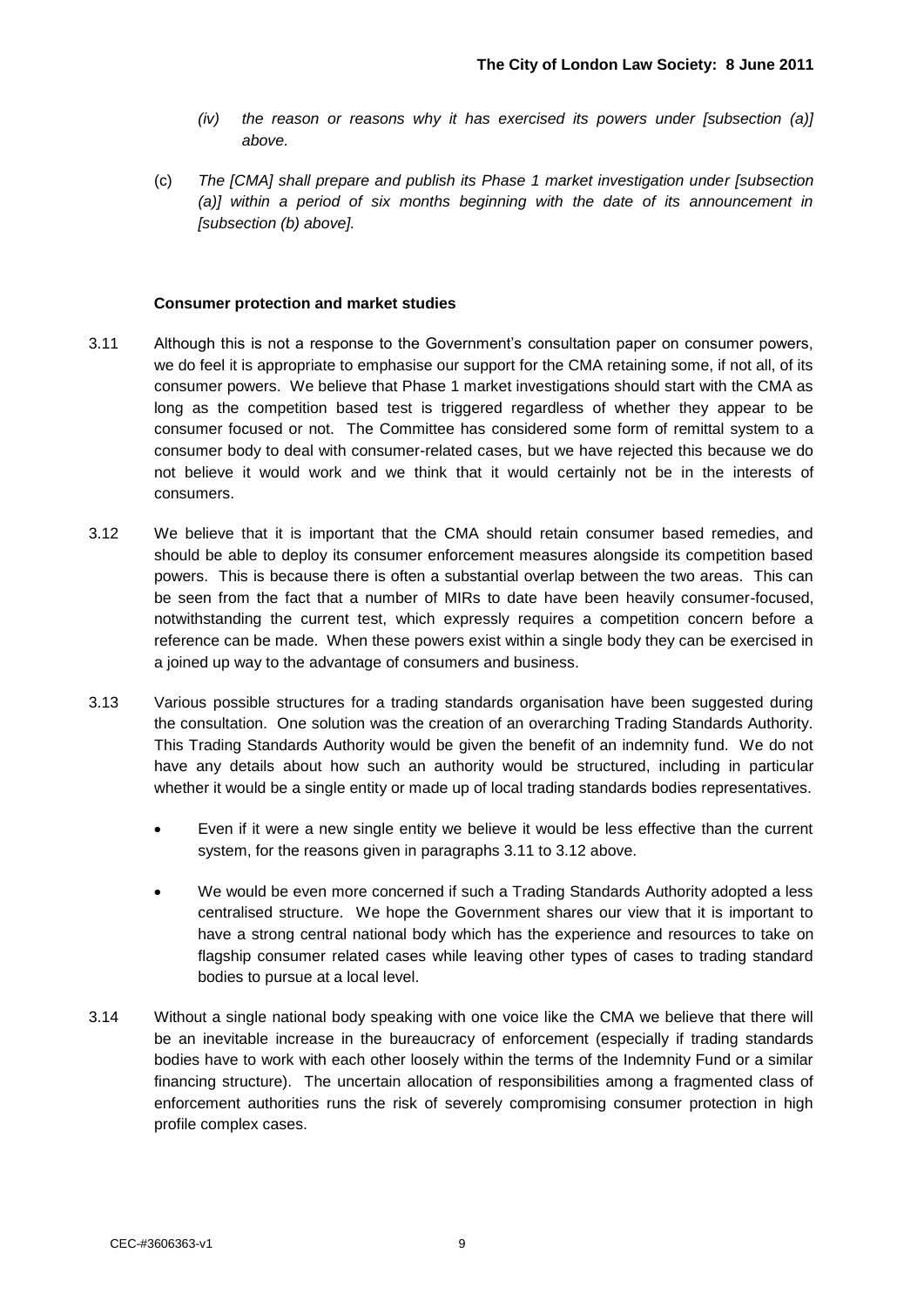#### **Statutory time limits (paragraphs 3.18 to 3.20)**

*Phase 1 market investigations*

- 3.15 The Committee favours the setting of a six-month time limit for Phase 1 market investigations.
- 3.16 We believe that a statutory limit will impose discipline and efficiency into the process which has not always been evident in the past. Finite limits to the investigations would also help limit the cost burden on business. We believe that all Phase 1 market investigations should be capable of being finished within six months. As mentioned above Phase 1 market investigations are preliminary filters to determine what further action, if any, is necessary under the CMA"s competition or consumer powers. They should not be allowed to run on beyond this period.
- 3.17 In paragraph 3.20, the consultation paper asks whether all market studies should be completed within the six months time limit or only those which have the potential to be referred under section 131. We believe that all Phase 1 market investigations should be concluded within the six month period. Any other approach would compromise the efficiency gains derived from introducing a rigid six month time period. In paragraph 3.6 above we have suggested setting up a separate statutory process for long term reports which we have called "market studies" outside the fixed time limits regime with greater discretion for the CMA as to time limits.

*MIRs*

- 3.18 MIRs can be complex and involve a considerable number of parties in the provision of substantial quantities of information. Although we are conscious that the CC is now setting itself a target of completing MIRs within an 18 month timeframe past experience has shown that they are often hard pressed to complete their investigations within the current statutory 24 month period. Companies involved in the investigation would also have an increased burden imposed upon them as the CMA struggles to complete its investigation with the 18 month time limit. A hurried inquiry with equally hurried remedies is not a recipe for creating a world class competition regime. In addition, given the potential severe remedies such as divestment which the CMA has at its disposal, we believe it is essential that due process at MIR stage is not compromised by the shortening of time scales and this is particularly true at the remedies stage. We believe that the CMA should be given adequate time to carry out its role effectively. Consequently we believe the current statutory period of 24 months is the most appropriate period and a reduction to 18 months should be resisted. However we do believe that it is important to get as close as possible to remedies finalisation within this two year period. The present position is unsatisfactory as there is no timetable at all for agreeing remedies and this process can drag on for months or even years
- 3.19 If, however, BIS did decide to reduce the period to 18 months, careful consideration needs to be given to the powers of the CMA to extend an MIR. We believe the CMA needs generous powers to do so for the reasons mentioned above. There should be the power to extend for two periods each of twelve weeks. However a second extension should only be used in exceptional circumstances. Such a power of extension should only be exercised on grounds that:
	- (a) the inquiry involves either a large number of parties and cannot be completed within the original timescale envisaged;
	- (b) the complexity of the issues involved require extra time; and
	- (c) the CMA and the parties need more time to consider appropriate remedies.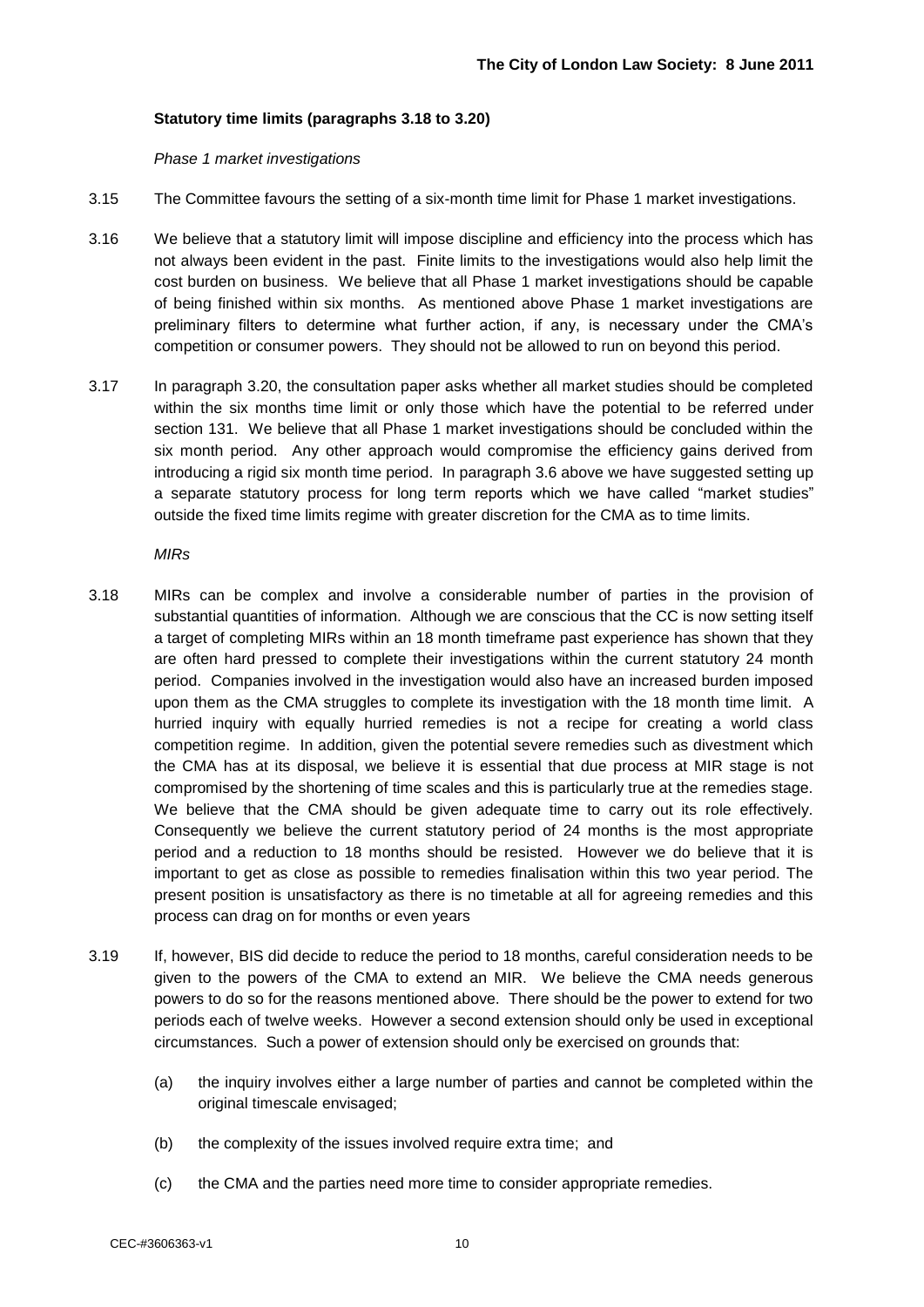#### **Information gathering powers at Phase 1 (paragraphs 3.21 to 3.21)**

3.20 We support the introduction of information gathering powers for Phase 1 market investigations to be completed within the six-month time period subject to an appropriate threshold for the commencement of a Phase 1 market investigation. However we would be opposed to extending such powers to those studies or long-term reports referred to above as Market Studies where there is no realistic proposals that the CMA will use its competition based powers.

#### **Interaction between MIRs and antitrust enforcement (paragraphs 3.27 to 3.28)**

- 3.21 If the CMA is given information gathering powers for Phase 1 market investigations, how will it treat such information if it decides to commence an "antitrust" investigation (i.e. under the prohibitions in the Competition Act 1998 and/or Articles 101 and 102 TFEU) following the conclusion of a Phase I investigation?
- 3.22 The Committee considers that the commencement of an antitrust investigation should be the opening of a new separate regulatory procedure. Information gathered at Phase 1 market investigation stage should not be used or be admissible in antitrust investigations. Nor should it affect in any way the ability of companies to request leniency within the context of the antitrust investigation. The CMA should be required to request that information afresh from the parties involved in the inquiry or to negotiate with them and gain their express consent on how far the parties would be willing to allow the CMA to make use of data previously provided at market study stage.

#### **Remedies (paragraph 3.31)**

- 3.23 It is important that the CMA is given not only the required time but also the necessary remedial tools to carry out its job effectively and efficiently. We therefore support the Government"s proposals to extend the scope of Schedule 8 to the Enterprise Act, so as to include extra information provision powers and the payment of a Monitoring Trustee or such other arbitral body. However in relation to this latter aspect the power to order parties to make payment should be used in limited circumstances and only where it is essential in default of agreement with the parties. However this is with the proviso that the Monitoring Trustee or such arbitral body should only be used to enforce remedies set out in Schedule 8 and should not have a wider role
- 3.24 Divestment is a controversial remedy and it will remain so in any proposed reform of the MIR system. We believe it is still appropriate for the CMA as the investigating body to retain the power to make divestment orders.
- 3.25 That said, forced divestment is generally economically disadvantageous for the vendor and can be ordered under the Enterprise Act when the vendor owns on an entirely legitimate basis and has committed no offence. From an ECHR perspective this has something in common with an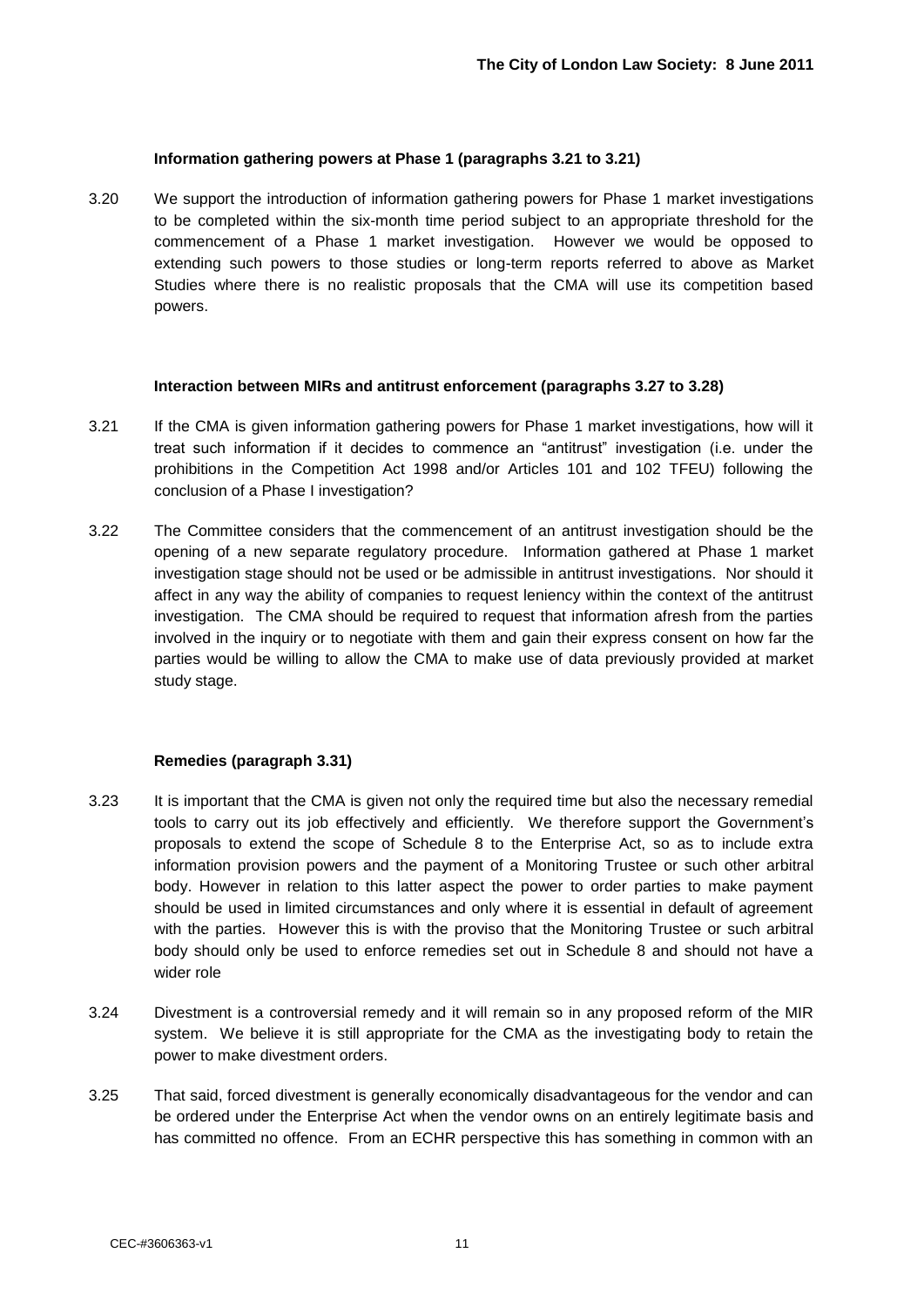expropriatory remedy, since it deprives the vendor of the enjoyment of its property, and should be subject to the highest standards of protection.<sup>1</sup> Accordingly, in order to retain business confidence and add further safeguards into the new proposed CMA process we would advocate a change from the present appeal rights before the CAT based on judicial review principles to a full merits review of MIRs in all cases. However if the Government wishes to continue the existing judicial review procedure for MIRs we would ask the Government to give special consideration to providing a full merits review where the CMA orders divestment remedies. Forced divestment is generally economically disadvantageous for the vendor and can be ordered under the Enterprise Act when the vendor owns a business on an entirely legitimate basis and has committed no offence.

#### **Cross-market references (paragraphs 3.8 to 3.9)**

- 3.26 The consultation paper proposes that the CMA should have the power to investigate across markets. It has been put to us that there may be situations where common practices are present across different markets or industries and that it will be a benefit to be able to review these practices within the context of a single inquiry.
- 3.27 Although this is a superficially attractive proposition we believe it is inappropriate and impractical. First, it is inappropriate because we feel that any remedies need to be taken in the context of an investigation of the particular industry as a whole and the issues it faces. They should not be taken in isolation. There may well be different reasons for the same practice in different industries and it would be wrong to apply generalised conclusions. Secondly, taking the above example it would involve a huge number of parties which would render any investigation unduly complex and unwieldy. This is likely to be the case in most cross-market studies. We do not believe that regulators are well equipped to handle such large numbers of participants and such large quantities of data. The end result is likely to be a significant delay in outcomes for such enquiries which would be the exact opposite of the intended result.

Where, however, there is in fact a close relationship between markets with similar practices, then either a broad product or service description would enable them to be dealt with in a single reference or two (or more) references could be conducted in a coordinated manner under existing rules. We would not go further.

#### **Public interest (paragraphs 3.10 to 3.13)**

- 3.28 Under the Enterprise Act 2002, political considerations were taken out of competition policy and so the sole criterion for merger and market investigations, except in certain limited circumstances, was that decisions were to be taken on competition grounds. The only exceptions to this were certain public interest exceptions within the merger regime, and also the ability to intervene on public interest grounds (currently only national security grounds) under the market regime (sections 139 and 153). The latter power has, however, not been used to date.
- 3.29 It is now contemplated that the Secretary of State should be able to ask the CMA to consider and report on public interest issues, as well as competition issues, in the context of a market

l  $1$  This is not the same in mergers cases, where the party which has completed a merger in advance of clearance, buys in the full knowledge that the business may have to be sold and chooses to take the risk.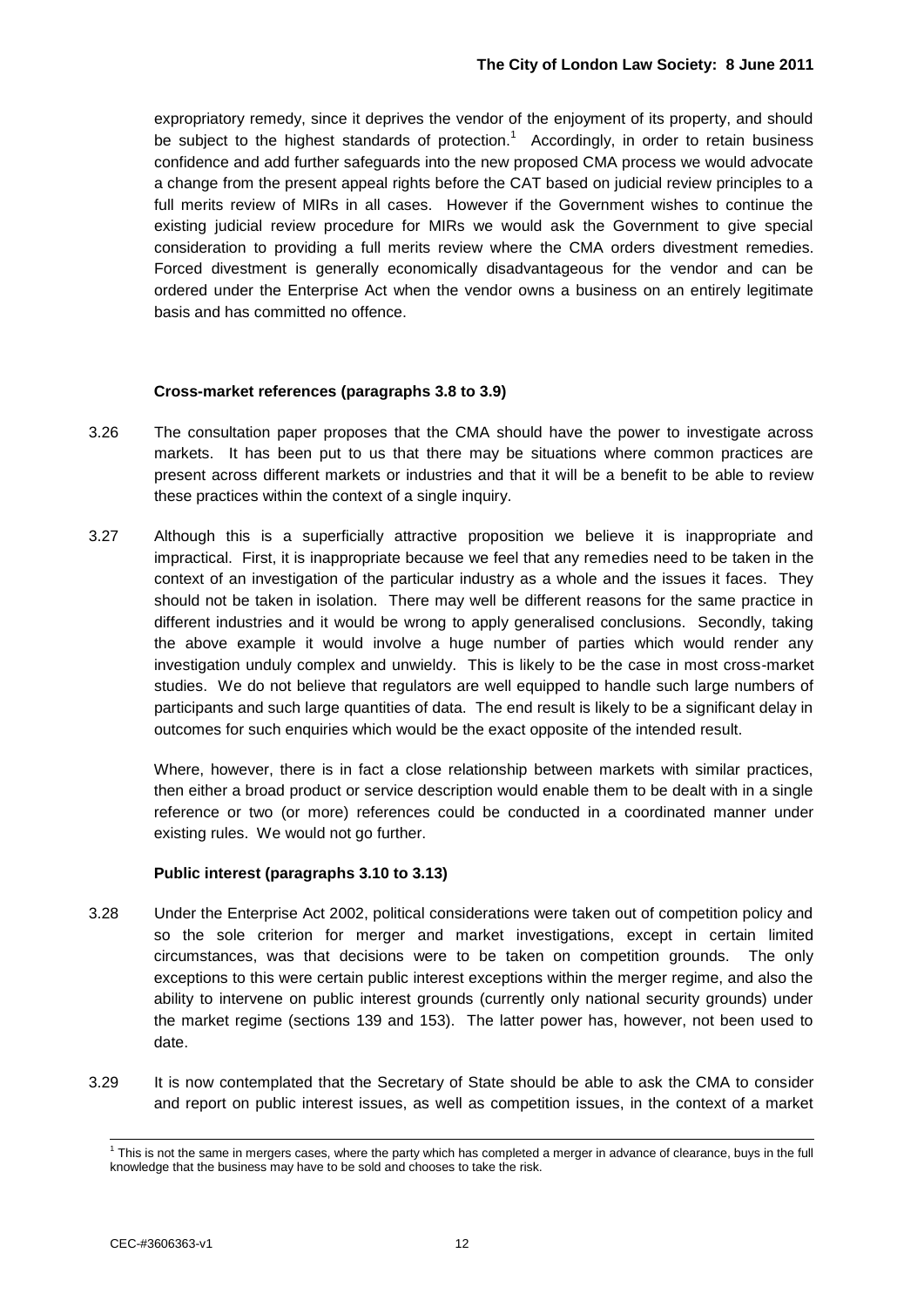investigation. Currently, the Secretary of State has the power under the Enterprise Act 2002 (section 153(3)) to add additional public interest considerations which can be taken into account when making MIRs. In addition the Secretary of State may, either before or after the making of the MIR, issue an intervention notice (section 139) to allow himself, after the Competition Commission"s Phase 2 market investigation, to order remedies to any adverse effects on competition identified by the Competition Commission taking account of national security or other public interest considerations specified in the intervention notice (section 147), and to require the Competition Commission to make recommendations as to the remedies the Secretary of State might order in respect of the adverse effects in competition (section 141(3)). These public interest powers for MIRs are narrower than those applicable in merger investigations, and, as we understand it, the consultation paper contemplates widening those powers so that they are in line with those under the merger control regime.

- 3.30 The Committee does not, however, favour the Secretary of State being given the power to order the opening of an MIR in order that it can add non-competition issues to the scope of the CMA"s mandate. We take the view that there are substantial risks in mandating the CMA to look at public interest issues even where they are closely allied to an MIR.
- 3.31 Issues of public interest in markets are for Ministers and Parliament and not for competition authorities. We think it is a slippery slope which could result in public interest issues dominating future MIRs which should be primarily competition-based. We would not want to see the tail wagging the dog.
- 3.32 In addition the CMA does not have the required expertise or experience to opine on public interest issues and would, as contemplated in paragraph 3.13 of the consultation paper, need to have the ability to co-opt appropriately qualified independent individuals to the market investigation panel. This would further increase costs and put pressure on scarce financial resources. We also believe it would compromise the focus of the CMA as a centre of competition excellence. It also appears incorrect to us that non-elected representatives will be required to sit on judgment mandated to spine/report on what are essentially public policy, indeed political, issues within the context of a competition law based system. This is so even if the panel members are only charged with making recommendations with the Minister taking the final decision.
- 3.33 Establishing wider public interest considerations within the context of an MIR would also be very restrictive for politicians, Ministers and Parliament. It should be up to politicians to design the investigating panel, appoint its members and agree the scope and terms of reference of the inquiry freely. It is wrong, we believe, to shoehorn this whole process into the context of an MIR.
- 3.34 If, nevertheless, the Government were to take forward these public interest proposals, we think that they need to be used in a limited way subject to four principal conditions:
	- (i) only those public interest issues which arise directly in relation to an MIR which is being referred on competition based grounds by the CMA should be considered. In this context we do not think it is appropriate for the Secretary of State to have the power to make a reference on his own initiative under section 132 of the Enterprise Act and then to issue an intervention notice setting out various public interest considerations. Although we appreciate that the Secretary of State would still have to satisfy the competition test, we think such a development would be highly dangerous and open to potential abuse. This would further exacerbate the concerns outlined in paragraphs 3.31 to 3.33 above;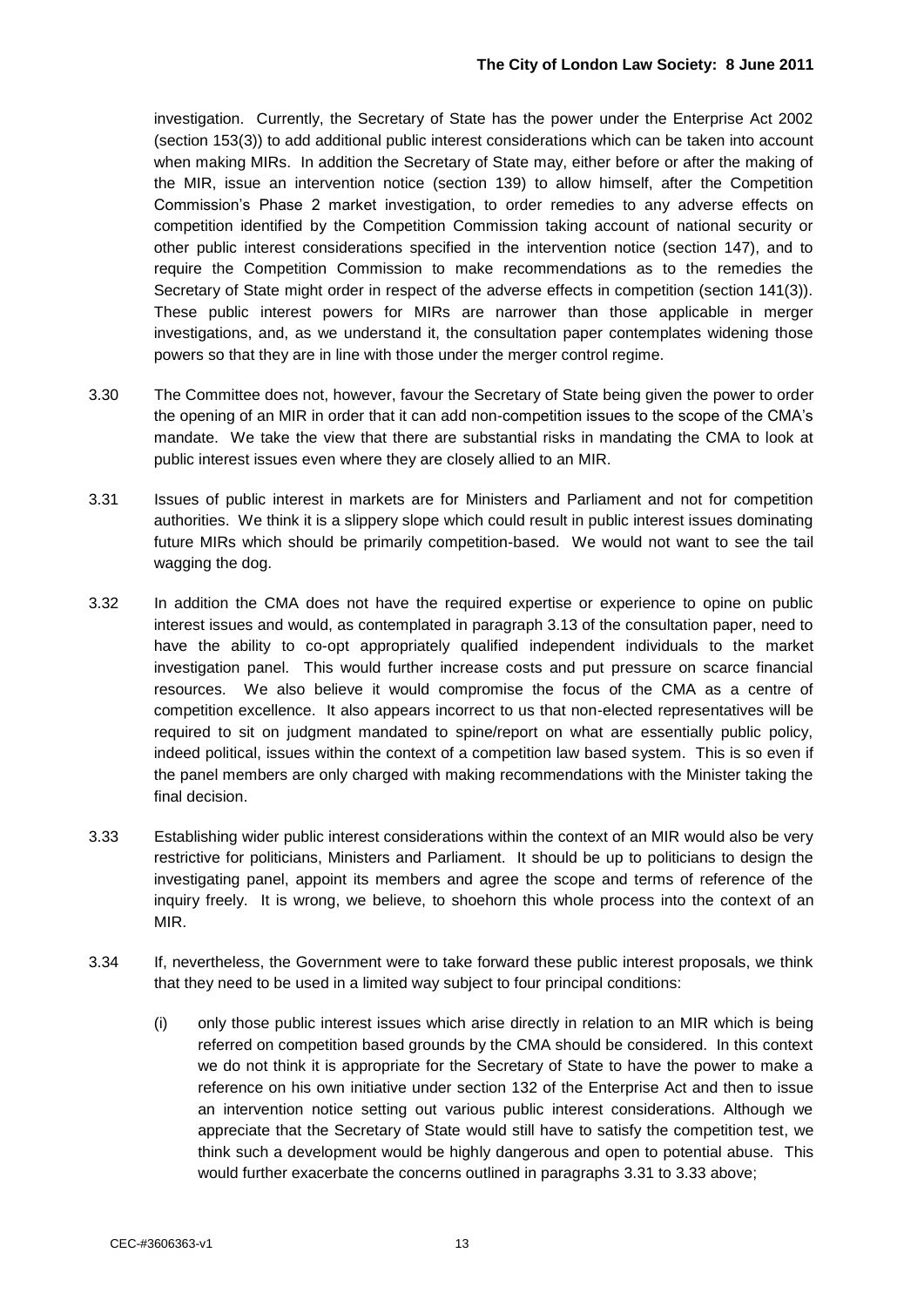- (ii) the areas of public interest should also be narrowly defined. We would suggest that these should be limited to the areas such as media plurality and financial stability in addition to national security which is already been included in section 151 - this is similar to the current merger control regime;
- (iii) extra resources, the appointment of properly qualified individuals and sufficient time needs to be given to the CMA to carry out these duties; and
- (iv) the public interest panel should make recommendations to Ministers and be separate from the CMA MIR panel deliberations and decisions.

#### **Super-complaints (paragraphs 3.14 to 3.16)**

- 3.35 The Committee is not persuaded that SME representative bodies should be given the ability to make super complaints.
- 3.36 Giving privileged status to SMEs sends out the wrong message in terms of competition policy. Competition policy should be about the protection and promotion of consumer welfare and are not about promoting the interests of SMEs, even those which are at an intermediate stage in the distribution chain. First, SMEs are able, like any other company, to file a complaint with the CMA in relation to competition based issues. Secondly, there is a danger that SME representative bodies could misuse this procedure to attack efficient practices of large companies. This would be a perverse result from the policy which is ostensibly designed to promote competition. It could also damage consumer welfare. In addition the use of the supercomplaint powers by SMEs could result in an extensive cost burden for the CMA and divert scarce resources away from dealing with its main functions to dealing with investigating and answering super complaint requests from SMEs.
- 3.37 We believe that super-complaint powers are an appropriate tool in certain circumstances, notably when consumer interests need to be protected. However, the Committee does not believe that it is right or appropriate to give special rights of protection to SMEs as a class. If BIS is anxious to ensure SMEs as a business grouping are adequately heard and represented within the CMA, we would advocate the establishment of an SME desk within the CMA specifically to focus on SMEs' issues and concerns.

#### **Q4: Further ideas**

#### **Greater focus**

3.38 We would encourage better focusing and targeting of references on key markets by competition authorities. This will produce more meaningful outcomes and have a greater effect on promoting the efficient working of markets than solely increasing the numbers of MIRs. Another more structured approach could be to impose a duty the CMA to keep certain identified key markets under review.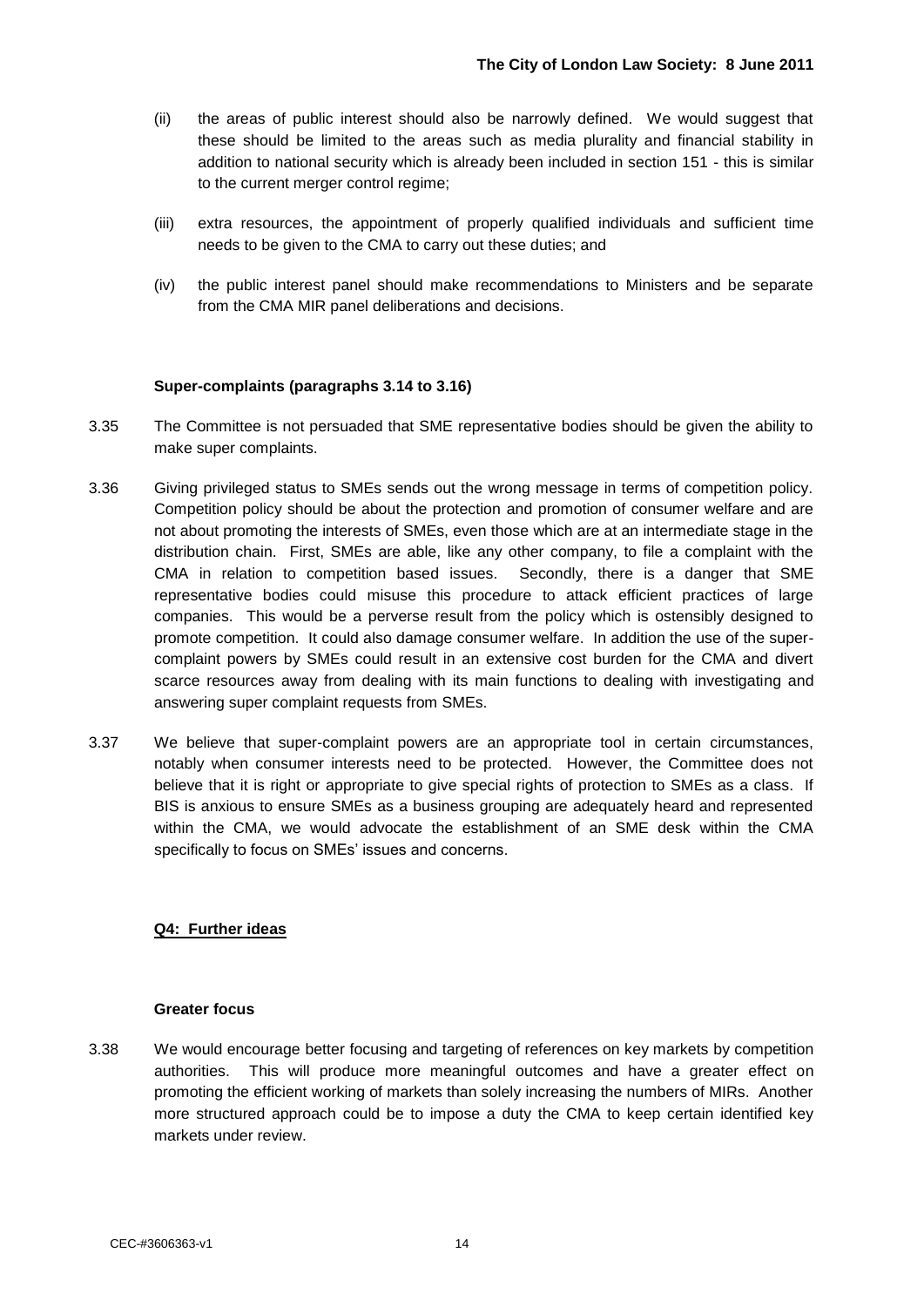#### **A** *de minimis* **exception for small markets?**

3.39 The Committee has also considered whether the provision of a *de minimis* exception for small markets might assist in focusing the CMA upon markets that are important to the national economy. However we feel that there is a danger that important issues to consumers in localised or regional markets could escape scrutiny if they feel under any statutory de minimis threshold. Therefore on balance we think it is best that the CMA retains its present wide discretion whether to pursue a particular case

#### **Timescales**

3.40 Much has been made in the draft proposals for reform of the need to streamline the market investigations regime by reducing timescales to produce faster decisions. The Committee generally supports greater efficiency in the system, but we believe that care needs to be taken not to compromise due process. Although we can see the advantages of introducing a short statutory time period for Phase 1 market investigations, we do not believe that the timetable for MIRs should be shortened. It is particularly important that the business community maintains full confidence in the transparency and fairness of the MIR process. An essential part of this is having adequate time to put their case to the authority. Accordingly compressing timescales is likely to compromise the investigation parties' rights of "defence". This is particularly so during the remedies stage where among other things the CMA could be contemplating divestment which would have serious financial and other implications for the businesses concerned.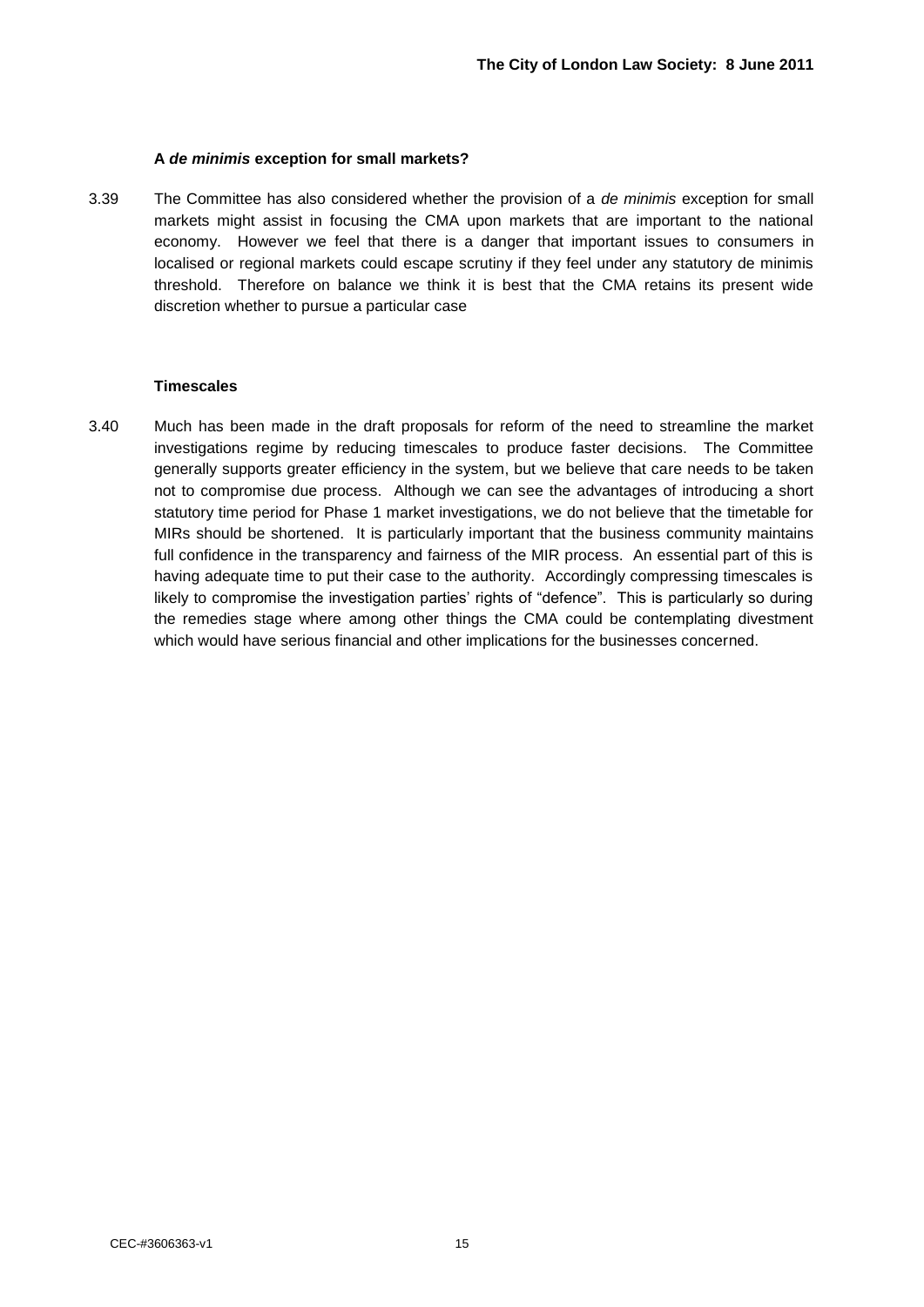## **4 Section 4 - "A Stronger Merger Regime"**

#### **General comments**

- 4.1 In the Committee"s view, the current UK merger regime works well on the whole it is sophisticated, nuanced and flexible, and is rightly regarded as one of the best in the world. We do agree that there is room for improvement but consider that this should be incremental and should build on the current regime rather than fundamentally changing it. Although the current regime's voluntary nature is unusual<sup>2</sup>, this does not mean that it is, therefore, by definition, the wrong system to have and we would caution against change for change's sake.
- 4.2 As foreshadowed in the Overview, we have serious concerns about the proposals for a mandatory merger regime (whether full or hybrid, and whether suspensory or non-suspensory), and we consider them hard to reconcile with the Government's growth agenda.
- 4.3 A full mandatory notification regime would, in our view, impose unnecessary regulatory burdens and costs both on business<sup>3</sup> and on the authorities (the CMA) in requiring the notification *even of mergers that raise no competition concerns*. The proposed jurisdictional threshold for the full mandatory regime is too low and its introduction at that level would, in our view, damage the UK's reputation as a world class competition regime. If a full mandatory system were to be introduced, the jurisdictional threshold would need to be set at a sensible level which would entail acceptance that the regime would not catch every acquisition that might be of concern.
- 4.4 A hybrid mandatory notification system would simply be too complex and, itself, an unnecessary added regulatory burden and cost. In addition, it would address neither the concern about unscrambling completed anti-competitive mergers referred to below nor the fact that a significant proportion of the problematic completed mergers arise from the application of the share of supply test, as opposed to the turnover test<sup>4</sup>.
- 4.5 Our view is that the most proportionate way of addressing the principal concern which seems to be driving the merger reform proposals - namely, the difficulties encountered by the competition authorities in unscrambling completed anti-competitive mergers - is to strengthen the current voluntary regime through the practical and creative proposals set out in paragraphs 4.12 to 4.16 of the consultation paper, rather than engaging in wholesale reform of the regime<sup>5</sup>. We also consider that these difficulties are likely to be easier to address, in any event, within a single competition authority which would have the benefit of the combined expertise and experience of the OFT and the Competition Commission in dealing with hold separate arrangements.
- 4.6 The other supposed drawback of the current voluntary regime identified in the consultation document - namely missing anti-competitive mergers - is, in our view unproven and highly unlikely.
	- Importantly, the voluntary regime does not give *carte blanche* to anti-competitive mergers. Even under the voluntary system, the penalties for completing an anticompetitive merger without prior notification and clearance are immense: the risk, post-

 $\frac{1}{2}$ In that it is one of very few OECD countries that operate on this basis (paragraph 79 of the Impact Assessment).

<sup>&</sup>lt;sup>3</sup><br>Estimated in Table 23 of the Impact Assessment at £78 million.

See footnote **[31]**.

<sup>&</sup>lt;sup>5</sup> We note that paragraph 103 of the Impact Assessment comments that the unscrambling problem has only affected a handful of the many SLC cases the OFT has handled.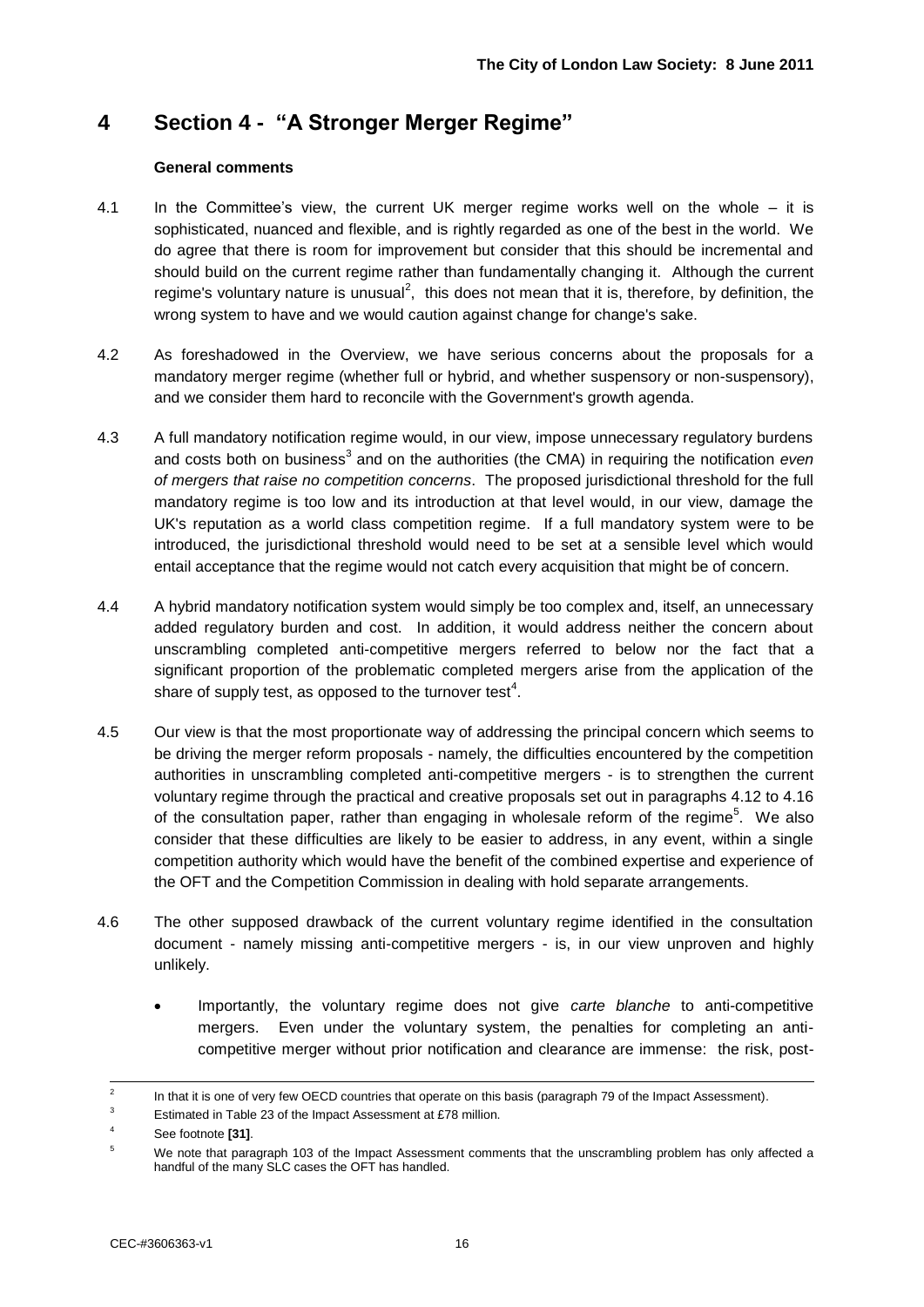completion, of a costly investigation lasting many months followed by the risk of the acquirer having to sell the acquired business, and having to do so at a "fire-sale" price (this entails both very significant financial loss as well as reputational damage). The voluntary system offers "relief" only to those mergers that are innocuous in competition terms.

- Indeed, although the Deloitte report suggests that, *back in 2007*, 50 per cent of potentially problematic mergers were going undetected (which is not, in any event, consistent with the Committee's experience), the consultation paper acknowledges that this does not seem to represent a serious failing in the current regime. The improvements in the OFT's merger intelligence function will presumably have helped significantly in this regard.
- 4.7 Further proposed areas for improvement include increasing the speed of decision making and streamlining the end-to-end merger review process. We support these aims in principle - they should also help to address the difficulties inherent in unscrambling completed mergers by reducing the length of time for which a target's future remains uncertain. However, care will need to be taken that the current high quality of analysis and decision making at Phase 1 is not compromised by compression of the Phase 1 timetable and that the process is not, in fact, lengthened by protracted pre-notification discussions of the type experienced at EU level.
- 4.8 A further consideration, flowing out of an amalgamation between the OFT and the Competition Commission into a unitary CMA, is whether it makes sense any longer to retain the "duty" of the OFT to refer mergers to the CC (in section 22(1) of the Enterprise Act 2002). On balance, the Committee favours retention of a "duty" (within the CMA) to commence a Phase 2 investigation - not least because a new test would render irrelevant the existing case law and practice, and create new uncertainty for business - but this depends on there being the flexibility in practice that, if a merger is referred by the CMA to Phase 2, there is the possibility in reality of early termination of the Phase 2 investigation<sup>6</sup>. Otherwise, there is a risk that the duty to refer will entail businesses having to go through a full Phase 2 investigation when the burden of this is disproportionate to the size or value of the merger - which would be a particularly burdensome outcome for SMEs.

#### **Q5 and Q6: Options to address the "disadvantages" of the voluntary regime**

#### **Voluntary or mandatory notification**

4.9 Our overall view is that the current voluntary notification regime should be retained. As mentioned above, it is a sophisticated, flexible and well established system which minimises the burden that it imposes on businesses while effectively capturing, in our view, all or almost all potentially anti-competitive mergers. Its flexible nature has enabled the regime to evolve over time to deal with new and unexpected scenarios<sup>7</sup> and has given the competition authorities the ability to focus in on the real mischief rather than being preoccupied with non-problematic  $\mathsf{cases}^8.$ 

 $\epsilon$ Either because the merger does not raise real issues, or because the parties can agree remedies at an early stage of the Phase 2, or because the merger is abandoned at an early stage.

<sup>7</sup> For example ITV/BSkyB.

<sup>&</sup>lt;sup>8</sup> By contrast, under a mandatory system, in order to arrive at a sensible jurisdictional threshold, it would, in our view, have to be accepted that there would be some problematic cases that the CMA would not be able to review.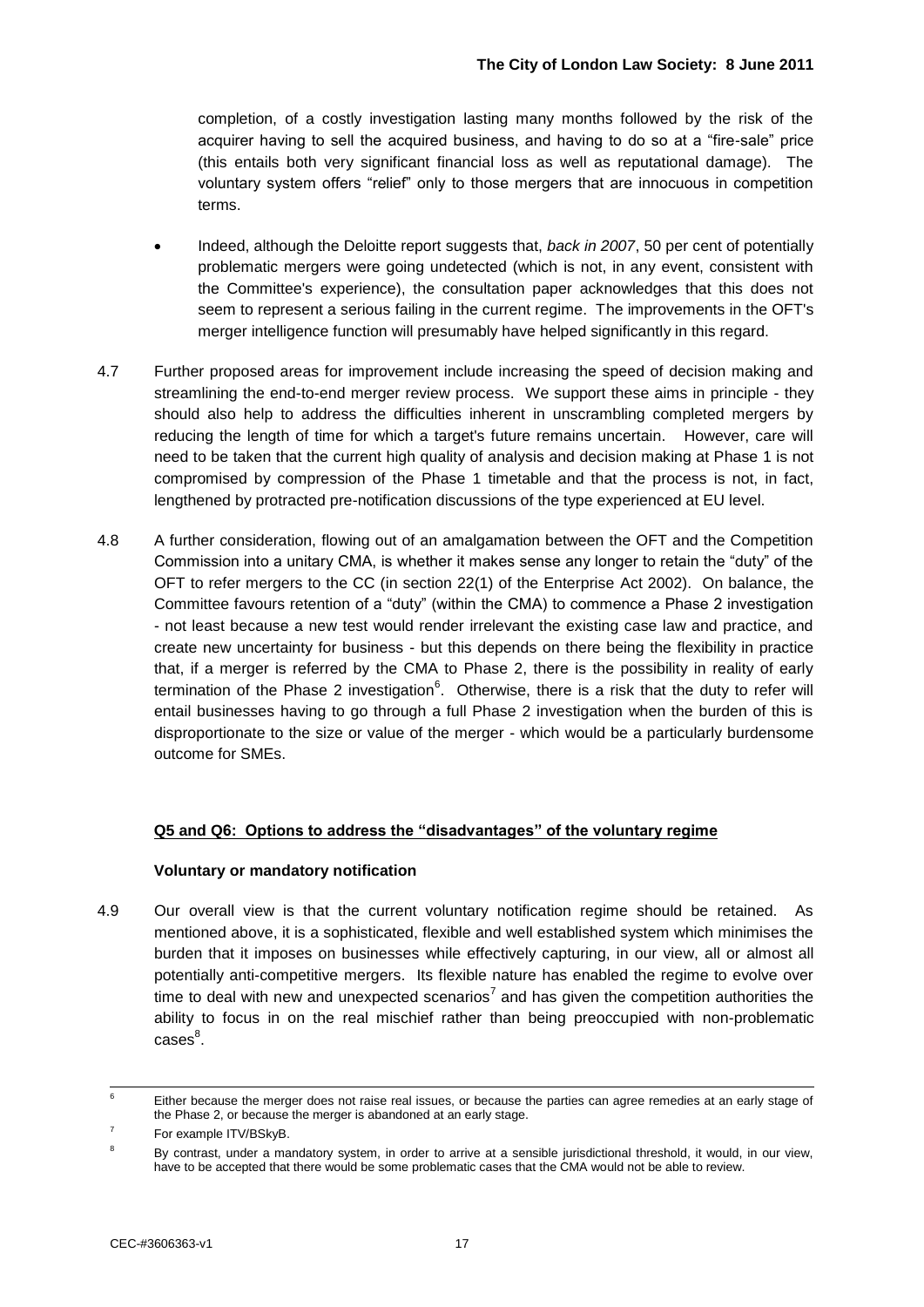- 4.10 A voluntary regime is likely, by its nature, to result in parties notifying transactions only where there is some possibility of an adverse effect on competition (together with a small number of transactions where the buyer is particularly risk averse and/or has a policy of notifying all mergers irrespective of the degree of competition risk). Added to these proactive notifications will be those cases that the authority chooses to investigate, either on its own initiative or as a result of a third party complaint, both categories of which will often tend to be transactions where there is, at least potentially, a substantive competition issue.
- 4.11 If, however, there were to be a mandatory regime, the authorities would need to investigate not only mergers that may raise substantive competition issues, but also those where the risk of a substantial lessening of competition is non-existent or minimal. This is an inefficient and wasteful use of both the competition authority's and the parties' resources, and costs are likely to be incurred for deals that plainly do not warrant it. The waste of national resource (both private-sector and public-sector) and the (by definition) *unnecessary* burden on business would hardly make for a "competition regime for growth" (the Government's stated intention in these reforms).
- 4.12 It seems to us, then, that a mandatory regime whether full or hybrid, suspensory or nonsuspensory - has disadvantages (some of which are recognised in the consultation document) which vastly outweigh any possible benefits, and would be wholly disproportionate in its burdens and, as a consequence, inimical to the Government's growth objectives.
- 4.13 In our view, a mandatory notification system would:
	- (i) place a significant<sup>9</sup> and unnecessary<sup>10</sup> regulatory burden on businesses engaged in non-problematic mergers.

Even if a short form notification were to be introduced, if the EUMR process is any guide, parties to transactions that raised no material competition concerns would still be required to submit considerable information and argumentation by way of merger notification (and, indeed, in order to convince the CMA that short form notification was appropriate). The CMA would then have to consider and process these notifications - with pressure to do so within tight timescales in order to avoid unnecessary delay to completion of the transaction.

- (ii) perversely result in the added burden being borne by parties to *innocuous* mergers; parties to mergers that raised material issues would be likely in any case (in voluntary regimes) to notify, rather than take the risks of completing without clearance. The same point can be made about the use of regulatory resources: the additional work is likely to involve mainly administrative processing of straightforward notifications rather than substantive analysis of transactions that are likely to raise significant competition concerns. This is the very opposite of an efficient use of scarce regulatory resources.
- (iii) be at odds with the overall recent *trend* in competition process. In merger control, the UK is one of the most advanced countries in allowing self-assessment by the parties, with serious consequences for them if they get it wrong, rather than a formalistic system of notification of all transactions, whether or not materially anti-competitive. In the context of

<sup>-&</sup>lt;br>9 In terms of cost (for both merging parties), management time and distraction of management attention (for both merging parties), and delay.

<sup>&</sup>lt;sup>10</sup> Because there is no need to impose an obligation of notifying competition authorities of mergers with trivial or nil competition implications.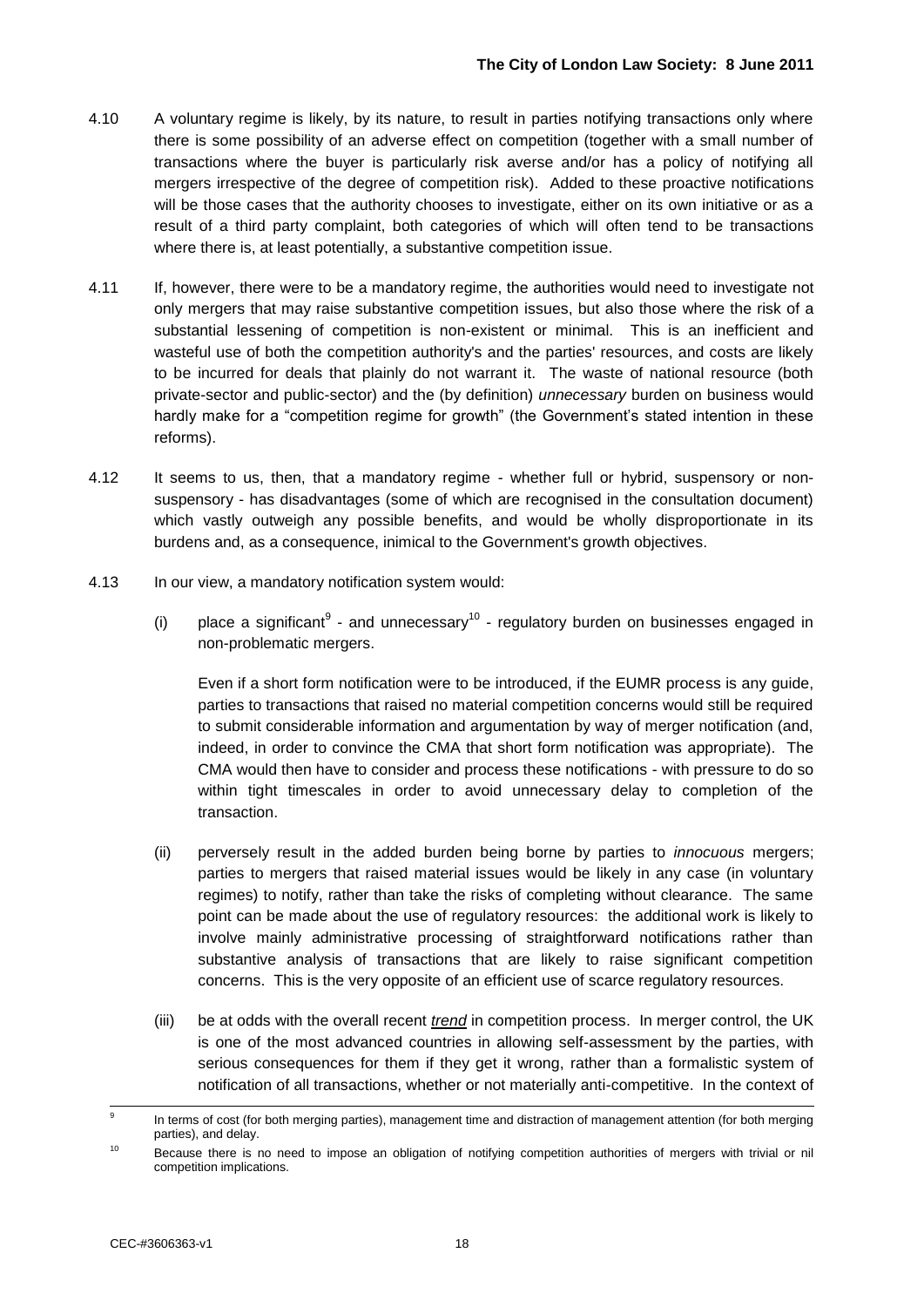"antitrust", the recent trend - embodied in the "modernisation" of the competition prohibitions under Regulation 1/2003 at EU level and the 2004 reforms of the UK Competition Act - has been to abolish notification obligations, to require businesses to "self-assess" for competition risk, and thereby to free the competition authorities from having to waste resources on reviewing cases raising no serious competition concerns and to focus only on the most seriously anti-competitive cases. For the UK to move its merger regime in the opposite direction - from focussing only on anti-competitive transactions with the parties self-assessing risk, to having to review all mergers - would be a retrograde step, contrary to the spirit of "modernisation" in competition policy.

- (iv) deprive negotiating parties in transactions of the flexibility to determine, according to their own judgement of the particular commercial circumstances they face, whether antitrust risk in a merger should be borne by the seller or the buyer<sup>11</sup>. It would *automatically* - and for no good reason - place the risk on the seller.
- (v) distort, and unnecessarily restrict, competitive bid processes for companies that are put up for sale (whether by businesses or governments) by preventing bidders that did face some antitrust risk from being allowed to assume the risk and participate in the tender process on a "level playing field".
- (vi) make it harder to rescue companies in financial difficulties from insolvency (where a rescue often needs to be completed in days rather than weeks) - so making it harder to save jobs, particularly in small and medium-sized businesses<sup>12</sup>; we recognise that this could be partially mitigated by the proposed derogation from suspension in a mandatory regime, although the experience of such a derogation system under the EU Merger Regulation (slow to obtain, and often refused) is not encouraging.
- (vii) necessitate a change in jurisdictional criteria: (a) the removal of the material influence criterion (because it is too vague so that it would be uncertain whether parties had fallen foul of the mandatory regime - and if material influence were subject to a voluntary regime in a hybrid system that would add needless complexity and, hence, regulatory burden); and (b) probably also the removal of the share of supply threshold (for similar reasons). This would mean that - perversely - potentially anti-competitive mergers would escape scrutiny, while innocuous mergers were subject to mandatory notification.

The fact that a merger creating a 45 per cent share of supply might not meet the turnover threshold, because it is in a small market, does not mean that it should escape scrutiny

 $\overline{11}$ In a mandatory regime, the risk of entering into a transaction that is ultimately prohibited lies largely with the sellers – following an adverse finding, the buyer can simply walk away, while the sellers are left in the (potentially embarrassing) position of having acknowledged that sale of the business is an attractive strategic option - and suffered the attrition of staff, business and morale that occurs once this becomes public - but having failed to achieve that sale. Under a voluntary regime, this position can be replicated if the buyer can negotiate with the sellers to make completion conditional on UK merger clearance, but the sellers will often seek to resist such conditionality unless the buyer's offer is so commercially attractive as to outweigh the risk of future competition intervention. The voluntary regime therefore gives more flexibility to sellers, as conditionality can be a negotiating point in a transaction.

<sup>&</sup>lt;sup>12</sup> This is because, in recent years, increasing numbers of near-insolvent companies have been saved by "pre-pack administrations"; the process by which a buyer is found for a company in financial difficulty, and the sale is ready by the time it goes into administration, so that it can go out of administration with the sale completed within 24 hours. If the sale could not be completed until competition clearance were obtained, i.e. after a minimum of four weeks at very best, that would in most cases be fatal to the prospects of such a rescue. Indeed, the very act of having to notify, and so make public that the company was up for sale, would be highly prejudicial - deterring companies from embarking on this process. Such rescues would therefore be much less available if compulsory pre-notification were introduced. (Of course compulsory pre-notification exists under the EU Merger Regulation, but pre-pack administrations are typically used to rescue SMEs which would not normally meet the EU Merger Regulation thresholds.)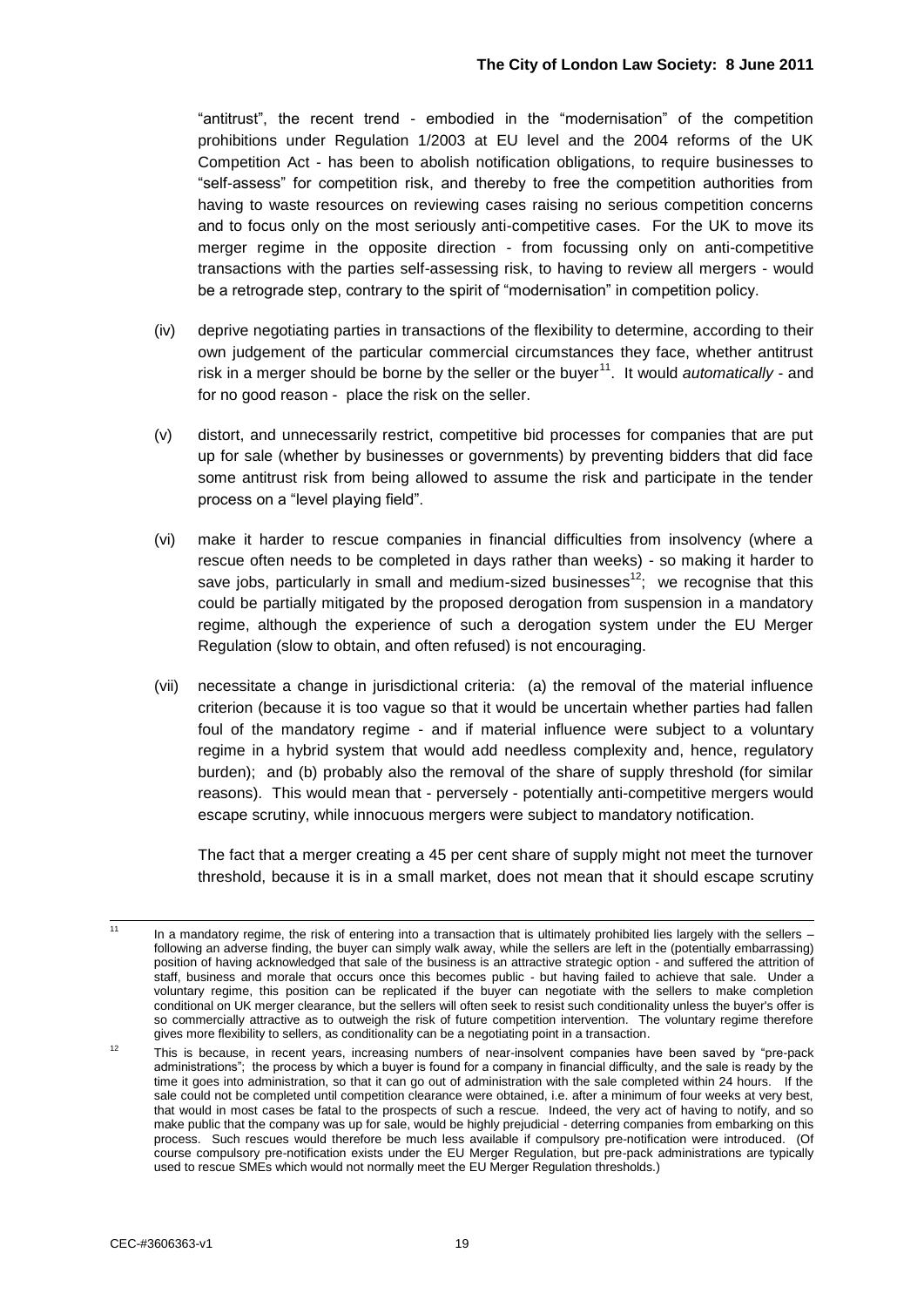(subject of course to a basic *de minimis*/materiality test). Consumers in small markets have rights too - including the right to be protected from anti-competitive mergers.

#### **Supposed drawbacks in the voluntary system**

- 4.14 The Government has identified two principal drawbacks to the current voluntary system, as follows.
	- *(i) The risk that some anti-competitive mergers are escaping review (paragraph 4.3)*
- 4.15 We would be surprised if, in reality, many anti-competitive mergers escape scrutiny by the competition authorities, and, indeed, the Government acknowledges that the lack of complaints and the smaller size of the mergers in question indicate that this is not a serious failing. It seems to us that the risk that a potentially anti-competitive merger will be missed entirely by the OFT is a relatively limited one given its monitoring activities and the vested interests of third parties in complaining, as well as the possibility of investigating a merger more than four months after completion (and then potentially ordering disposal of the acquired business) if it has been given insufficient publicity<sup>13</sup>.

*(ii) The voluntary system leads to the investigation of a large proportion of completed cases, which makes it difficult to apply appropriate remedies if they are found to be anti-competitive (paragraph 4.3)*

- 4.16 There are a number of points to make to address this concern.
- 4.17 First, in the Committee"s view, some of the problems identified would arise *regardless* of whether there is a voluntary or a mandatory system. For example, we understand that the Competition Commission has identified the departure of key senior personnel as a particular problem when trying to ensure that a target can be divested as a viable independent competitive entity following a prohibition decision. We think that this is more a function of a company being "in play" for a number of months (while the merger is under review by the OFT and the Competition Commission) in which circumstances it is unsurprising that key personnel should want to leave and look for alternative, possibly more secure, employment. In our view, the introduction of a mandatory regime is not the solution to this particular problem - it seems to us that given that the target's future will still be in doubt over a long period (its having been announced that the company"s owners wish to sell it), key personnel are at least as likely to leave as under a voluntary system; the only difference between the two being that, in a mandatory (and suspensory) regime, the merger would not yet be completed and the target would remain in the hands of the sellers until clearance, albeit that it would be known that the sellers no longer wished to retain it with key personnel still facing the same uncertainty.
- 4.18 Second, the powers which the competition authorities already have to prevent prejudicial business integration<sup>14</sup> seem to us generally to work, although the scope and terms of the undertakings requested could benefit from more focus and further refinement. We also accept

 $\overline{13}$ Section 24 (2) Enterprise Act. An anti-competitive merger cannot escape scrutiny simply by being "hidden from view"; as soon as it becomes known, the OFT has four months to decide to refer it to the Competition Commission. That is plenty of time for the OFT to become aware of it and/or for anyone who is concerned about its effects (customers, suppliers, competitors) to draw the OFT's attention to it.

 $14$  Through hold separate measures and the statutory restrictions which apply following a reference.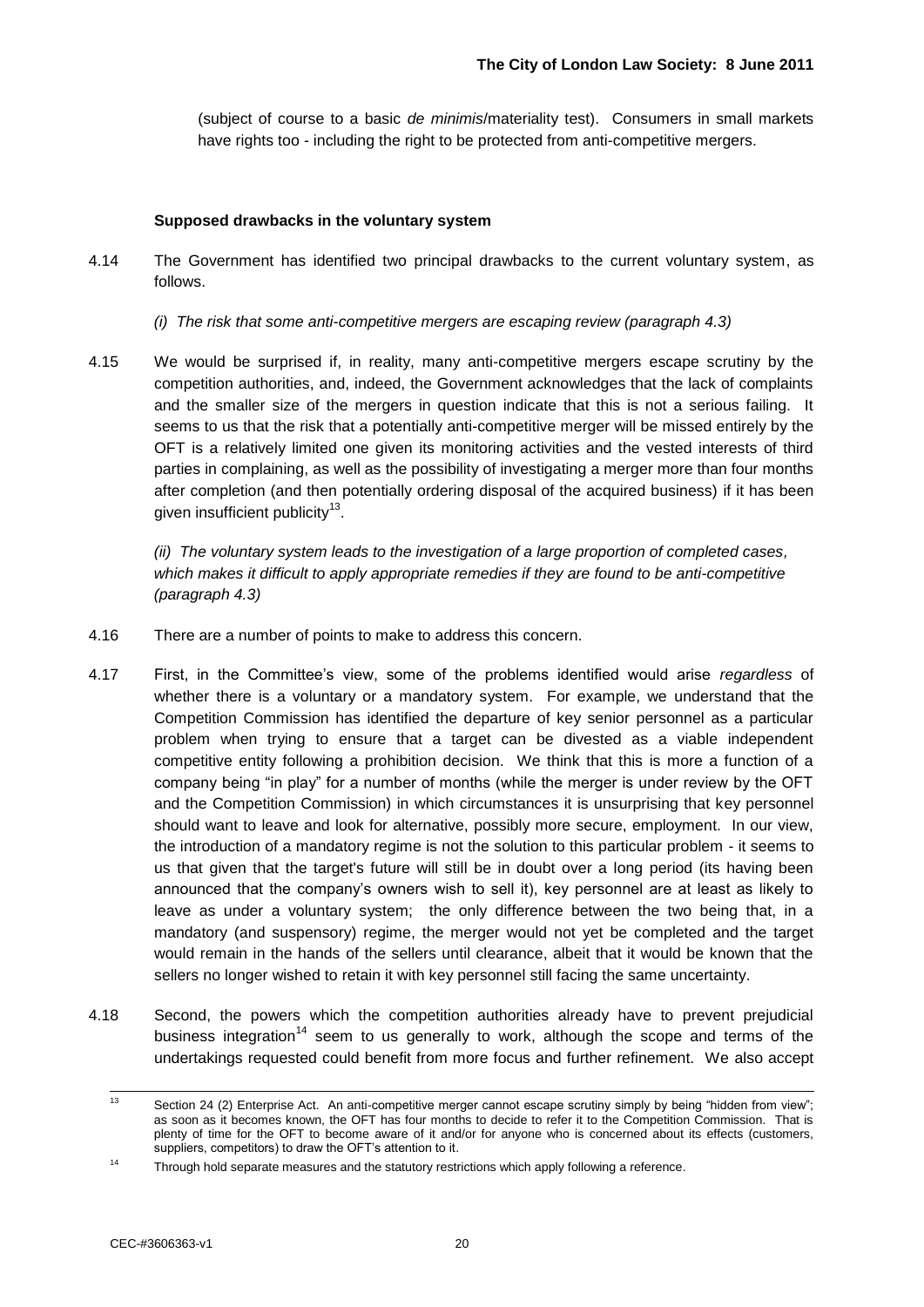that difficulties can arise where completed mergers do not come to the OFT's attention in good  $time<sup>15</sup>$  or where hold separate undertakings are imposed relatively early but integration has already progressed<sup>16</sup> which reduces the efficacy of the undertakings; although again in our experience these problems have not been significant in practice. In fact, if anything, the OFT appears to be using hold separate arrangements increasingly early and in a wide range of cases, including where there is little risk of potential harm arising from irreparable integration.

- 4.19 Third, while we do appreciate and understand the concerns which have been expressed (by the Competition Commission and others) about the difficulties of unscrambling completed mergers where practical integration is already well advanced<sup>17</sup>, the solutions to this need to be proportionate and targeted.
	- The concern about completed mergers, while real, should be kept in perspective. As the table at the end of this Section demonstrates<sup>18</sup>, in the nearly five years since January 2007, there have only been 15 completed mergers referred to the Competition Commission, and *only five of these completed mergers (i.e. just one a year) have been found to result in a substantial lessening of competition*.
	- Likewise, the possibility of this problem being "solved" by mandatory merger notification should not be exaggerated, either. *12 of the 15 completed mergers (i.e. 80 per cent) referred to the CC since January 2007 were referred only because they satisfied the share of supply test; a mandatory notification system, which could not possibly include a "share of supply" test would have been useless to "solve" the problem for that 80 per cent*.
	- The solution should, instead, be focused, proportionate and effective. We therefore very much welcome the consultation paper's creative suggestions<sup>19</sup> for addressing the "unscrambling" concerns without going to the lengths of mandatory notification, discussed in paragraphs 4.25 to 4.43 below. By contrast, addressing this issue by requiring all mergers (whether or not anti-competitive) to be prenotified, reviewed by the competition authorities and suspended pending clearance would be a wholly disproportionate and unnecessary regulatory burden (on businesses and authorities alike) - a sledgehammer to crack a nut.

#### *The Kraft/Cadbury issue*

- 4.20 We are aware of the concerns, following the *Kraft/Cadbury* takeover early last year, about some of the dangers of takeovers being too easy. It has been suggested that mandatory notification might be a way of inhibiting undesirable or unwelcome takeovers. It is not the Committee"s intention to enter into the debate about the merits of UK takeover policy other than to observe that
	- (i) Such considerations are a matter of takeover law and policy (the Companies Act, the Takeover Code, etc) rather than competition law and policy, and we doubt that it is a

 $15$ <sup>15</sup> Although the evidence suggests that this is rare.

<sup>16</sup> For example, through staff dismissals or branch closures.

<sup>&</sup>lt;sup>17</sup> Although, as noted previously, this does not necessarily accord with the experience of most members of the CLLS Competition Law Committee. We also note the comment at paragraph 103 of the Impact Assessment that "the unscrambling problem has only affected a handful of the many SLC cases the OFT has investigated".

<sup>&</sup>lt;sup>18</sup> See also footnote 22 below.

Paragraphs 4.12 to 4.16 of the consultation paper.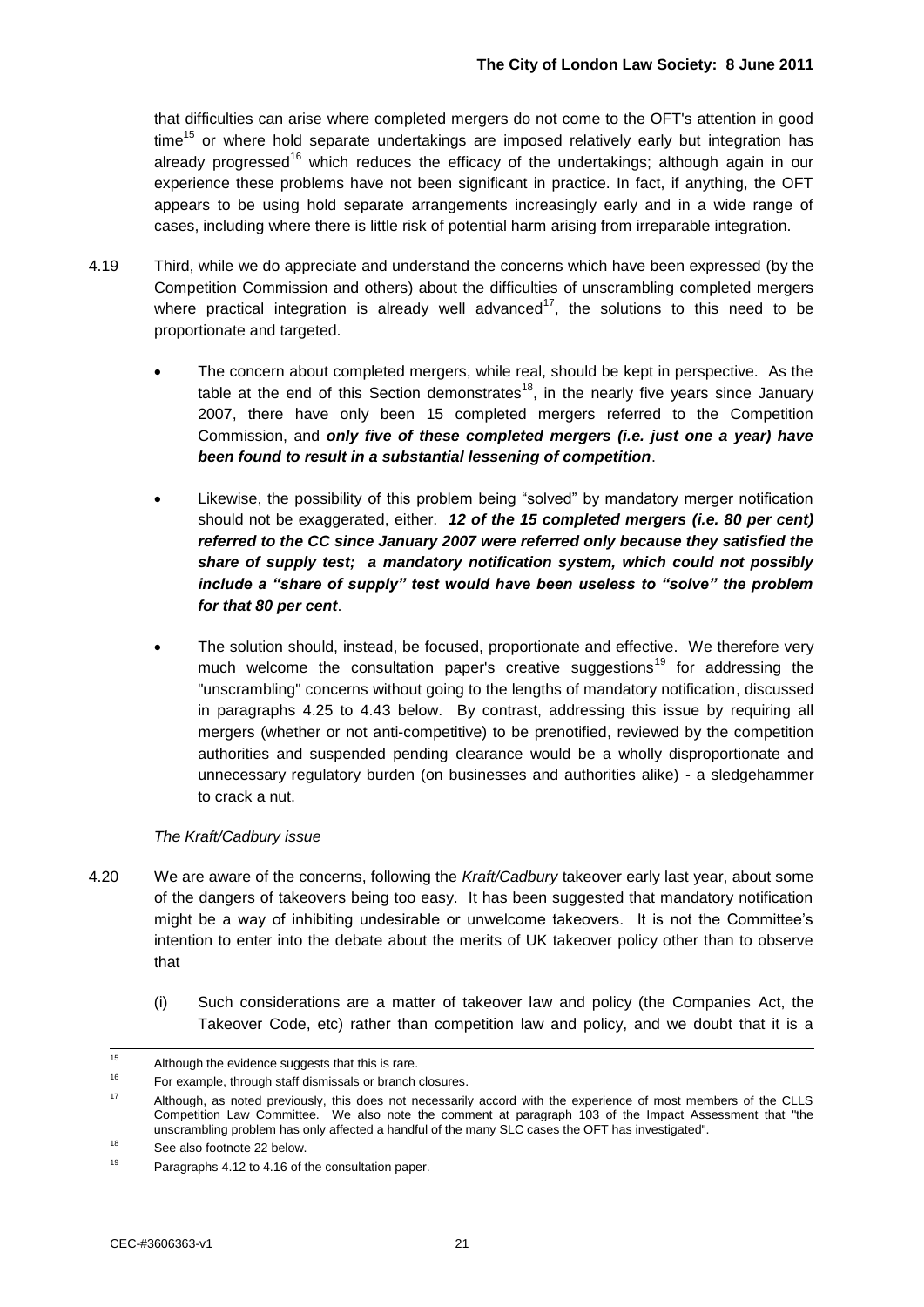legitimate function of competition law and policy to reduce takeover activity.

- (ii) A move to mandatory notification would have the perverse effect that it would be the more innocuous (in competition terms) takeovers that were harmed. Anti-competitive mergers are generally notified in any case under the UK voluntary system, because the risks of not notifying are too great (as discussed above), whereas the change to a mandatory system would have the greatest impact on mergers raising no serious competition concerns, which are often those between smaller players in a market.
- (iii) A UK mandatory notification system would not make much difference to the likelihood of another *Kraft/Cadbury* takeover. In this context, it is striking that:
	- *Kraft/Cadbury* itself was subject to EU jurisdiction, so that the UK competition regime was irrelevant
	- *Kraft/Cadbury* was subject to a mandatory notification regime (the EUMR) and still went ahead!

#### **Hybrid mandatory notification (paragraphs 4.28 and 4.29)**

- 4.21 Under the "hybrid" proposal, mergers where the value of the UK target turnover exceeded £70 million<sup>20</sup> would be required to be notified. In addition, the CMA would have jurisdiction over mergers where the turnover test was not met but either (i) the share of supply test was or (ii) where the small merger exemption did not apply. (4.28/4.29)
- 4.22 We consider the hybrid mandatory notification proposal to be almost the worst of all worlds. It would impose a notification burden on non-problematic mergers where the turnover test was met and still leave the difficulties of unscrambling completed mergers to be addressed in relation to those mergers which met the share of supply test<sup>21</sup> which is where a significant proportion of the difficulties under the current regime seem to have arisen<sup>22</sup>.

#### **The Singapore model (paragraphs 4.10 to 4.11)**

4.23 We welcome the Government's indication, in paragraph 4.11 of the consultation paper, that it is not minded to pursue a similar route to that which is operated in Singapore, Australia and New Zealand.

<sup>20</sup> <sup>20</sup> We note that paragraph 120 of the Impact Assessment assesses the impact of a turnover threshold of £40m as well.<br><sup>21</sup> a contribution in the state of the state of the state of the state of the state of the state of th

Or did not fall within the small merger exemption.

<sup>&</sup>lt;sup>22</sup> As is shown by the table at the end of this Section, out of the 15 completed mergers referred to the Competition Commission under competition powers in the nearly five years since January 2007, only three have satisfied the turnover test - the other 12 (80 per cent) were referred only because they satisfied the share of supply test. It should also be noted that all but the most recent of these (*Sector Treasury Services/Butlers*) had been subject to "holdseparate" undertakings. Moreover, as the table also makes clear, of these 15, only five (in almost five years) were then found to give rise to an SLC - whereas eight were found to have no SLC and one provisionally found to have no SLC (with provisional findings for the *Sector Treasury Services/Butler* case expected to be announced in early July). These figures do not suggest a major crisis of completed anti-competitive mergers that would warrant the draconian legislative change of mandatory merger notification.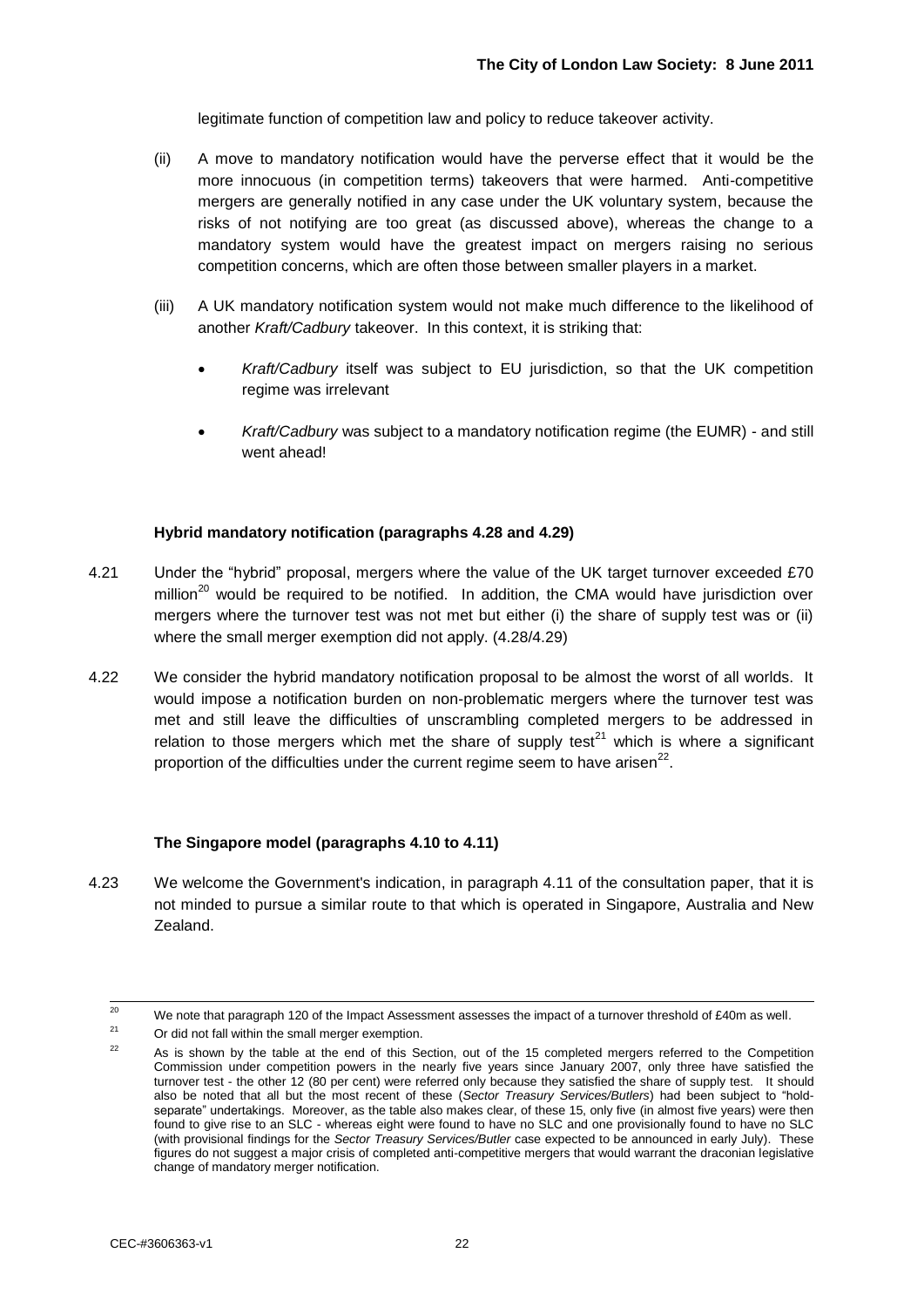4.24 We think that it would be entirely inappropriate to impose penalties for anti-competitive mergers. The whole European competition framework - both at EU level, and in the individual Member States (including the UK) - recognises a fundamental conceptual distinction between, on the one hand, anti-competitive agreements and abuses of dominance, which are prohibited, illegal and subject to penalties - and, on the other, mergers, which are not illegal but, rather, subject to scrutiny ("merger *control*"). Implicit in this is that merger activity, which is perfectly lawful, can be stopped if it is likely to have anti-competitive effects, but not penalised. The "Singapore model" would fatally blur that distinction, and be incompatible with the conceptual structure of UK and European competition law and policy (and indeed that in the United States).

#### **Strengthened interim measures (paragraphs 4.12 to 4.15)**

#### *Suggested options*

- 4.25 The two potential options which are being considered by the Government<sup>23</sup> are as follows:
	- **Option 1** introducing a statutory restriction on further integration which would apply automatically, as soon as the CMA starts an inquiry into a completed merger, pending negotiation of initial undertakings. This would be akin to a strengthened form of the restrictions contained in section 77 of the Enterprise Act 2002 which apply automatically under the current regime once a reference has been made to the Competition Commission; and
	- **Option 2** giving the CMA the ability to trigger these powers<sup>24</sup> in its Phase 1 investigation to suspend all integration steps pending negotiation of tailored hold separate undertakings.
- 4.26 **The Committee's view is essentially to favour Option 2 - but with the CMA having discretion to exercise these powers in Phase 1 (not automatically when the CMA sends the parties a request for information), with published guidelines to give predictability to both parties and the CMA as to how the discretion will be exercised.**

#### *Option 1 / Option 2*

- 4.27 The principal difference between Options 1 and 2 is that, under Option 1, the prohibition on further integration would apply "across the board" in respect of all completed mergers that are investigated by the CMA (whether problematic or not) whereas, under Option 2, the CMA would be in a position to adopt a more targeted approach to such prohibition. It also seems that it is only in relation to Option 2 that the Government is considering clarifying the legislation to "make clear the type and range of measures that the CMA could take, including at Phase 1, in order to prevent pre-emptive action" (paragraph 4.15 of the consultation paper).
- 4.28 The advantages of Option 1, which have been identified in the consultation document, are that it would prevent the harm caused while initial undertakings are negotiated and may mean that the ability to obtain effective remedies is enhanced (paragraph 4.14). While we recognise these

<sup>23</sup> Paragraph 4.13 of the consultation paper.

<sup>&</sup>lt;sup>24</sup> We assume that the reference to "these powers" is a reference to a similar form of restriction to that contemplated under Option 1 but would welcome clarification of this and also of the interaction between "these powers" and the powers contemplated in paragraph 4.15. See further our comments on paragraph 4.15.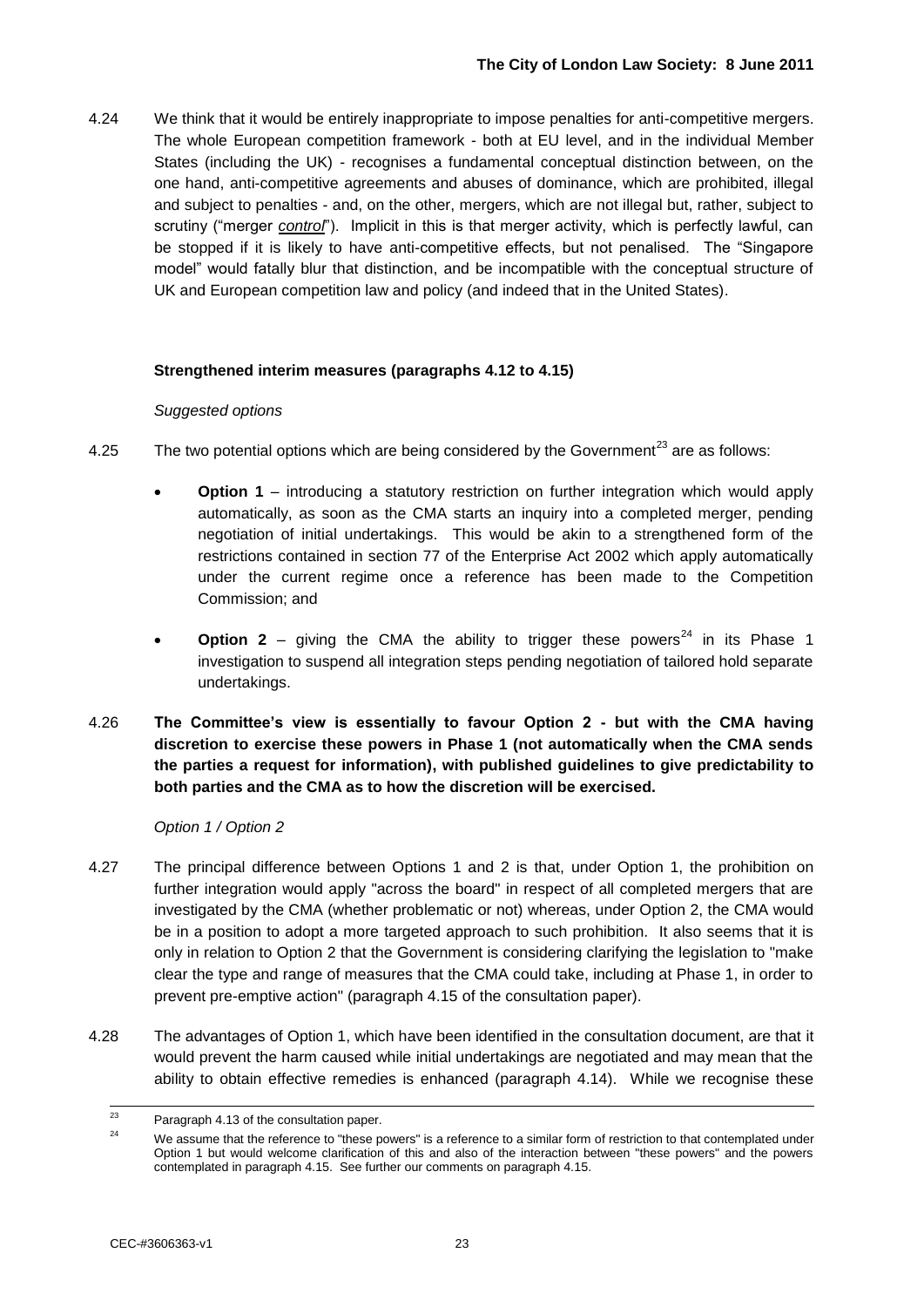potential advantages, it seems to us that Option 2 offers similar advantages (depending on the timing of triggering of the powers by the CMA) but is more consistent with the nuanced, flexible and sophisticated merger control regime we currently have in the UK.

- 4.29 We consider Option 2 (which is discretionary, proportionate and targeted) to be more in keeping with a voluntary regime and prefer it to Option 1.
	- We recognise that such a discretionary approach potentially carries some risks of uncertainty, both for the parties and for the CMA - and that the CMA has the additional concern that, if the decision to impose the statutory restriction is a discretionary one, it will be open to judicial review challenge. We believe that this concern can be very substantially mitigated (and in practice removed) by the publication of guidelines as to the criteria by which the discretion would be exercised.
	- In the absence of such discretion, there is a potential for absurd outcomes. For example, a merger which is technically within UK jurisdiction (e.g. because of the turnover test) but which manifestly raises no competition concerns whatever (and was therefore not notified) should not always be held up - particularly when it is a merger between multinational companies, such that the UK holding up integration would have severe international effects on the businesses (truly, the tail wagging the dog).
- 4.30 In our view, a blanket restriction of the kind contemplated in Option 1, which applies from the very outset of the CMA's Phase 1 investigation and applies to all completed mergers, whether or not they are problematic, would be rather a blunt instrument. It would also be very damaging for the prospects of rescuing failing businesses where immediate measures are needed. By contrast, Option 2 could prove to be a more sophisticated and apposite tool as the CMA could presumably be selective about the cases in which it applied these powers and, as seems to be current OFT practice, not apply them in those cases where there was clearly no competitive overlap.<sup>25</sup>
- 4.31 Both options would, in our view, be likely to lead to more notifications of potentially problematic mergers as the inability<sup>26</sup>/potential inability<sup>27</sup> to integrate the merging businesses post completion would be a more significant factor and could lead more buyers to seek certainty before completion. However, we think that Option 1 would be more likely than Option 2 to lead to an increase in the number of non-problematic mergers being notified to the CMA as buyers would be less likely to be prepared to take the risk of completing without clearance if they were unable, in any event, to integrate pending a Phase 1 decision. By contrast, the more targeted approach of Option 2 would give buyers of businesses where there was no/limited overlap with their existing activities more latitude in deciding to proceed unconditionally and would be particularly helpful where insolvency makes this an urgent matter. This, again, would be more consistent with a voluntary regime.
- 4.32 Under either option, the initial restriction would, of necessity, have to be as broad as the restriction in section 77 in order to capture the widest range of pre-emptive conduct and would, as a consequence, be quite difficult to interpret in practice and would lack certainty. It would,

 $\frac{1}{25}$ <sup>25</sup> By way of clarification, we are not suggesting that the current thresholds for seeking initial hold separate undertakings or imposing hold separate orders be retained but we would hope that the CMA would be in a position to adopt a more targeted approach given its considerable experience in identifying potentially problematic mergers at an early stage.

 $^{26}$  In the case of Option 1.

In the case of Option 2.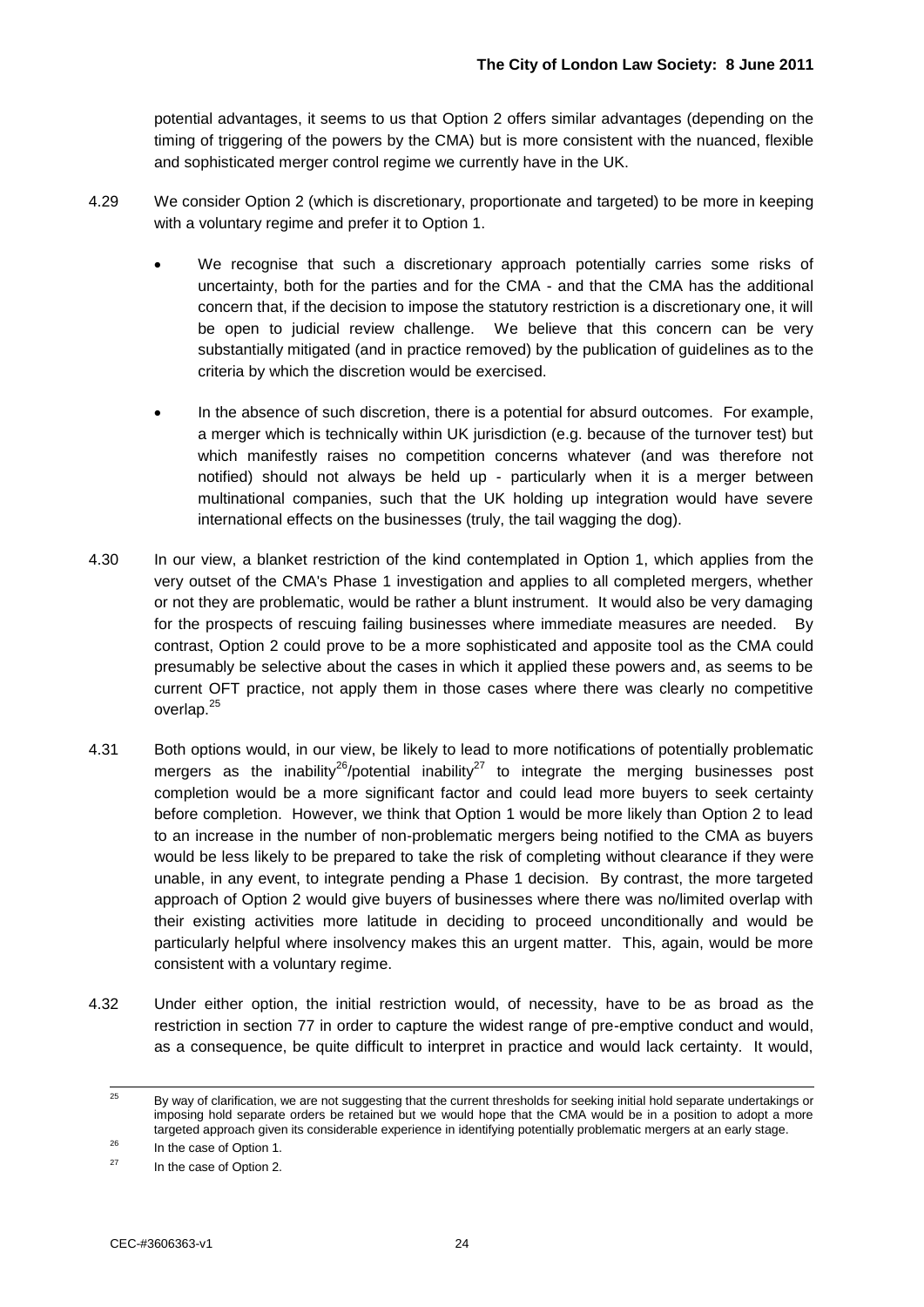therefore, in our view, be in the interests of all stakeholders for the restriction (under either option) to apply for as short a time as possible. This issue would be exacerbated, in the case of Option 1, by the restriction's blanket application to all mergers pending the negotiation of individual hold separate undertakings. In this context, the CMA ought to be empowered to release purchasers from its application altogether in non-problematic cases (rather than replacing the statutory restriction with individual undertakings).

- 4.33 In any event, the scope of the restriction should be delineated to ensure that, in public takeover offers which had closed, the restriction or integration did not prevent the acquirer "mopping up" remaining minority shareholdings.
- 4.34 We note that the drawback which has been highlighted in paragraph 4.14 of the consultation paper – namely that Option 1 might discourage parties from notifying completed transactions until they had already achieved a level of integration - could be overcome by giving the CMA an ability to require reversal of action that had already taken place as proposed under Option 2. Our thoughts on this "reversal" proposal more generally are set out in the following paragraphs.

*Type and range of measures which could be taken under Option 2 - reversal measures*

- 4.35 Under Option 2, the Government is considering clarifying the legislation to make clearer the type and range of measures that the CMA could take (including at Phase 1) in order to prevent pre-emptive action. These would include an ability to require reversal of action that had already taken place and to prevent further pre-emptive action notwithstanding the existence of any contractual obligations on the part of the merged entity (the "reversal measures").
- 4.36 We welcome this proposed clarification and support a strengthening of the powers available to the CMA to tackle pre-emptive action. However, the legislation (or, at least, guidance by the CMA) should make clear, and closely circumscribe, the circumstances in which it is contemplated that such measures could be taken. We think that it is important to ensure that their use is appropriate and proportionate. This is particularly the case in relation to the reversal measures and especially so as regards their use in Phase 1.
- 4.37 The Committee has doubts about the appropriateness of the reversal measures being exercisable in Phase 1, before the CMA has even reached a view on whether the reference test is met. In any event, whether or not they were exercisable in Phase 1, we would expect the reversal measures to be used sparingly<sup>28</sup> by the CMA<sup>29</sup>, and we would expect the CMA to publish guidelines on its approach to the use of all of the powers that it is to have to prevent preemptive action.
- 4.38 As mentioned above, there should be clarification of the interaction between the reversal powers (referred to in paragraph 4.15 of the consultation paper) and the statutory restriction powers (referred to in paragraph 4.13) in relation to Option 2 - which we are assuming to be a form of the statutory restriction contemplated under Option 1. In particular, it should be clarified whether the reversal powers are to be exercisable only in those cases where the CMA does not trigger the Option 2 powers in a particular case or more widely.

 $\overline{28}$ The ability to override contractual obligations, in particular, could create unfairness for third parties who were unaware of the risk.

<sup>&</sup>lt;sup>29</sup> Particularly in Phase 1, if it was decided that the measures should be exercisable then.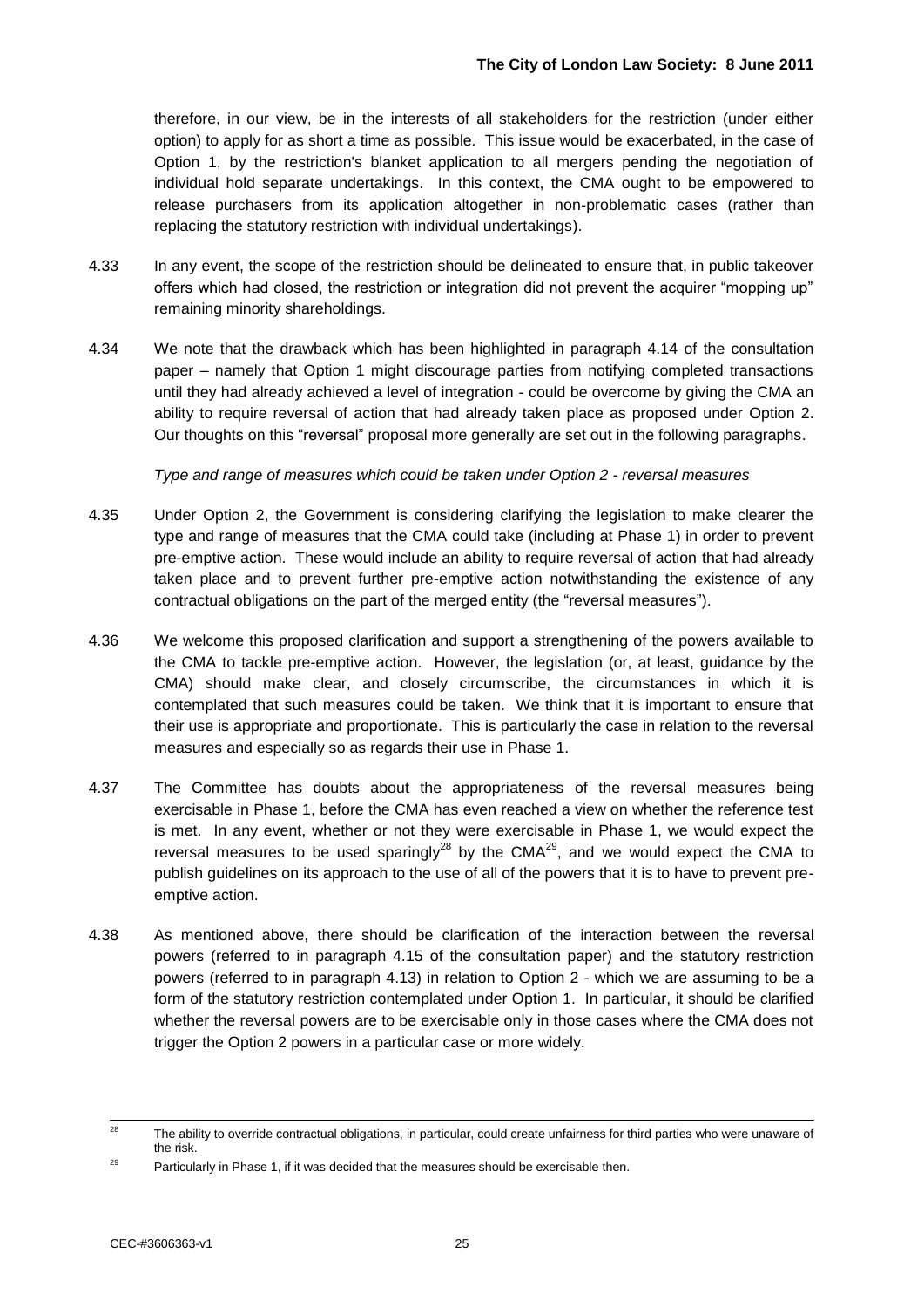#### *Negotiation and monitoring of undertakings*

- 4.39 Whichever option is pursued, the CMA will need an experienced (and preferably dedicated) team to negotiate, monitor and deal with follow up queries/requests relating to both the individual hold separate undertakings and derogations from the statutory restriction/interim CMA restriction in a flexible, speedy and pragmatic way (which current experience suggests might be a possible concern). However, the creation of a CMA combining the experience and personnel of the OFT (which is already making increasing use of hold separate undertakings), and of the Competition Commission, could potentially help in this area.
- 4.40 In this context, we are assuming that there are no plans to give the CMA the ability to require third party "monitors" of hold separate undertakings at Phase 1 or extending the proposed ability to require the parties to pay for third party monitoring of remedies (paragraph 3.31 of the consultation paper) to the monitoring of hold separates. We would not support any such plans.

#### *Timing*

- 4.41 Another issue for consideration, in relation to both options, is timing. Paragraph 4.13 contemplates the statutory restriction applying as soon as the CMA commences an inquiry into a completed merger. The Committee's view is that Option 2 - giving the CMA the ability to trigger the powers in Phase 1 - must be a matter of discretion for the CMA. It should not apply necessarily or automatically on the commencement of a Phase 1 inquiry into a completed merger, or on the sending of an information request to the parties, but at a point (which may well be very early on) where the CMA considers it appropriate.
- 4.42 Separately, there is the question of when the restriction should *cease* to apply. In the Committee"s view, the restriction should not necessarily, or always, continue to apply until the clearance decision. Again, the CMA should be given discretion over this. For example, in the case of a multinational merger which raised no competition issues in the UK, but which did raise some competition issues in other countries but had subsequently been cleared in those countries, we see no reason for the UK restriction to remain in place following clearance in other jurisdictions.

#### *Penalties*

4.43 The Committee does not object, in principle, to the proposal to introduce financial penalties for breach of hold separate obligations. However, we have concerns about the practicality of this proposal and would observe that it would need to be made very clear to the merging parties exactly what was and was not permitted (which, in our view, would be a particular challenge in relation to the section 77 style restriction). In addition, there would need to be a speedy, flexible and pragmatic procedure in place for checking grey areas/obtaining consents/derogations which would impose an additional burden on the CMA. We would also suggest that the CAT be given unlimited jurisdiction to review the imposition and level of any penalty levied in such cases.

#### **Jurisdictional thresholds in a voluntary notification regime (paragraphs 4.38 to 4.39)**

4.44 The Government is seeking views on whether there should be changes to the jurisdictional thresholds in the UK's voluntary merger regime.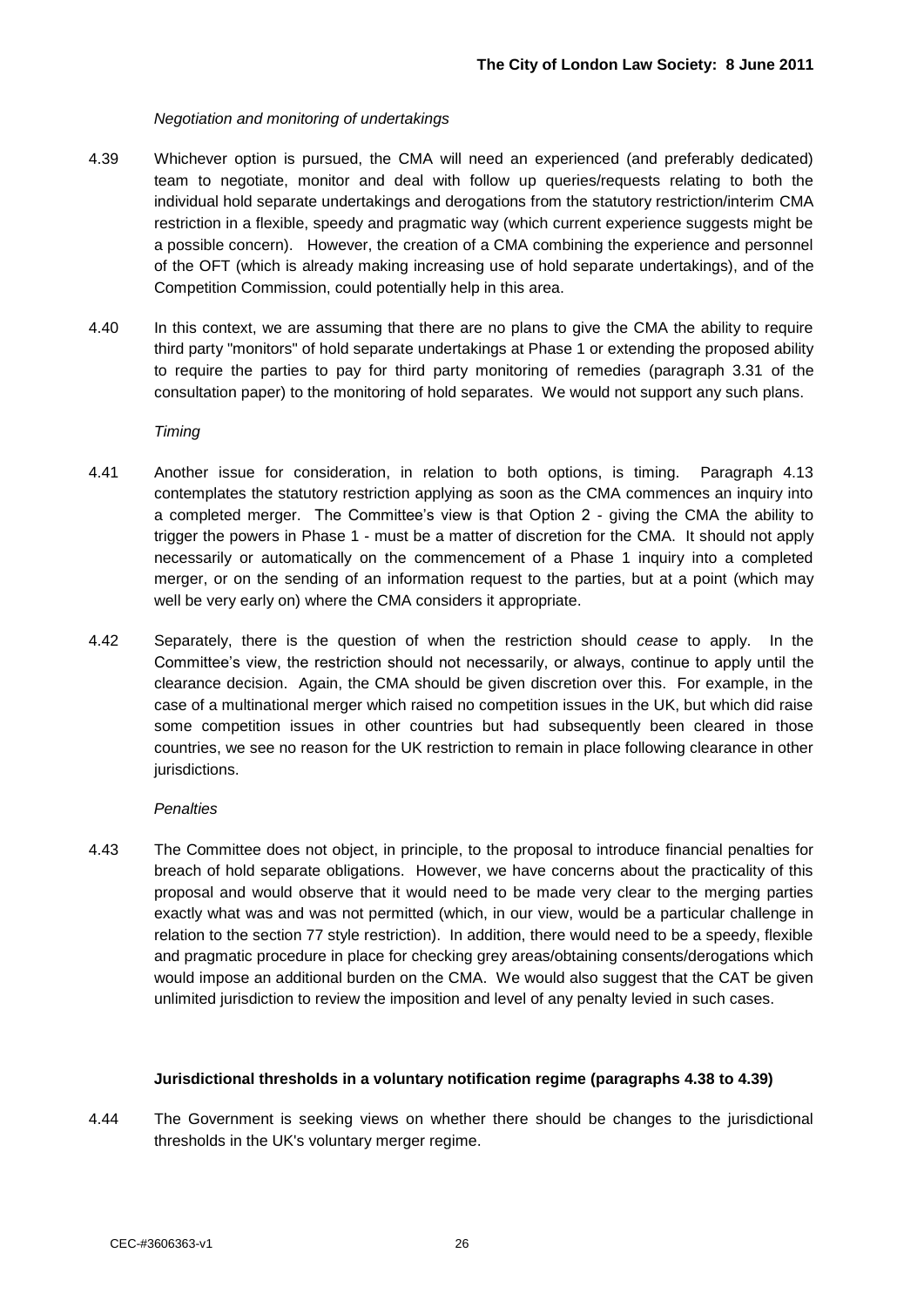- 4.45 One possible suggested approach is the replacement of the current tests with the ability for the CMA to have jurisdiction over all mergers except those which benefit from the proposed small merger exemption<sup>30</sup>.
- 4.46 The Committee sees no reason to depart from the current thresholds; why should mergers which *neither* result in a 25 per cent share of supply, *nor* include taking over a business with turnover above £70 million, be newly subject to merger control? Moreover - in the absence of evidence that such a change would catch mergers which ought to be caught but currently escape scrutiny - this measure would simply be an unjustified and unnecessary extension of regulatory burdens, inconsistent with the Government"s "growth" agenda.

#### **Jurisdictional thresholds in a mandatory notification regime (paragraphs 4.23 to 4.33)**

- 4.47 If the Government decided to introduce a mandatory notification regime, it would be critical to ensure that the jurisdictional thresholds were set at reasonable levels, balancing the benefits of *ex ante* review against the large costs to both business and the public purse. As noted in paragraph 4.23 of the consultation paper, any threshold would need to be clear and objective which entails that, as acknowledged in paragraph 4.25, retention of the share of supply test would not be appropriate in a mandatory regime.
- 4.48 The jurisdictional threshold proposed by the Government for full mandatory notification ("Option 1", in paragraph 4.27 of the consultation paper) - i.e. notification wherever target UK turnover exceeds £5 million and acquirer worldwide turnover exceeds £10 million - has been universally recognised as unreasonable, unworkable and oppressively burdensome (both for business and for the competition authority). In practice, it would mean that vast numbers of mergers, which were not only innocuous in competition terms but also relatively insignificant even in financial terms, would be subject to the burden of mandatory notification and suspension pending clearance.
- 4.49 Indeed, it is hard to see how a mandatory notification system could work without thresholds being very high - much higher, indeed, than under the current voluntary system (otherwise, the CMA will be inundated with a huge increase in notifications, and UK business correspondingly subject to increased burden). Although views within the Committee differed, no one thought that it would be reasonable to subject a merger with less than £70 million UK turnover and less than £100 million global turnover, to mandatory notification.
- 4.50 This issue brings to the fore the problem with a mandatory system (already referred to above). The plain truth is that the consequence of a mandatory system is that jurisdictional thresholds must be raised substantially.
	- Otherwise, the competition authority becomes inundated with notifications, and, given finite resources, its analysis necessarily becomes more superficial than at present weakening the rigour of the scrutiny, and allowing possible anti-competitive effects to go undetected.
	- But a mandatory system with raised thresholds also creates problems. As mentioned above, neither the concept of "material influence" nor the "share of supply" test could

 $30^{\circ}$ Paragraphs 4.40 to 4.42.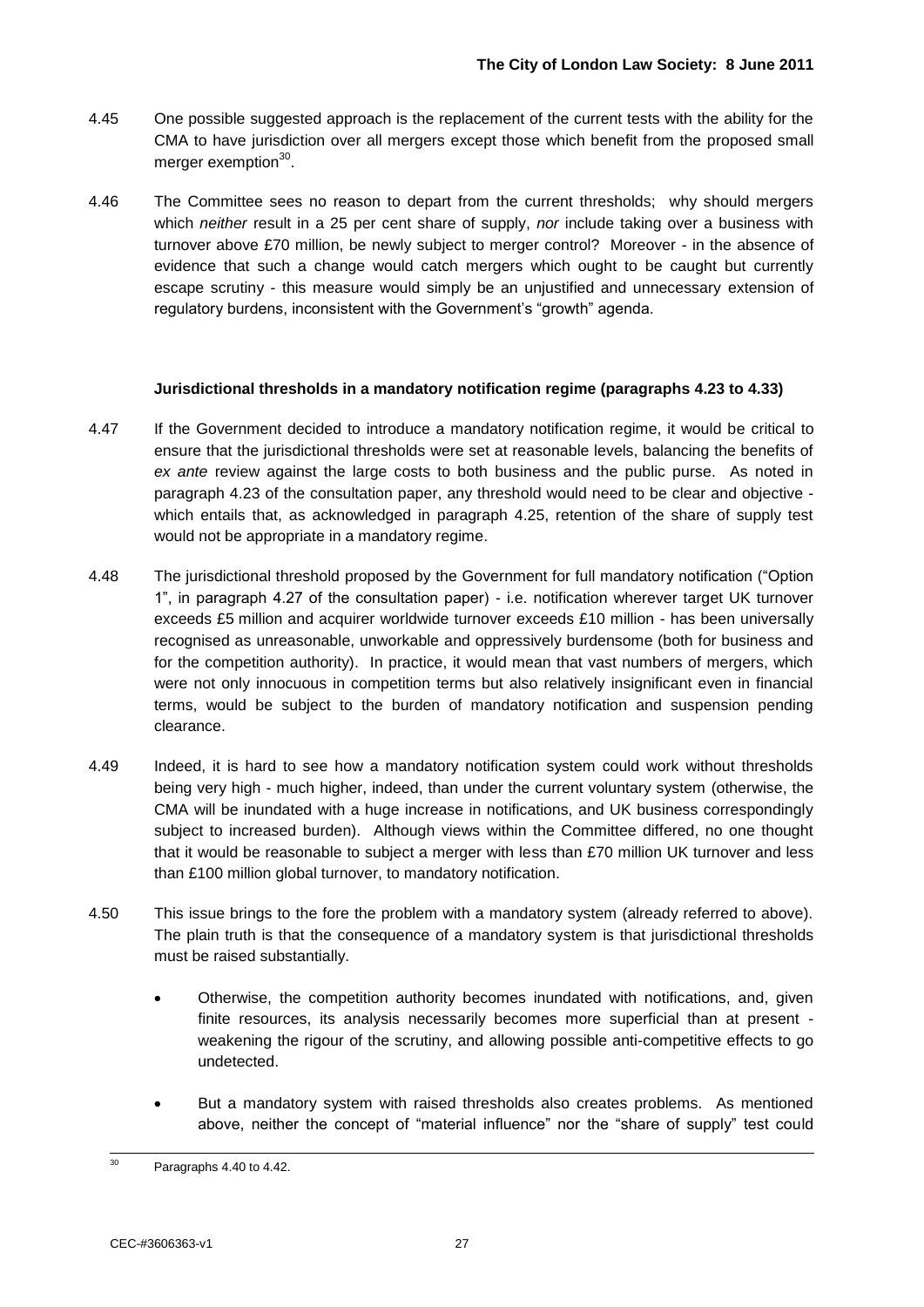realistically survive in a mandatory notification system; they are just too uncertain in scope for it to be just or reasonable that a party within their terms be subject to sanctions for non-notification. However, both tests (unlike a turnover threshold) relate to potential anti-competitive effects - and abolishing the tests would mean a number of transactions with anti-competitive effects escaping scrutiny altogether.

- 4.51 In short, the consequence of the mandatory notification system would be that, however, thresholds are set, more innocuous mergers become notifiable, while potentially anticompetitive mergers escape detection. It is an entirely inappropriate outcome.
- 4.52 Finally, on thresholds, there is the proposal for a hybrid mandatory notification system. For the reasons explained in paragraphs 4.21 and 4.22 above, we consider this to be possibly the worst of all worlds.

#### **Costs and benefits of the options**

4.53 In the Impact Assessment (page 39), the Government asks whether respondents have any evidence about the costs to businesses of notifying mergers to the OFT, in terms of management time and legal fees. A number of the firms represented on the City of London Law Society Competition Law Committee have each given separate individual responses to this question to BIS.

#### **Small merger exemption in both mandatory (hybrid) and voluntary regimes**

- 4.54 We welcome the acknowledgement that some mergers are likely to be too small to warrant the time and cost of a review by the OFT and the notion that such mergers should fall outside the scope of the mergers regime altogether (unlike the current *de minimis* exception which involves all concerned in considerable time and expense in going through a Phase 1 review).
- 4.55 Indeed, we think that the *de minimis* exception should be extended to cover not just small markets, but small enterprises in large markets.
- 4.56 Nevertheless, we think that, if the voluntary system is retained, it would be possible and right that there should not be a blanket exemption for such mergers, but rather a strong presumption that such mergers would not be investigated in the absence of very strong evidence of anticompetitive effects. This is because the test that the Government suggests be applied does not have regard to the size of the market in which the companies in question operate, and such mergers could have seriously anti-competitive effects in small local markets; as noted in paragraph 4.13 above, consumers in small markets have the right to be protected from anticompetitive mergers. However in a mandatory system it is essential to have bright line rules wherever possible so that parties know where they stand.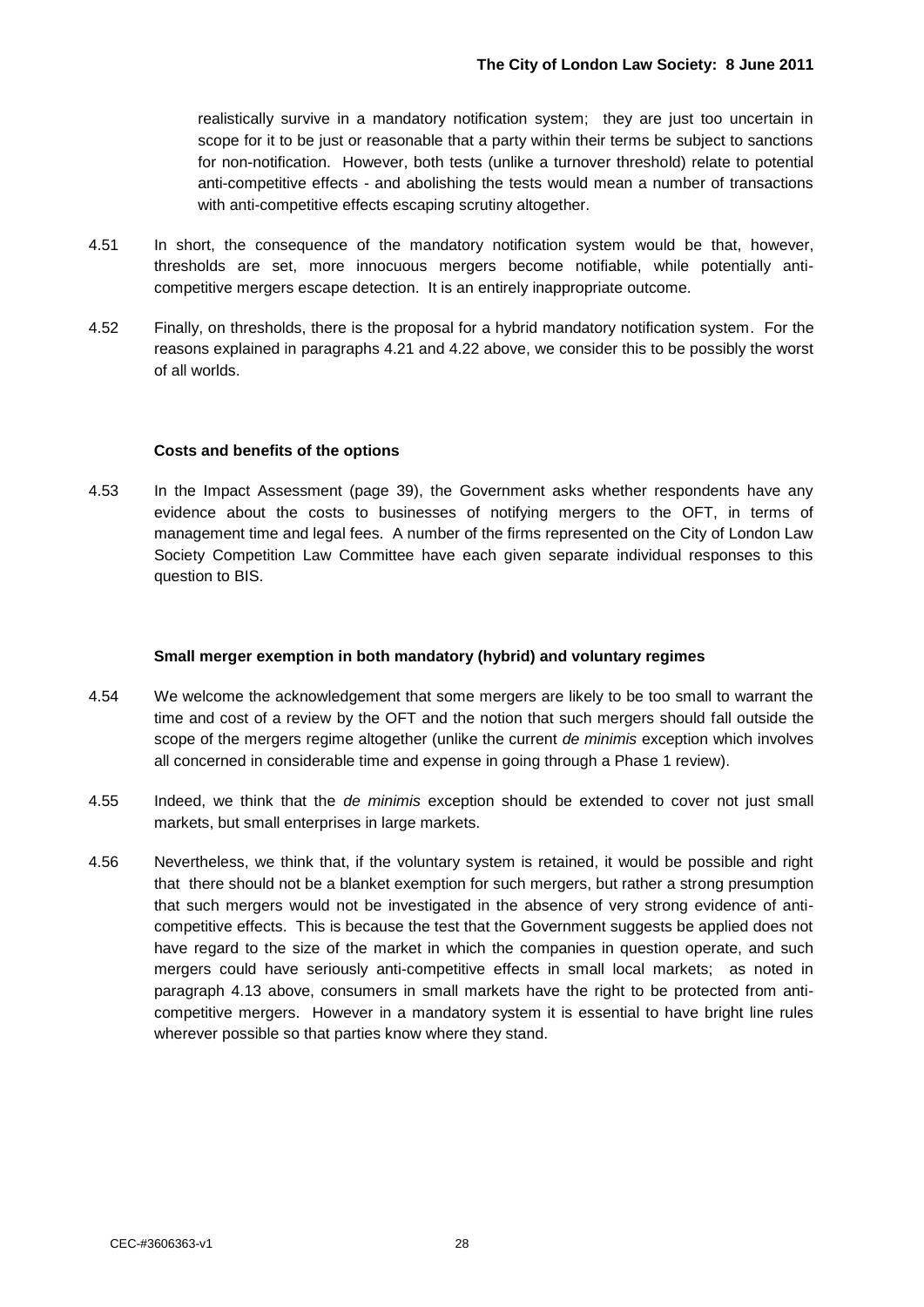#### **Q7: Streamlining the merger regime**

#### **Statutory timescales (paragraphs 4.43 to 4.47)**

- 4.57 The Government is considering whether to introduce statutory timescales for Phase 1 and the undertakings in lieu and remedies implementations stages of both Phase 1 and Phase 2 (4.43) in order to achieve quicker results and outcomes, give business certainty as to when decisions will be made and incentivise a speedier end to end merger process. No change is proposed to the statutory 24 week time limit for Phase  $2^{31}$ .
- 4.58 We support the aim of speeding up the end-to-end merger process provided that this does not compromise the current quality and robustness of decision making.

*Phase 1*

- 4.59 In principle, we agree with the introduction of a statutory timetable for Phase 1, although we query whether this would necessarily speed up the end to end process. If the experience under the EU Merger Regulation is a guide, this could result in lengthy pre-notification discussions which could extend the timetable rather than reduce it. We suggest, therefore, that the Government considers also imposing a statutory time limit on pre-notification discussions.
- 4.60 We also wonder whether a 30 working day timetable would work in a mandatory regime given the large increase in notifications which is foreshadowed in the Impact Assessment and the fact that it would apply to non-problematic and problematic mergers alike. In our experience, it is sometimes a challenge for the OFT to meet the extended merger notice timetable of 30 working days and merger notices are generally only used in non problematic cases. We would suggest giving the CMA the ability to extend the timetable by a further 10 working days – as mentioned above, if a mandatory regime is to be introduced, our view is that it should be non-suspensory in which case this ability to extend the timetable should not be unduly problematic for the parties.
- 4.61 In a voluntary regime, we agree that a 40 working day timetable would be appropriate (paragraph 4.45 of the consultation paper) – effectively putting the current administrative timetable on a statutory footing, coupled with the extended information gathering powers referred to in paragraphs 4.48 to 4.49 of the consultation paper.
- 4.62 In addition, the current merger notice system should be retained in a voluntary regime. We can see no reason to deprive parties of the option to use the prescribed form of notification in return for a decision within a guaranteed time period (20 working days, extendable to 30 working days).

*Phase 2*

- 4.63 We agree that the 24 week statutory time limit for Phase 2 investigations should not be reduced.
- 4.64 We support the proposal to introduce a statutory timescale of 12 weeks (extendable by up to six weeks) on Phase 2 remedies implementation between the publication of the final report and either acceptance of undertakings or the making of an order by the CMA and agree that this

 $31$ This does not include remedies and is extendable by up to eight weeks.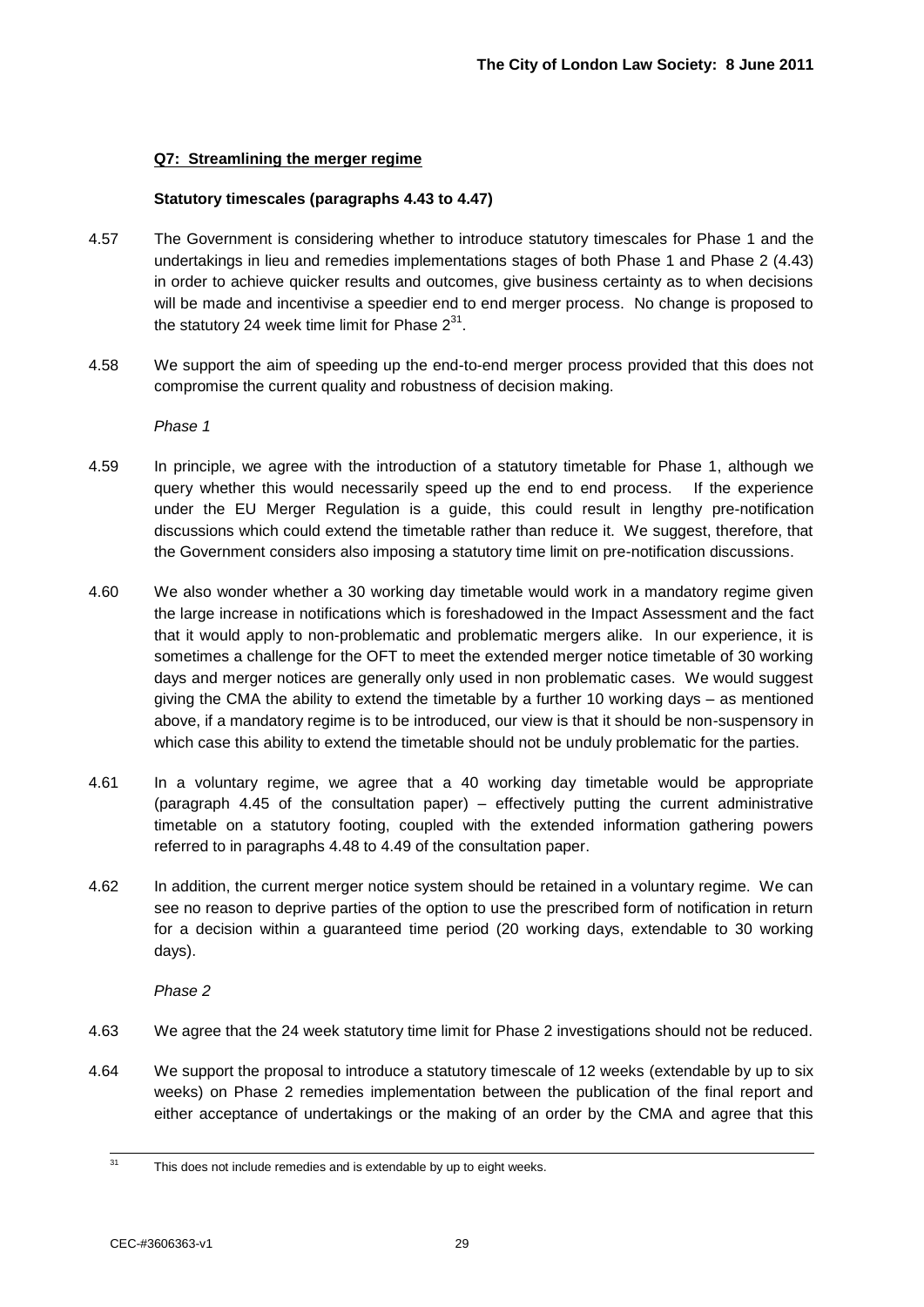would need to be accompanied by extended information-gathering powers for main and third parties during the remedies implementation stage of Phase 2.

#### **Information-gathering and "stop the clock" powers (paragraphs 4.48 to 4.49)**

4.65 We agree that, in both a voluntary and a mandatory notification regime, the CMA should be given the same powers to obtain information from main and third parties in Phase 1 as those which currently apply in Phase 2. We also agree that these powers would need to be accompanied by "stop the clock" powers if the main parties did not comply, as well as powers to impose a penalty if main parties did not comply; however, we think that such a penalty for third parties would be an unreasonable imposition. We note that this would rely on the CMA using its information gathering powers responsibly and guidance on the circumstances in which a fine might be pursued would be welcome.

#### **Anticipated mergers in Phase 2 (paragraph 4.50)**

4.66 We agree with the proposal, in the case of anticipated mergers, to introduce a discretionary stop the clock power to enable the CMA to suspend or extend its statutory review timetable for a period of three weeks should it believe cancellation or significant alteration to the merger is likely. This would be a very welcome change to the current system and significantly reduce the burden on all concerned.

#### **Enable single CMA to consider remedies earlier in Phase 2 (paragraphs 4.51 to 4.52)**

- 4.67 Our understanding is that, even now, there is no statutory impediment to the CMA considering remedies at an earlier stage in Phase 2.
- 4.68 That said, there is clearly a balance to be struck here. On the one hand, it is clearly more efficient to have a system where, if parties are able to agree remedies with the CMA at an early stage in Phase 2, both they and the CMA are spared the burden, time and expense of proceeding with the investigation to its natural conclusion. On the other hand, if this is encouraged too much, that would reduce the incentive on parties to agree remedies ("undertakings in lieu") at Phase 1, giving them every reason to gamble that they can avoid concessions at Phase 1 with little downside in terms of the risk of having to go through a full and lengthy Phase 2 investigation.
- 4.69 A possible alternative would be to give greater opportunity for transparent and meaningful negotiation of remedies (undertakings in lieu) at the end of Phase 1 than exists under the present system. Instead of the parties having to propose remedies "in the dark", the CMA at Phase 1 could show them its draft decision to refer Phase 2 and give them a period (of, say, two weeks) to negotiate undertakings before a final decision is published. The need to avoid a "false market" could be met by publishing the fact that an extension to Phase 1 is being given to enable the parties to negotiate undertakings (as is currently the practice under the EU Merger Regulation Phase 1 system); there would be no need to publish the draft decision to the world at large, and doing so would be destabilising and potentially (and unnecessarily) damaging to the parties.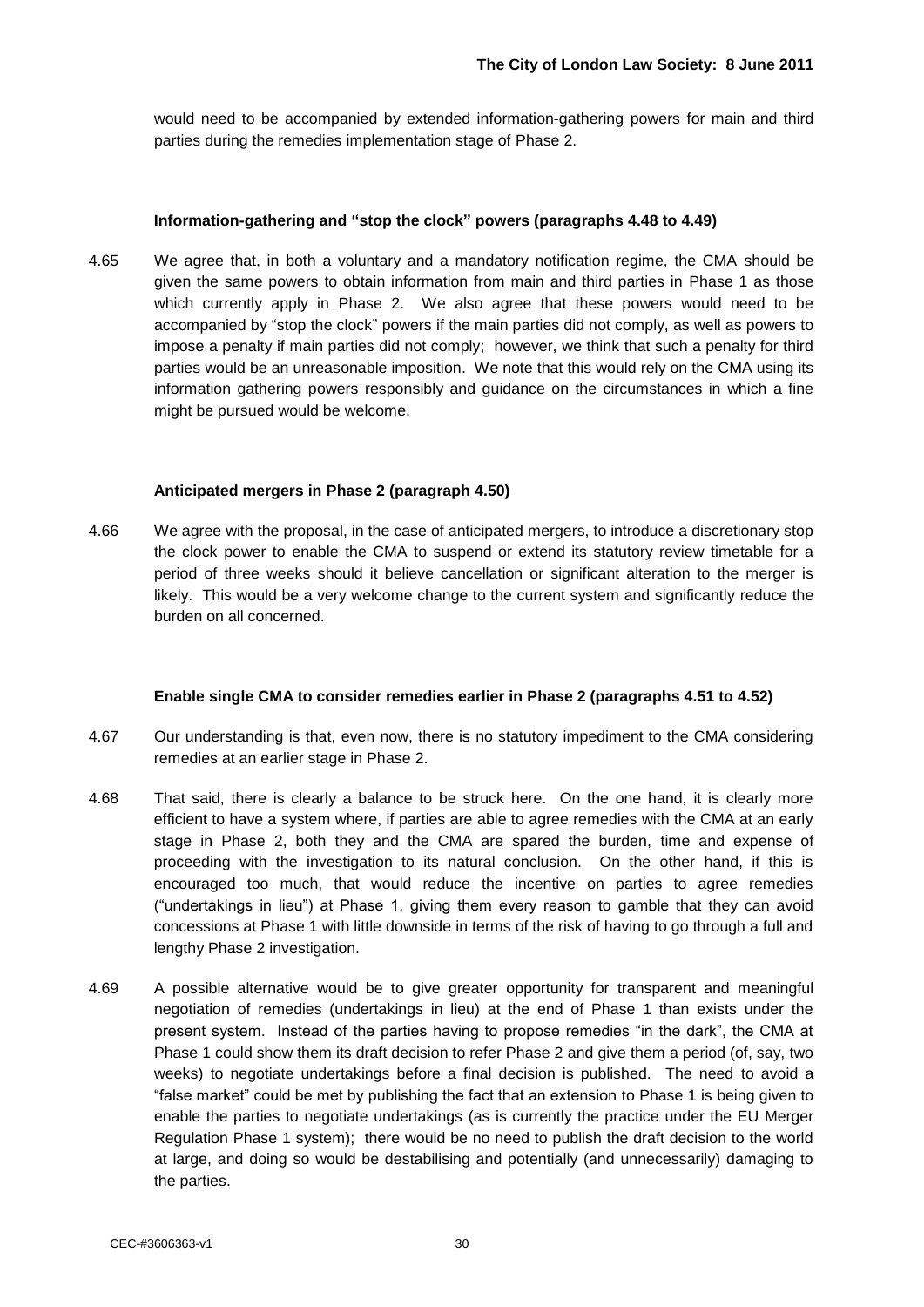#### **Appeals in merger cases (paragraph 4.53)**

4.70 Please see our comments on Chapter 10 of the consultation paper.

#### **Remedies (paragraphs 3.29 to 3.38)**

#### *Appointment and remuneration of third parties to monitor and/or implement remedies*

4.71 We do not see the need, in the mergers context, for an amendment of Schedule 8 to the Enterprise Act to enable the competition authorities to require parties to appoint and remunerate an independent third party to monitor and/or implement remedies. We are not aware of circumstances in which the current powers have proved insufficient and, in any event, it seems to us that the merged/merging parties, in any event, have every incentive to agree to such a proposition if the alternative is a prohibition decision.

#### *Requirement to publish non-price information*

4.72 We welcome the proposal to amend Schedule 8 to the Enterprise Act to enable the CMA to require parties to publish non-price information.

*Streamlining of the remedies review process and revision of the threshold for review*

4.73 We also welcome the proposals, in paragraphs 3.34 to 3.36 of the consultation paper, for streamlining the review of remedies process and revising the threshold for review so that it is clear that remedies can be reviewed to ensure that they operate as intended, rather that there being a need to identify a "change of circumstances".

#### *Clarifying powers following remittals of merger*

4.74 These proposals are very welcome indeed. As noted, the current uncertainty is unsatisfactory and gives rise to unnecessary costs and delays.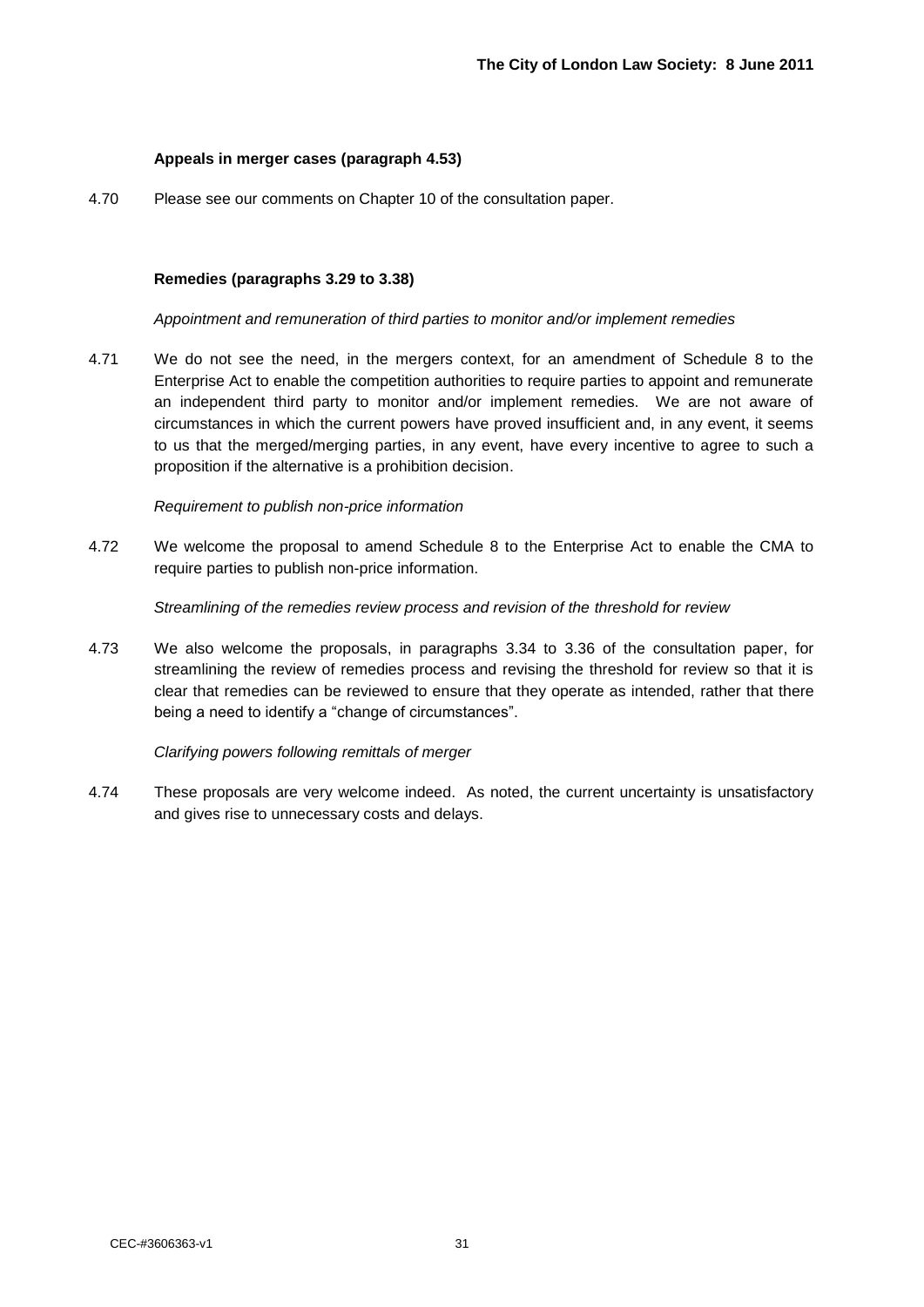|                | <b>Parties</b>                                                       | <b>Date</b><br>referred | <b>Basis for UK</b><br>merger<br>jurisdiction | <b>Completed?</b> | <b>Hold separate</b><br>undertakings? | <b>Outcome</b>               |
|----------------|----------------------------------------------------------------------|-------------------------|-----------------------------------------------|-------------------|---------------------------------------|------------------------------|
| -1             | Kemira GrowHow / Terra<br>Industries                                 | 26/1/07                 | turnover test                                 | <b>No</b>         |                                       | <b>SLC</b>                   |
| $\overline{2}$ | <b>MDA / Quest Associates</b>                                        | 14/2/07                 | share of supply<br>test                       | <b>No</b>         |                                       | Cancelled                    |
| 3              | Greif Inc / Blagden<br>Packaging Group                               | 21/2/07                 | share of supply<br>test                       | Yes               | OFT, adopted by CC                    | Approved                     |
| 4              | Woolworths / Bertram Group                                           | 3/4/07                  | turnover test                                 | Yes               | OFT, adopted by CC                    | Approved                     |
| 5              | Tesco / Co-Op Slough                                                 | 19/4/07                 | share of supply<br>test                       | Yes               | <b>CC</b>                             | SLC - divestment order       |
| 6              | Sportech / Vernons                                                   | 3/5/07                  | share of supply<br>test                       | <b>No</b>         |                                       | Approved                     |
| $\overline{7}$ | G4S Cash Services /<br>Abbotshurst Group                             | 18/5/07                 | share of supply<br>test                       | <b>No</b>         |                                       | Cancelled                    |
| 8              | BSkyB / ITV                                                          | 25/5/07                 | public Interest                               | Yes               |                                       | Report to Secretary of State |
| 9              | Polypipe Building Products /<br>Verplas                              | 11/7/07                 | share of supply<br>test                       | No                |                                       | Cancelled                    |
| 10             | Macquarie UK Broadcast<br>Ventures / National Grid<br>Wireless Group | 8/8/07                  | turnover test                                 | Yes               | OFT, adopted by CC                    | SLC - undertakings required  |
| 11             | <b>GAME Group / GameStation</b>                                      | 9/8/07                  | turnover test                                 | Yes               | OFT, adopted by CC                    | Approved                     |

## **Summary of OFT references to the Competition Commission since 1 January 2007**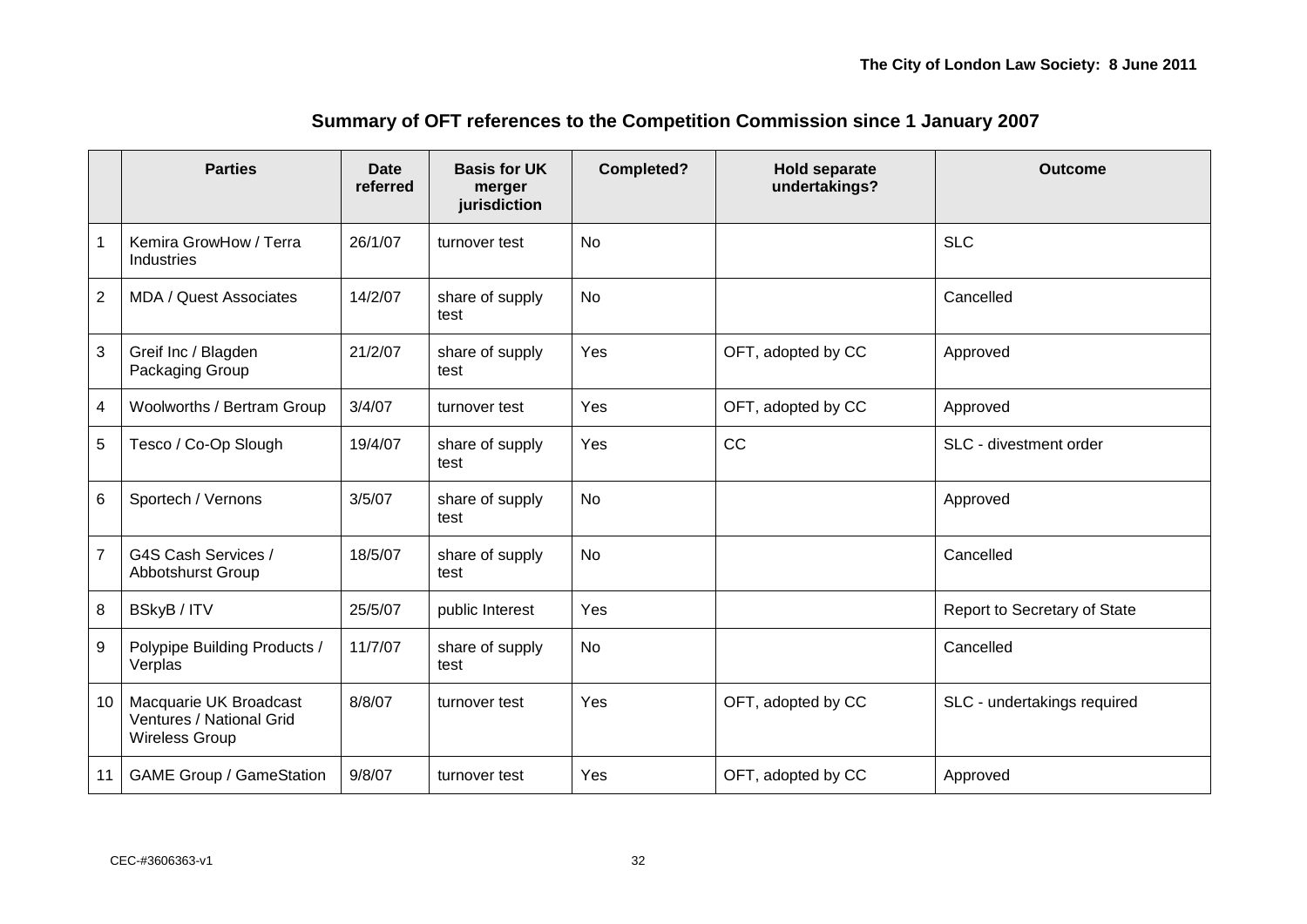|    | <b>Parties</b>                                                                 | <b>Date</b><br>referred | <b>Basis for UK</b><br>merger<br>jurisdiction | <b>Completed?</b> | <b>Hold separate</b><br>undertakings? | <b>Outcome</b>                 |
|----|--------------------------------------------------------------------------------|-------------------------|-----------------------------------------------|-------------------|---------------------------------------|--------------------------------|
| 12 | Cineworld Group / Hollywood<br><b>Green Leisure Park</b>                       | 17/3/08                 | share of supply<br>test                       | No                |                                       | Cancelled                      |
| 13 | BOC / Ineos Chlor                                                              | 29/5/08                 | share of supply<br>test                       | No                |                                       | <b>SLC</b>                     |
| 14 | Project "Kangaroo" - VOD<br>joint venture - BBC<br>Worldwide / Channel 4 / ITV | 30/6/08                 | share of supply<br>test                       | <b>No</b>         |                                       | <b>SLC</b>                     |
| 15 | Nufarm / A H Marks                                                             | 29/8/08                 | share of supply<br>test                       | Yes               | OFT, adopted by CC                    | SLC - undertakings required    |
| 16 | Hospedia / Premier<br><b>Telesolutions</b>                                     | 7/10/08                 | share of supply<br>test                       | No                |                                       | Cancelled                      |
| 17 | Long Clawson Dairy / Millway                                                   | 8/10/08                 | share of supply<br>test                       | Yes               | OFT, adopted by CC                    | Approved                       |
| 18 | Capita Group / IBS<br><b>OPENsystems</b>                                       | 19/11/08                | share of supply<br>test                       | Yes               | OFT, adopted by CC                    | SLC - partial divestment order |
| 19 | Holland & Barrett / Julian<br>Games                                            | 20/03/09                | share of supply<br>test (contested)           | Yes               | OFT, adopted by CC                    | Approved                       |
| 20 | Stagecoach / Eastbourne<br><b>Bus</b>                                          | 13/5/09                 | share of supply<br>test                       | Yes               | OFT, adopted by CC                    | Approved                       |
| 21 | Stagecoach / Preston Bus                                                       | 28/5/09                 | share of supply<br>test                       | Yes               | OFT, adopted by CC                    | SLC - divestment order         |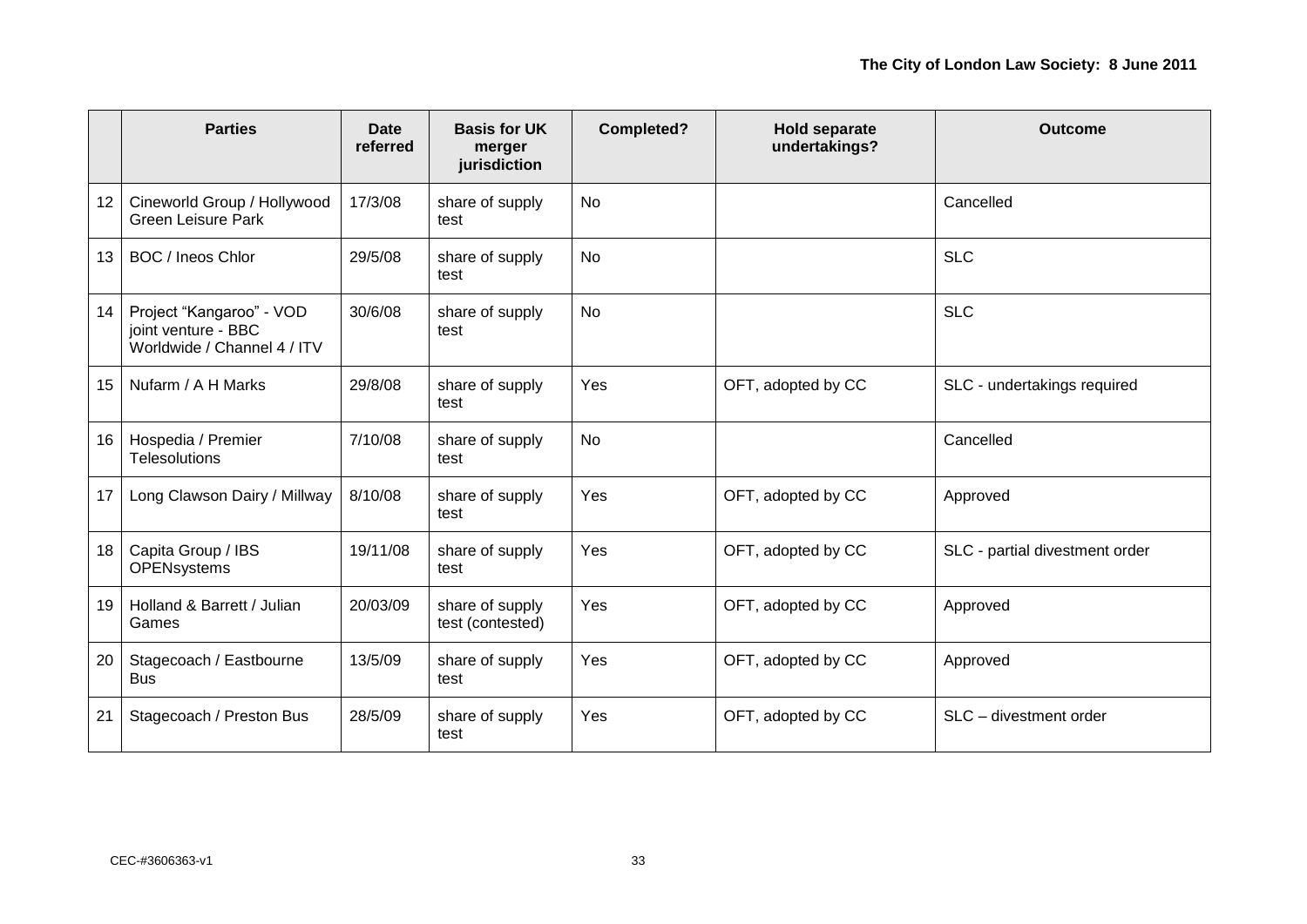|    | <b>Parties</b>                                          | <b>Date</b><br>referred | <b>Basis for UK</b><br>merger<br>jurisdiction | Completed?                                                   | <b>Hold separate</b><br>undertakings?      | <b>Outcome</b>                               |
|----|---------------------------------------------------------|-------------------------|-----------------------------------------------|--------------------------------------------------------------|--------------------------------------------|----------------------------------------------|
| 22 | Live Nation / Ticketmaster                              | 10/6/09                 | turnover test                                 | During CC<br>investigation<br>(following remittal<br>by CAT) |                                            | Approved                                     |
| 23 | Sports Direct / JJB Sports                              | 7/8/09                  | share of supply<br>test                       | Yes                                                          | CC                                         | Approved                                     |
| 24 | RMIG / Ash & Lacy<br>Perforators                        | 26/8/09                 | share of supply<br>test                       | No                                                           |                                            | Cancelled                                    |
| 25 | Brightsolid / Friends<br>Reunited                       | 3/11/09                 | share of supply<br>test                       | No                                                           |                                            | Approved                                     |
| 26 | Getty Images / Rex                                      | 8/7/10                  | share of supply<br>test                       | No                                                           |                                            | Cancelled                                    |
| 27 | Zipcar / Streetcar                                      | 10/8/10                 | share of supply<br>test                       | Yes                                                          | OFT, monitoring trustee<br>appointed by CC | Approved                                     |
| 28 | Dorf Kettal Chemicals /<br>Johnstone Matthey            | 19/11/10                | share of supply<br>test                       | No                                                           |                                            | Cancelled                                    |
| 29 | Stena AB / DFDS Seaways<br><b>Irish Sea Ferries Ltd</b> | 8/2/11                  | share of supply<br>test                       | Yes                                                          | OFT, monitoring trustee<br>appointed by CC | To be determined (provisionally<br>approved) |
| 30 | Ratcliff Palfinger / Ross &<br>Bonnyman                 | 18/2/11                 | share of supply<br>test                       | No                                                           | CC                                         | To be determined (provisionally<br>approved) |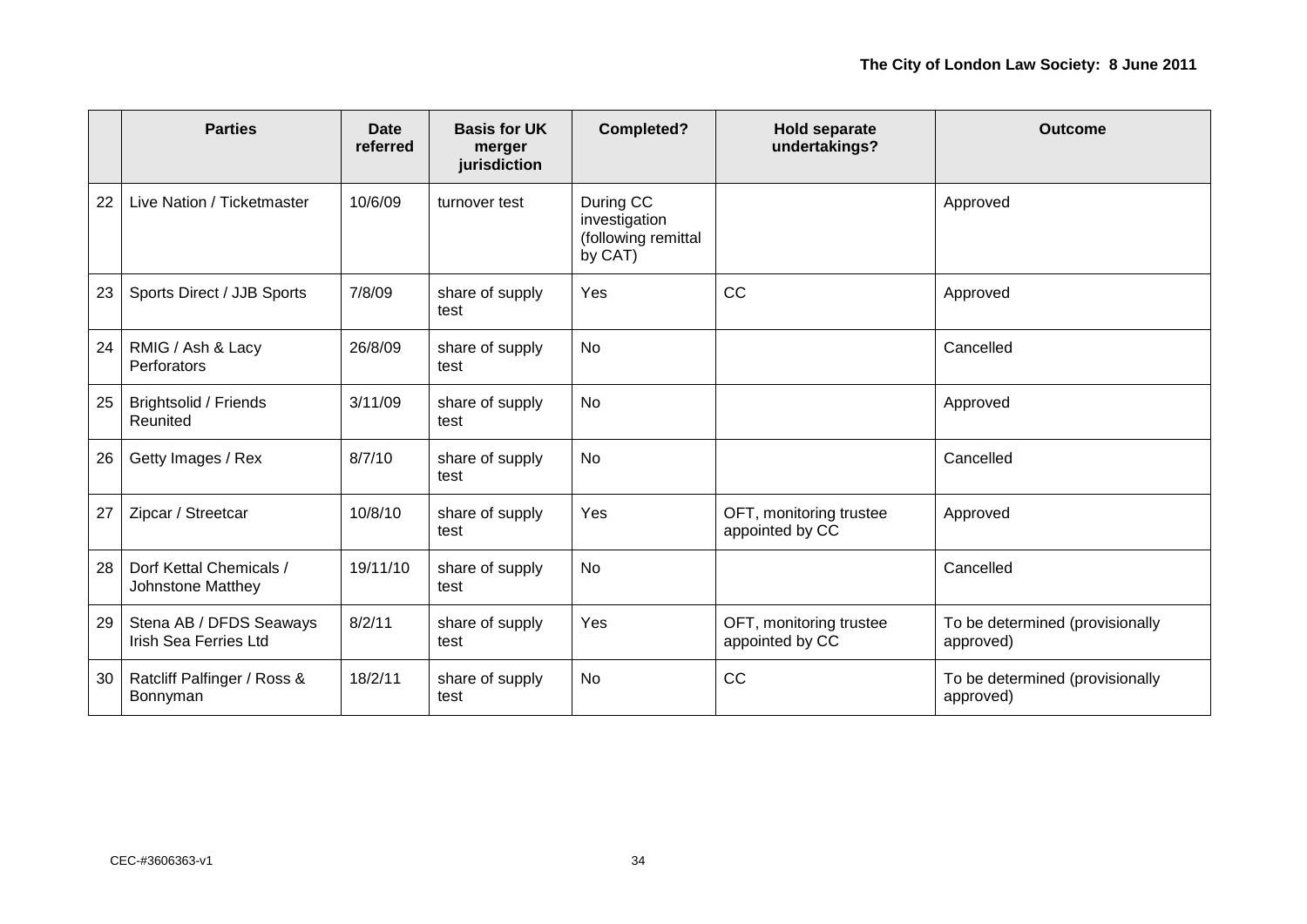|    | <b>Parties</b>                                                  | Date<br>referred | <b>Basis for UK</b><br>merger<br>jurisdiction                                                                                                          | Completed? | <b>Hold separate</b><br>undertakings? | <b>Outcome</b>   |
|----|-----------------------------------------------------------------|------------------|--------------------------------------------------------------------------------------------------------------------------------------------------------|------------|---------------------------------------|------------------|
| 31 | Thomas Cook / Co-operative<br>Group / Midlands Co-<br>operative | 2/3/11           | turnover test,<br>following<br>successful<br>request under<br>Article 9(2) of<br>Council<br>Regulation (EU)<br>139/2004 and<br>fast-track<br>reference | No         |                                       | To be determined |
| 32 | <b>MBL/Trigold Crystal</b>                                      | 17/3/11          | share of supply<br>test                                                                                                                                | No         |                                       | Cancelled        |
| 33 | Sector Treasury<br>Services/Butlers                             | 31/3/11          | share of supply<br>test                                                                                                                                | Yes        | <b>CC</b>                             | To be determined |

Overall: 33 references - 6 on the turnover test, 26 on the share of supply test (and 1 on public interest grounds).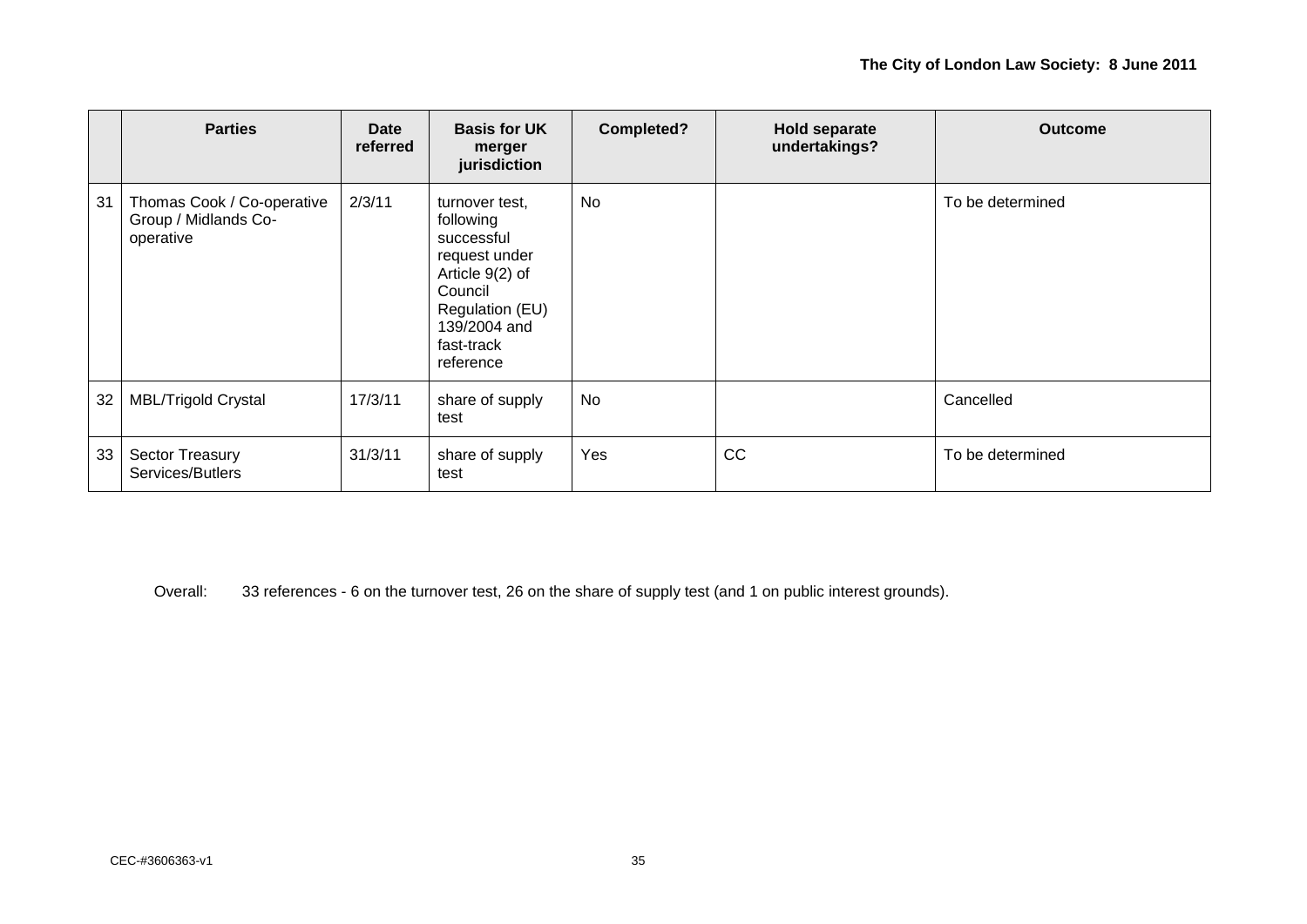## **5 Section 5 - "A Stronger Antitrust Regime"**

#### **Summary and recommendation**

- 5.1 The Committee agrees that there is a case for enhancing the efficiency of the current administrative approach to antitrust enforcement introduced by the Competition Act 1998. While a number of the recent streamlining and procedural improvements introduced by the  $\text{OFT}^{32}$  are to be welcomed, the Committee believes that the current structure, whereby the OFT plays four roles - carrying out investigations; "prosecuting" an alleged infringement in the form of a Statement of Objections; deciding whether an infringement has in fact occurred; and determining the level of any penalty that should be imposed - gives rise to the very real risk of confirmation bias and is likely to contribute to inefficiencies. It is the Committee's view that the structure itself is likely to have materially contributed to the fact that many antitrust cases have taken too long and for a number of years there were few actual infringement decisions. Moreover, the Committee believes that the absence of senior experienced decision-makers who review the evidence and arguments in detail and engage with the parties as part of an effective oral hearing procedure is likely to have led to a greater number of appeals to the CAT than would otherwise have been the case.
- 5.2 **The Committee's favoured option is to maintain the single CMA as an administrative decision-making body, but with materially enhanced decision-making structures essentially Option 2. However, as a variant of Option 2, the Committee considers that a full merits appeal to the Competition Appeal Tribunal (CAT) must be retained.** Both of these enhancements to procedural fairness are essential given the very significant adverse consequences of competition law infringements, not only in relation to the large fines imposed on companies, but also the possibility of directors being disqualified for up to 15 years.
- 5.3 The Committee also considers that it is important to maintain the CAT in its current form, given its efficiency and thoroughness in conducting full merits appeals, together with the invaluable support provided by the specialist Registrar and his team, which facilitates informed and active case management and materially enhances the efficiency of proceedings compared with tribunals that do not benefit from such a support structure. In the Committee's view, the CAT is an excellent model for a competition court, staffed as it is by expert chairmen supported by experienced and appropriately qualified lay members.
- 5.4 The Committee believes that the case for reforming the current administrative approach is compelling. The Committee has given detailed consideration as to whether it should support Option 3, i.e. the "prosecutorial" approach. However, on balance, the Committee believes that that prosecutorial approach may result in very significant economic pressure on smaller businesses to settle their cases with the CMA in the light of the costs of conducting litigation before the CAT. Instead, the Committee favours a variation of Option 2(b) i.e. the "independent office holders" (who would be involved in Phase 2 mergers and market investigations) would hear the parties' oral submissions following the Statement of Objections (SO), read their written representations, and engage actively with the parties through questioning and ultimately decide which of the allegations set out in the SO are sufficiently robust to form part of the CMA's decision. We would envisage that such an oral procedure would last 1-2 days, would not provide for cross-examination and therefore would not constitute an "internal tribunal" within the meaning of Option 2(a). Nevertheless, the Committee feels that such a development would

 $32$ <sup>32</sup> Office of Fair Trading, *A guide to the OFT's investigation procedures in competition cases*, OFT1263, March 2011.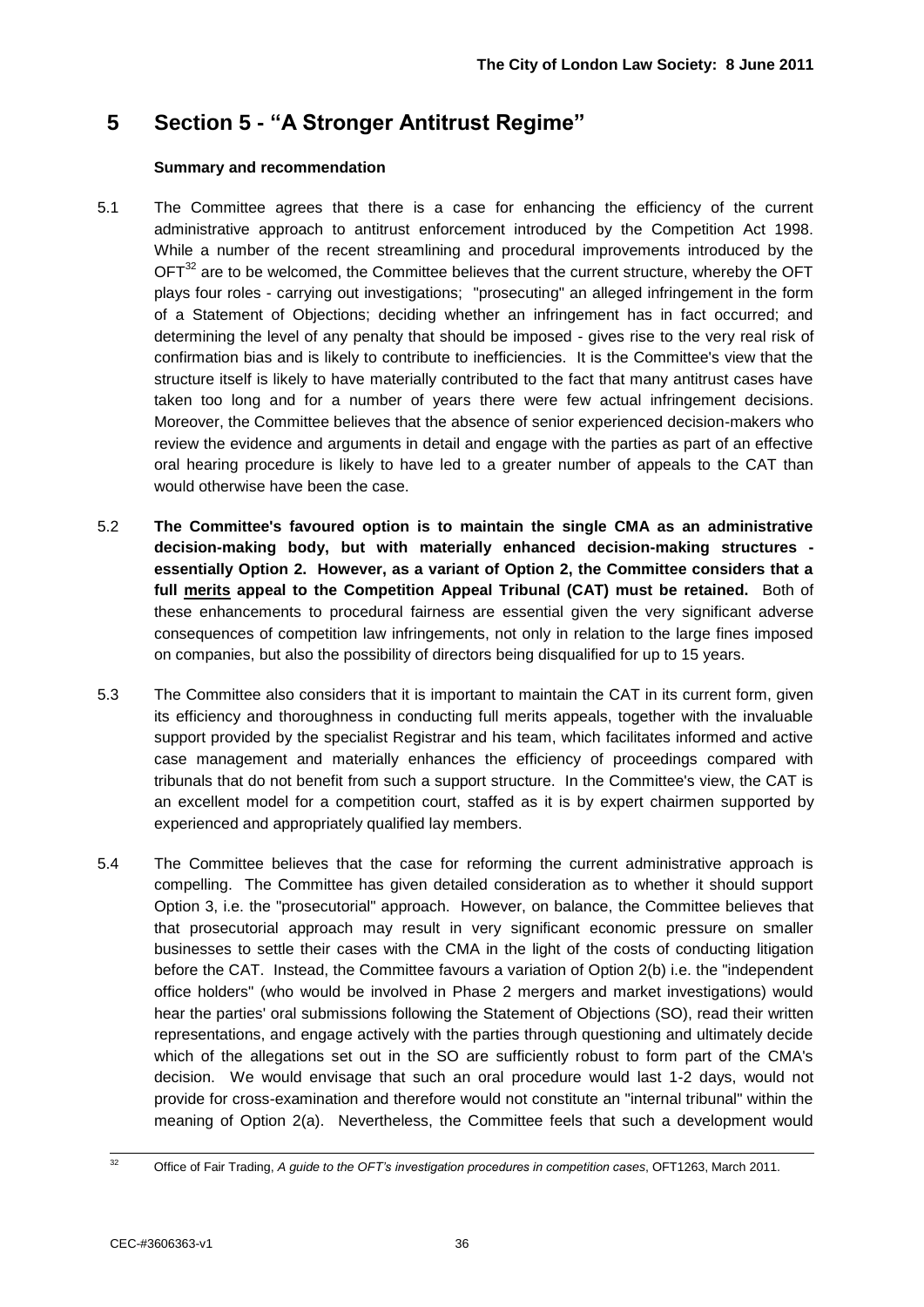introduce a much needed degree of impartiality, objectivity and rigour at an important stage of the decision making process; it would separate the investigation part of the case from the decision-making part and would therefore make a significant contribution to the elimination of confirmation bias. It is also believed that such a process would, in time, come to be recognised by officials within the CMA (particularly those responsible for conducting investigations) as imposing very clearly defined internal checks and balances. Such a panel of independent decision-makers would not be sufficient to satisfy the requirements of Article 6 of the ECHR and accordingly a full merits appeal to the CAT would need to remain.

5.5 However, if Option 2 were not to be combined with a full merits appeal to the CAT, the Committee would favour Option 3 (prosecutorial approach) as necessary to give the requisite impartiality, fairness and rigour.

#### **Overview: the need for change**

#### *Structural concerns - the risk of confirmation bias*

- 5.6 The OFT's enforcement structure is based on the European Commission model and involves the OFT playing four roles: (i) it carries out investigations, having satisfied itself that it has reasonable suspicion of an infringement in order to exercise the stringent investigatory powers at its disposal, which include dawn raids and statutory demands for information, both of which are supported by the threat of criminal sanctions; (ii) it prosecutes alleged infringements in the form of a SO; (iii) it then adjudicates as to whether an infringement has in fact occurred by reviewing the parties' submissions in response to the SO and conducting an oral hearing, and thereafter taking an infringement decision; and (iv) finally it decides on the level of penalty that should be imposed. Case law has confirmed that competition law penalties, which can be extremely high, are criminal in nature. A similar investigatory, prosecutorial and adjudicatory structure exists within each of the concurrent regulators.
- 5.7 It is uncontroversial that this decision-making structure gives rise to the risk of confirmation bias. In this connection, most common law jurisdictions have adopted a clear separation between investigation and prosecution on the one hand and adjudication on the other, for example, in Australia, Canada, the Republic of Ireland and the USA, prosecutions are brought by the competition authority (or relevant governmental department) before an independent judge who decides whether an infringement has arisen and, if so, what penalty should be imposed. It is also relevant to note that in Hong Kong the Competition Bill, which is expected to be enacted during 2011, has adopted the judicial enforcement model, with enforcement actions being brought by the Competition Commission before the Competition Tribunal.
- 5.8 Following the OFT's August 2010 consultation in relation to its investigatory procedures, the OFT has sought to demonstrate that, in seeking to overcome the inherent risks that an integrated structure entails, a range of individual decision-makers, committees and processes have been introduced into the decision-making machinery. For example, a "Team Leader" is identified as running the case day-to-day; a "Project Director" directs the case and is accountable for delivery of high quality timely output and a "Senior Responsible Officer" (SRO) is accountable for delivery of the case. The SRO "decides whether there are sufficient grounds for opening a formal investigation and whether the evidential requirements of an infringement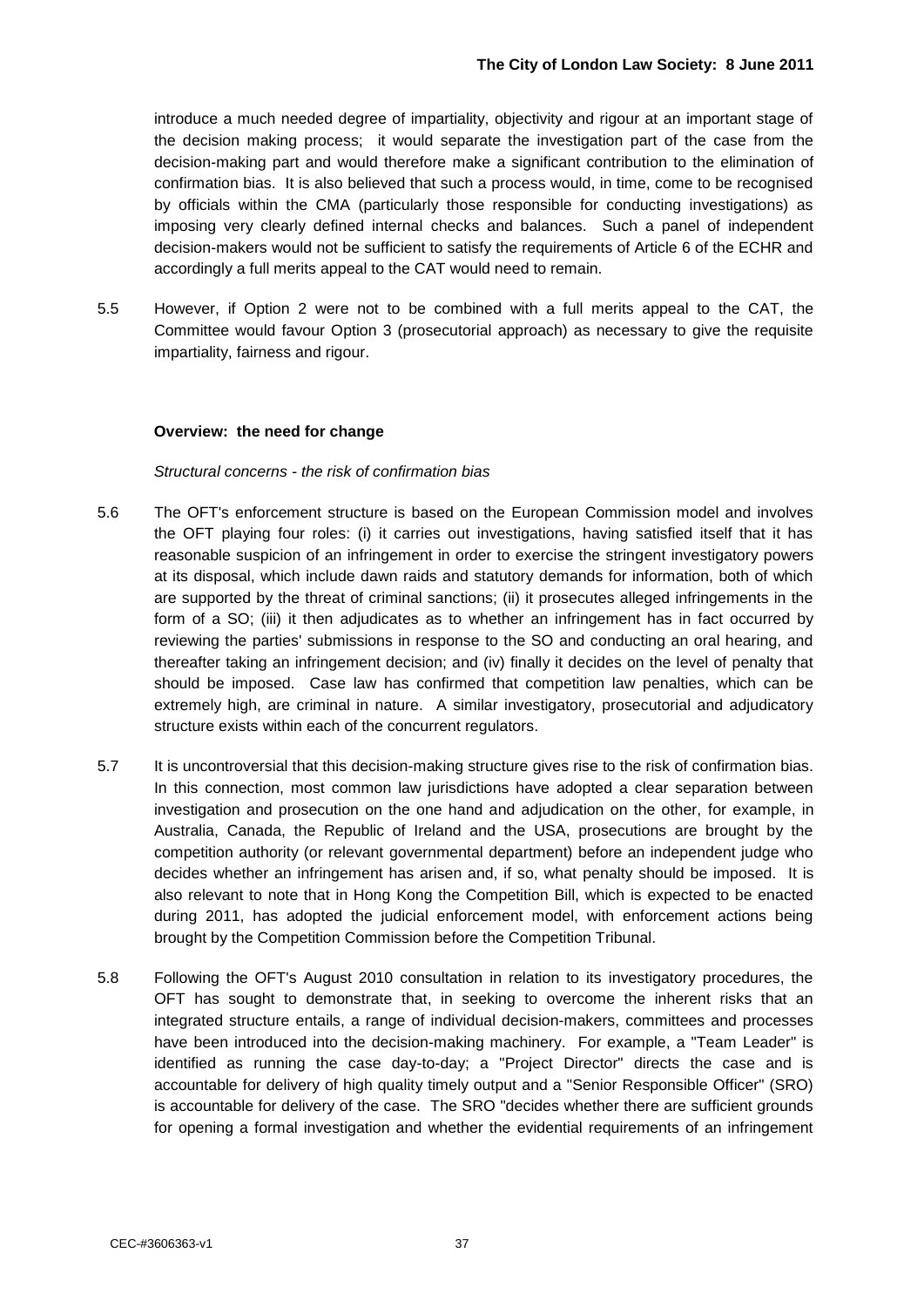have been met<sup>"33</sup>. The SRO can consult with other senior officers as he/she considers appropriate but does not necessarily review the evidence available on the case file, although he/she can call for it if he/she thinks that it would be of assistance in exercising his/her functions $34$ . The SRO is described as being in attendance at oral hearings "unless it is impractical to do so<sup>35</sup>. The decision maker ("who is generally, but need not be, the SRO"<sup>36</sup>) decides whether to issue an SO. It appears that the decision to issue an SO is taken by the SRO, but it is not clear who takes the final infringement decision, although it is stated that consideration of the parties' written and oral submissions "will primarily involve assessment of the representations by the case team" $37$ . Accordingly, at no time during the process can the parties under investigation be sure that they are submitting their views and evidence to the actual decision maker(s) and, in particular, to decision-makers that are free from confirmation bias as they had no role in the investigation and prosecution (SO) stages of the case. Experience shows that clients value very highly the opportunity to present their arguments and evidence to the actual decision-maker(s). This has been a particular strength of the Competition Commission's procedures; unfortunately it has been entirely lacking in antitrust cases.

#### *Number/quality of cases*

- 5.9 The efficiency of the OFT's antitrust decision-making procedures has been considered in detail by the National Audit Office (NAO) in a number of reports. Most recently, in March 2010, the NAO observed that the case law that had arisen out of OFT and sector regulator investigations is not as rich as it needs to be, the decision-making process is unduly lengthy, most decisions are appealed to the CAT (which may reduce the appetite for sector regulators to use their enforcement powers), the sector regulators have so far made limited use of their enforcement powers, and there appear to be too much use of early resolution procedures.
- 5.10 The Committee agrees that many cases have taken very long periods of time before a decision was adopted (see the chart at the end of this Section) and that, overall, relatively few decisions have been taken. However, the Committee recognises that the number of cases in itself is not necessarily indicative of a failure of policy or that there are significant infringements in the UK that are not being addressed. As regards the length of cases, in the Committee's view the delay has arisen for a variety of reasons which include satisfactorily collecting evidence and dealing with witness evidence (difficulties in this regard have recently been highlighted by the CAT in the construction cases<sup>38</sup>), apparent delay in identifying the theory of harm with the consequence that prior investigation was often unfocused (this seems to have been a particular difficulty in the tobacco case) as well as too many "iterations" in formulating a Statement of Objections, Supplementary Statements of Objections etc. In the Committee's view, one difficulty would appear to have been the lack of significant senior oversight from an early stage in a case throughout the administrative phase to the SO and beyond. In addition, frequent changes of case-team, particularly for the larger, longer running, investigations, would appear to have been a factor contributing to delay and to deficiencies in process.

 $33$ A quide to the OFT's investigation procedures in competition cases, para 5.2.

 $34$  Ibid, para 11.18.

 $^{35}$  Ibid, para 12.13.

 $36$  Ibid, para 11.17.

 $\frac{37}{38}$  Ibid, para 12.21.

<sup>38</sup> *Durkan Holdings Ltd v OFT* [2011] CAT 6 paras 108-110.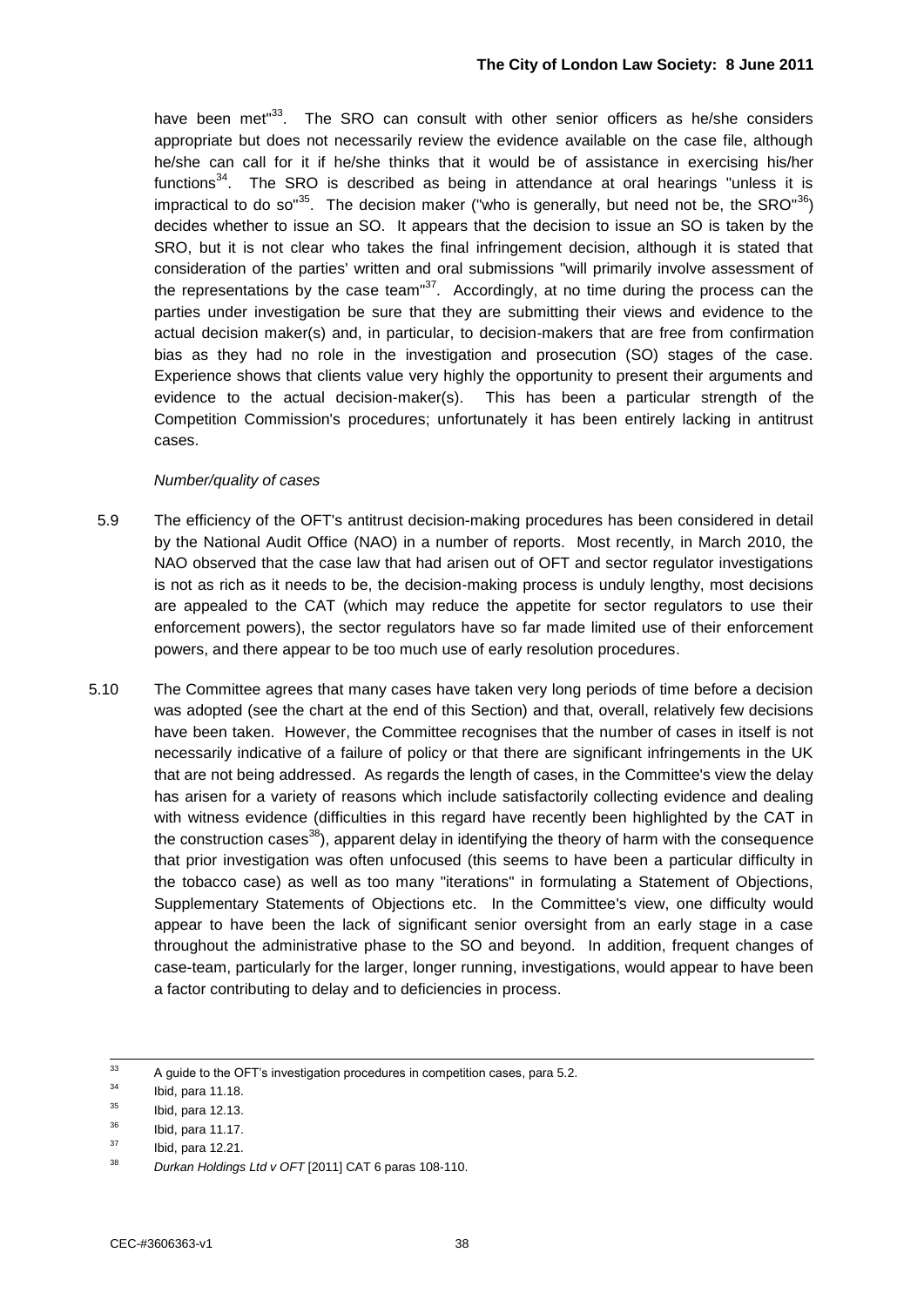#### **Q8: Options for change**

#### *Option 1: retain and enhance existing approach*

5.11 The Committee does not believe that "retaining and enhancing" the OFT's existing procedures is likely materially to address the concerns identified above; in particular, it will do nothing to address the structural concerns and the existence of confirmation bias. However, as explained in the summary above, the Committee's recommendation that the existing administrative approach be retained, but that it should be supplemented with the introduction of a group of second stage expert decision-makers (but without creating "an internal tribunal"), recognises the significant steps that the OFT has taken in improving the transparency and effectiveness of decision making in recent years and, in particular, the steps outlined in its 2011 guidance. The Committee doubts that further significant enhancements are possible without structural changes.

#### *Option 2: develop a new administrative approach*

- 5.12 For the reasons set out in the summary above (paragraphs 5.1 to 5.5), the Committee believes that the optimal approach is to retain the existing administrative structure with a full merits appeal to the CAT, but with a clear improvement to the structure of decision-making within the administrative process.
- 5.13 Within Option 2, the Committee does not accept that the creation of a full "internal tribunal" would be appropriate, as it would replicate the CAT and would increase costs (even if the CAT's jurisdiction were "down-graded" to that of judicial review). Rather, after the SO is delivered, there should be within the CMA a group of expert decision-makers, separate from the investigating team who prepared the SO - essentially the independent office holders who would be involved in Phase 2 mergers and markets decisions - who would conduct the "second stage" of the process and reach the final decision.
- 5.14 But retaining a full merits appeal to the CAT is essential if Option 2 is to deliver an improvement in fairness. Without full merits appeal, the Committee does not believe that Option 2 offers sufficient fairness, robustness and impartiality - and the Committee would then think Option 3 preferable.

#### *Option 3: a prosecutorial system*

- 5.15 One possible approach that would seem to hold out the prospect of enhancing the efficiency and fairness of the enforcement process would be for the CMA to "prosecute" an SO before the CAT (Option 3 in the consultation paper). This could potentially significantly reduce the duration of cases before the CMA and the sector regulators which would have the consequence of freeing up resources for other cases. In addition, there could be material savings for the parties who would simply submit their arguments and evidence in response to the SO to the CAT, rather than make such submissions before the CMA and then before the CAT in appealing against the final decision. Such an approach is also likely to avoid the issue of supplemental SOs and remittals to the CMA from the CAT. It may also encourage the sector regulators to use their enforcement powers and would certainly seem to hold out the prospect of consistency of outcomes as between the CMA and the sector regulators.
- 5.16 On balance, however, the Committee has concluded that provided that the changes in relation to decision making outlined above are introduced to the administrative process in order to enhance its efficiency and fairness, and provided that the right of full merits appeal to this CAT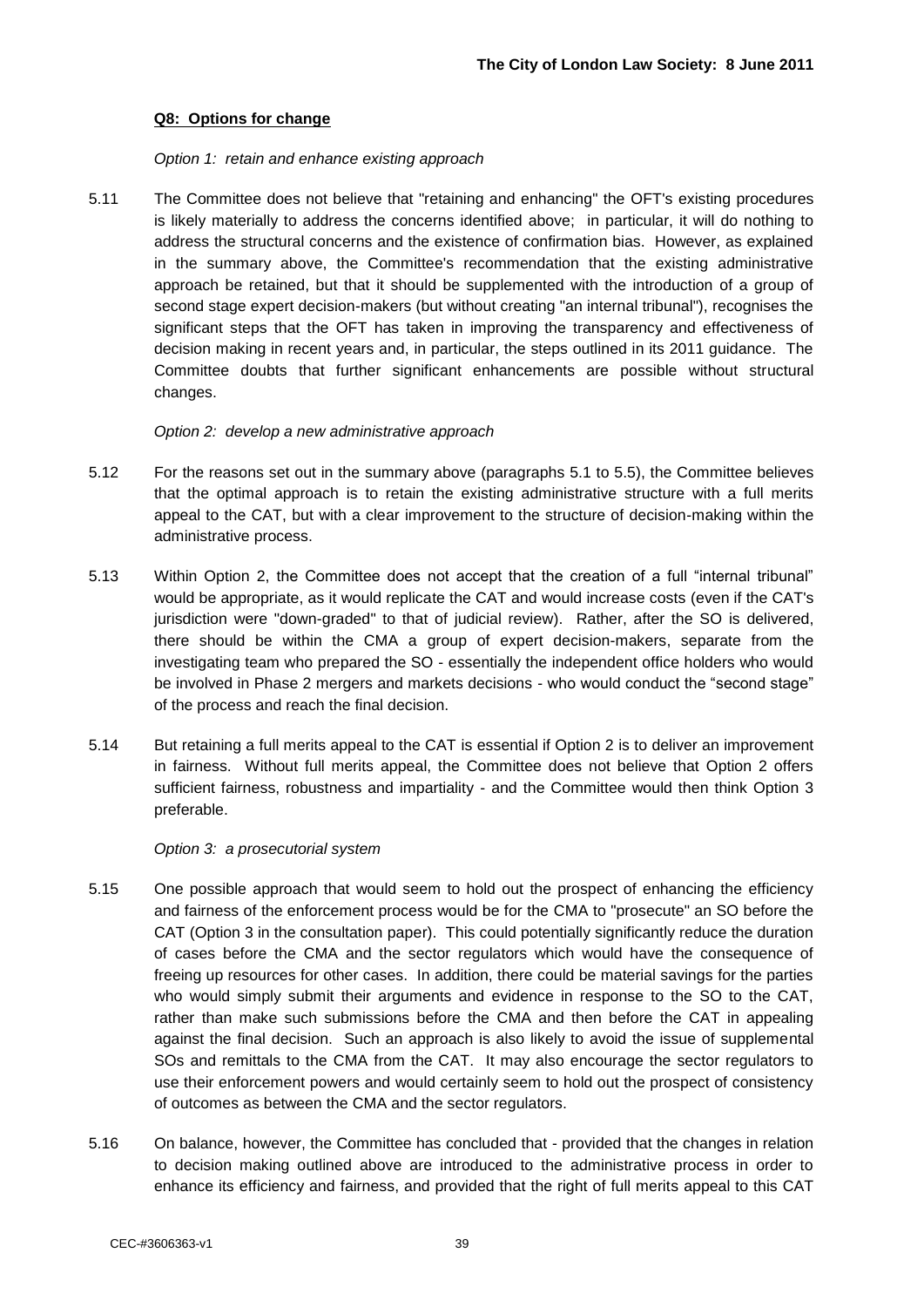is retained - it would not be appropriate to move to a prosecutorial model. This is because it will lead to lengthy trials in those cases that are not settled which is likely to increase costs and which may be particularly disadvantageous for smaller businesses which would accordingly be encouraged to settle rather than contest a case. With a reformed administrative process having experienced "independent decision-makers" as described above, smaller businesses could, at a relatively low cost, instruct legal advisers to review the SO and key elements of the case file and make short written/oral submissions which may have the effect of "knocking out" certain allegations (or even the entirety of them) in the CMA's case, potentially resulting in a lower fine than a settlement would be likely to produce in a prosecutorial system. Moreover, it is not clear that a prosecutorial system would lead to more cases, and most of the Committee shares to some extent the OFT's concerns as to the likely adverse effects on policy, particularly as regards producing guidelines and encouraging compliance initiatives within the business community. We should stress, however, that even an enhanced administrative process would not remove the need for a full appeal to the CAT on the merits in order to meet ECHR standards.

#### **Q9: Other changes proposed - timetable**

- 5.17 In relation to the proposal in paragraph 5.48 of the consultation paper, a further reform that could be introduced would be to impose a fixed statutory time limit on the CMA's ability to issue an SO, subject to the possibility of an extension being granted by the CAT in light of particular circumstances. Such a limit, which might be fixed at, say, two years after the fact of the investigation first becomes known to the parties (e.g. through a section 26 request for information), would focus the CMA's resources on individual cases, and may well encourage the CMA to allocate resources to the most promising cases.
- 5.18 The Committee believes that such statutory time limits would provide much needed focus and discipline to investigations of antitrust infringements. We would be concerned that merely adopting *administrative* time limits would not impose an effective discipline.
- 5.19 We are aware of the concern that statutory time limits could be abused by parties who are under investigation deliberately drawing things out (delaying in providing information, etc) so as to escape an infringement decision through its being time-barred. However, we consider that effective use of stronger information-gathering powers would in practice remove this risk.

#### **Q10: Further ideas**

5.20 Further savings might be introduced if the CMA could avoid the need to engage in the redaction of documents on the case file, for example, by a confidentiality ring being instituted, as is the case for the Appellants before the CAT.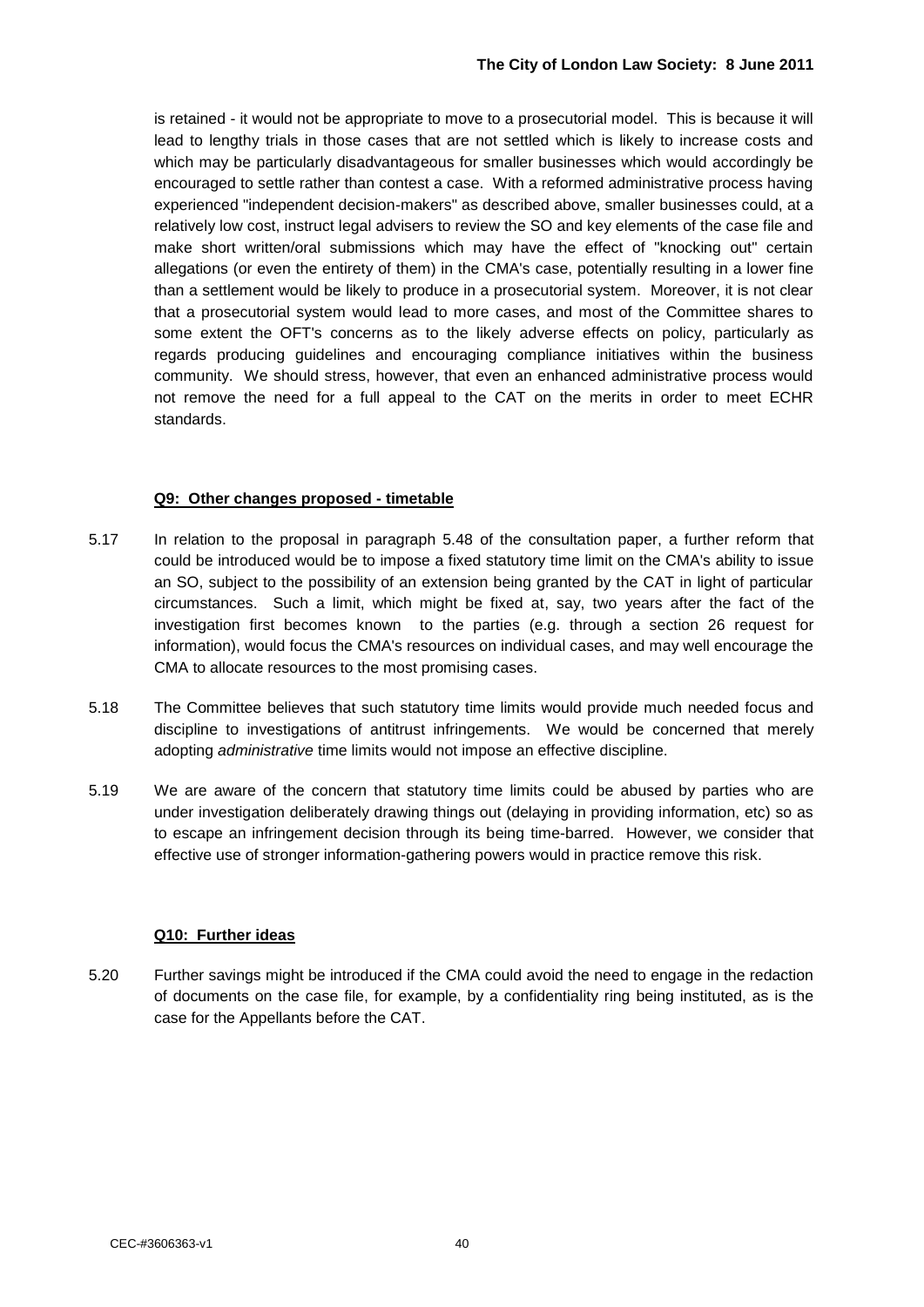

#### Infringement decisions under Competition Act 1998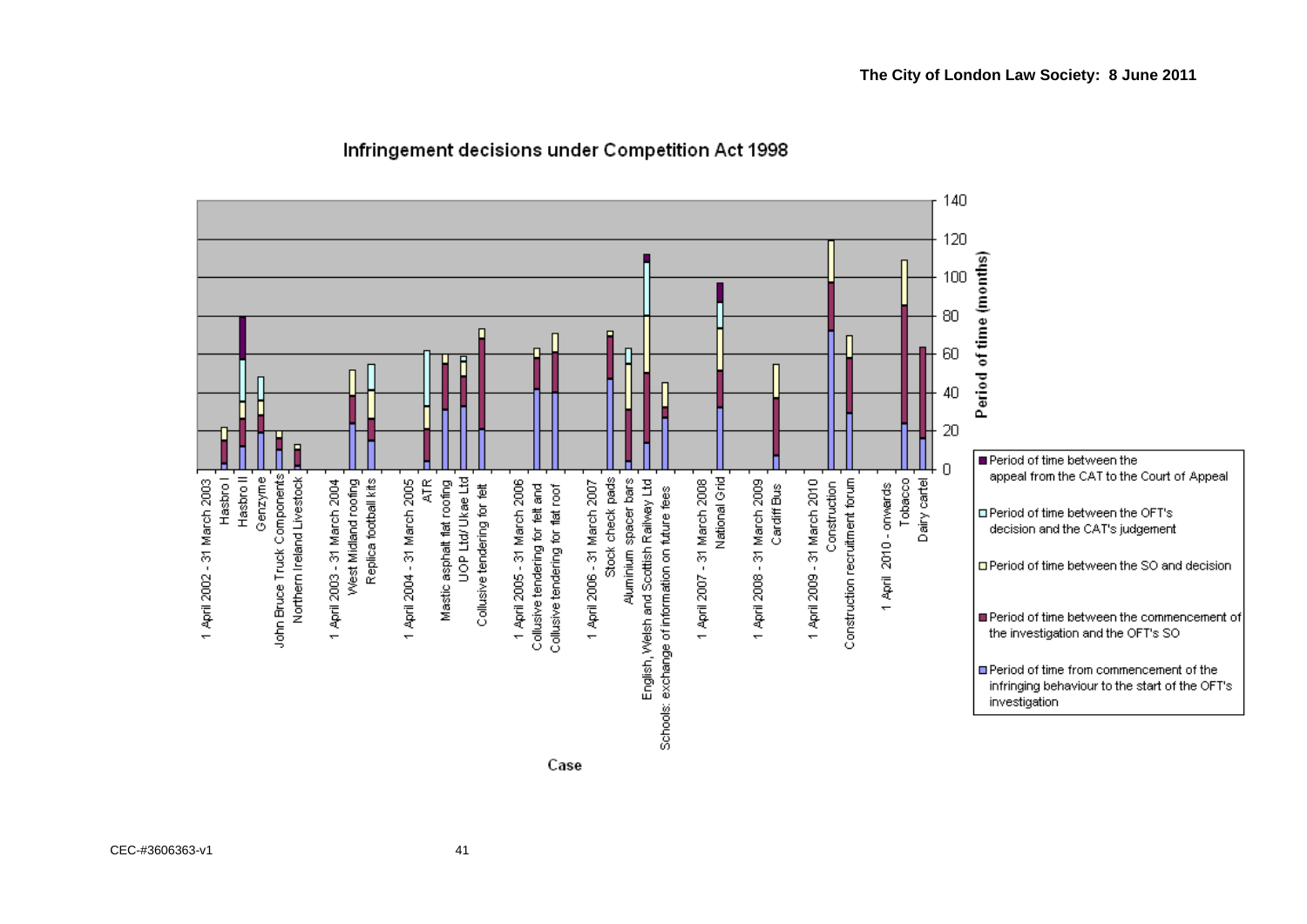## **6 Section 6 - The Criminal Cartel Offence**

- 6.1 In Chapter 6 of the consultation paper, the Government states that the "dishonesty" element of the cartel offence appears to make the offence harder to prosecute. The Government also considers that the "dishonesty" element puts the United Kingdom at odds with developing international best practice on how to define a hard core cartel offence.
- 6.2 Accordingly, the Government is considering the following options for reform to the offence:
	- Option 1: removing the "dishonesty" element from the offence and introducing guidance for prosecutors;
	- Option 2: removing the "dishonesty" element and defining the offence so that it does not include a set of 'white listed' agreements;
	- Option 3: replacing the "dishonesty" element of the offence with a "secrecy" element;
	- Option 4: removing the "dishonesty" element and defining the offence so that it does not include agreements made openly.
- 6.3 The Committee, having carefully considered these options, has come to the conclusion that the "dishonesty" element of the cartel offence should be retained, at least until further time has elapsed to form an empirical judgement on how well the current offence works. In the Committee"s view, the case for removing the "dishonesty" element at this stage has not been made out.

#### **Q11: The options**

6.4 The Committee's views on the options set out in Chapter 6 are as follows.

### **Option 1: Removing the "dishonesty" element from the offence and introducing guidance for prosecutors**

#### *The proposal is premature*

6.5 Before considering whether the element of dishonesty should be removed from the criminal cartel offence it is worth considering whether the case for a change to the law is made out. The consultation paper proceeds on the basis of two assumptions: (i) that the offence is harder to prove as a result of the requirement to prove dishonesty, and (ii) that the deterrent effect of the legislation is weakened by the inability of prosecutors to bring cases as a result of that difficulty. In our view, neither basis has been established as a matter of fact as a result either of failed prosecutions or as a demonstrable reason for candidate prosecutions not being brought. It would be wrong in the absence of satisfactory empirical data to reach either of the two assumptions. Only two prosecutions have been brought since the Enterprise Act 2002 came into force: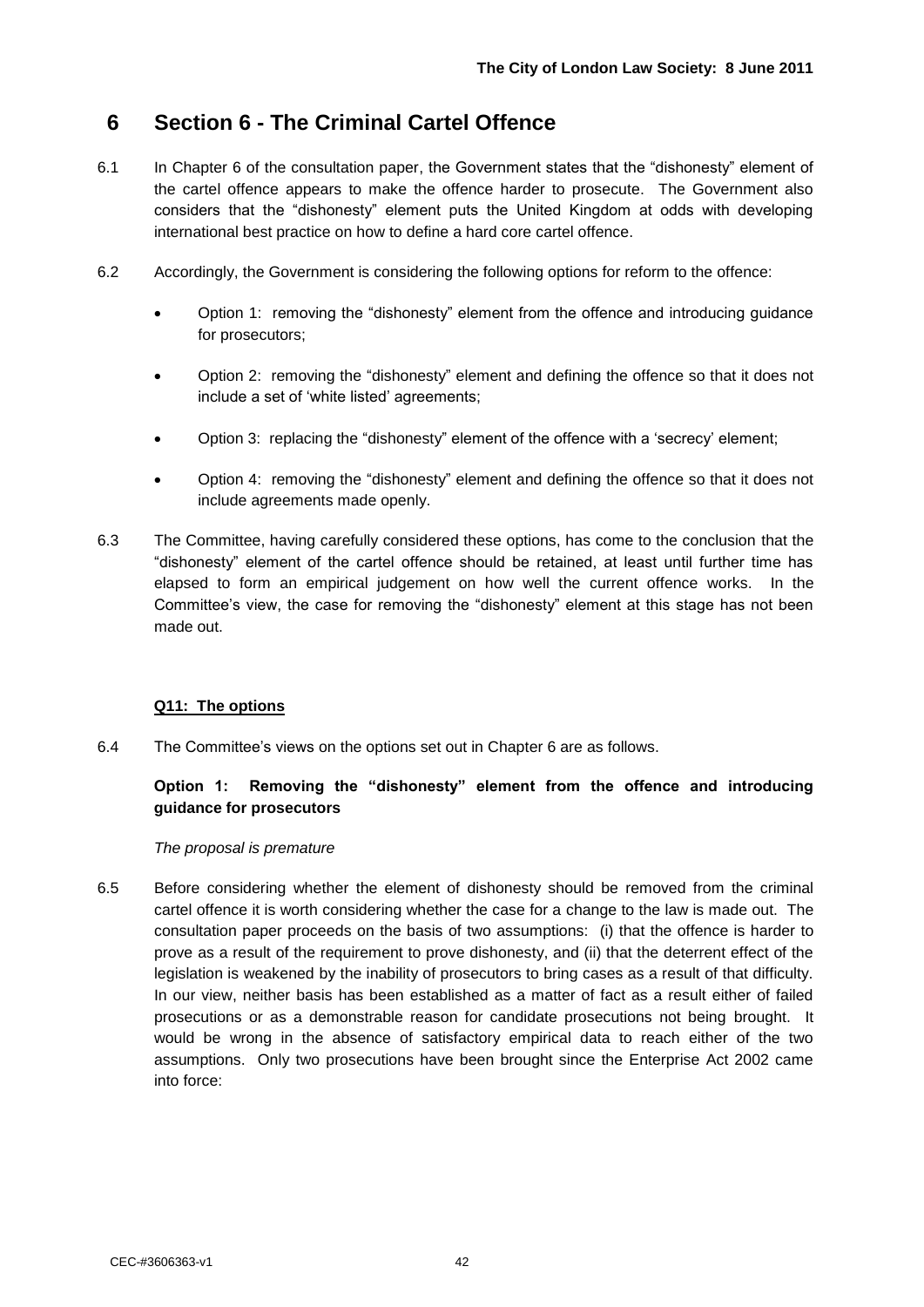• In *R v Whittle, Allison and Brammer* (2008)<sup>39</sup> - arising out of the marine hoses cartel - the defendants pleaded guilty to the cartel offence in section 188 of the Enterprise Act 2002. This would tend to suggest that the presence of the element of dishonesty in the UK offence was not a bar to a successful prosecution. Although the case is plainly complicated by the global deal struck by the defendants in the United States, where dishonesty is not an element of the equivalent US criminal offence, the reason the defendants accepted in the UK that they had behaved dishonestly must have been, at least in part, because of the strength of the evidence in that regard. This evidence came from the covert nature of the cartel which involved, among other aspects, secret meetings where those attending came and went in ones and twos to prevent alerting customers or the authorities to the fact of the meetings and use of code names and false email accounts.

Although not conclusive evidence, because of the pressure in the US to agree a global disposal of all cartel issues, the case does not support the assumption that the element of dishonesty prevented a successful prosecution of the offence.

• In *R v George* (2010)<sup>40</sup> - arising out of the British Airways/Virgin fuel surcharge agreement - the Court of Appeal held that it was not necessary for the prosecution to prove that both parties to the cartel had behaved dishonestly. All that was necessary was to establish dishonesty in the defendant on trial. This removed a potential hurdle for a prosecution that might be relying upon the evidence of the other party to the cartel and would otherwise require the full dishonesty of prosecution witnesses to be admitted.

In the same case at first instance the trial judge, Owen J., ruled that:

"It is clear that Parliament intended that dishonesty would be assessed against the standards established in the case law, in particular by application of the *Ghosh* test, which requires the jury to consider both whether what was done was dishonest according to the standards of reasonable people, the objective element, and whether the defendant realised that this was the view of such people, the subjective element. As was submitted on behalf of the prosecution, an agreement to fix prices is capable of being inherently dishonest, but will not always be dishonest. Each case will be judged on its facts, and on the inferences properly to be drawn from the facts. I therefore rule that the proper construction of section 188 does not require the prosecution to prove additional dishonest conduct over and above the price fixing. It is obliged to prove dishonesty by reference to the *Ghosh* test."<sup>41</sup>

It is clear from this ruling that the trial judge did not consider there to be anything particularly problematic or unusual about the dishonestly element in the offence. It would be considered by the jury in the usual manner by applying the two stage test in *R v Ghosh* (1982)<sup>42</sup>, on the basis of the facts proved and the inferences properly to be drawn from those facts. The fuel surcharge case provides no support for the suggestion that the prosecution (which failed for procedural reasons) could not be brought because of an inability to prove dishonesty.

<sup>39</sup> [2008] EWCA Crim 2560.

<sup>40</sup> [2010] 2 Cr. App. R. 17.

<sup>41</sup> Ruling of 24 July 2009, unreported.

<sup>[1982]</sup> Q.B. 1053.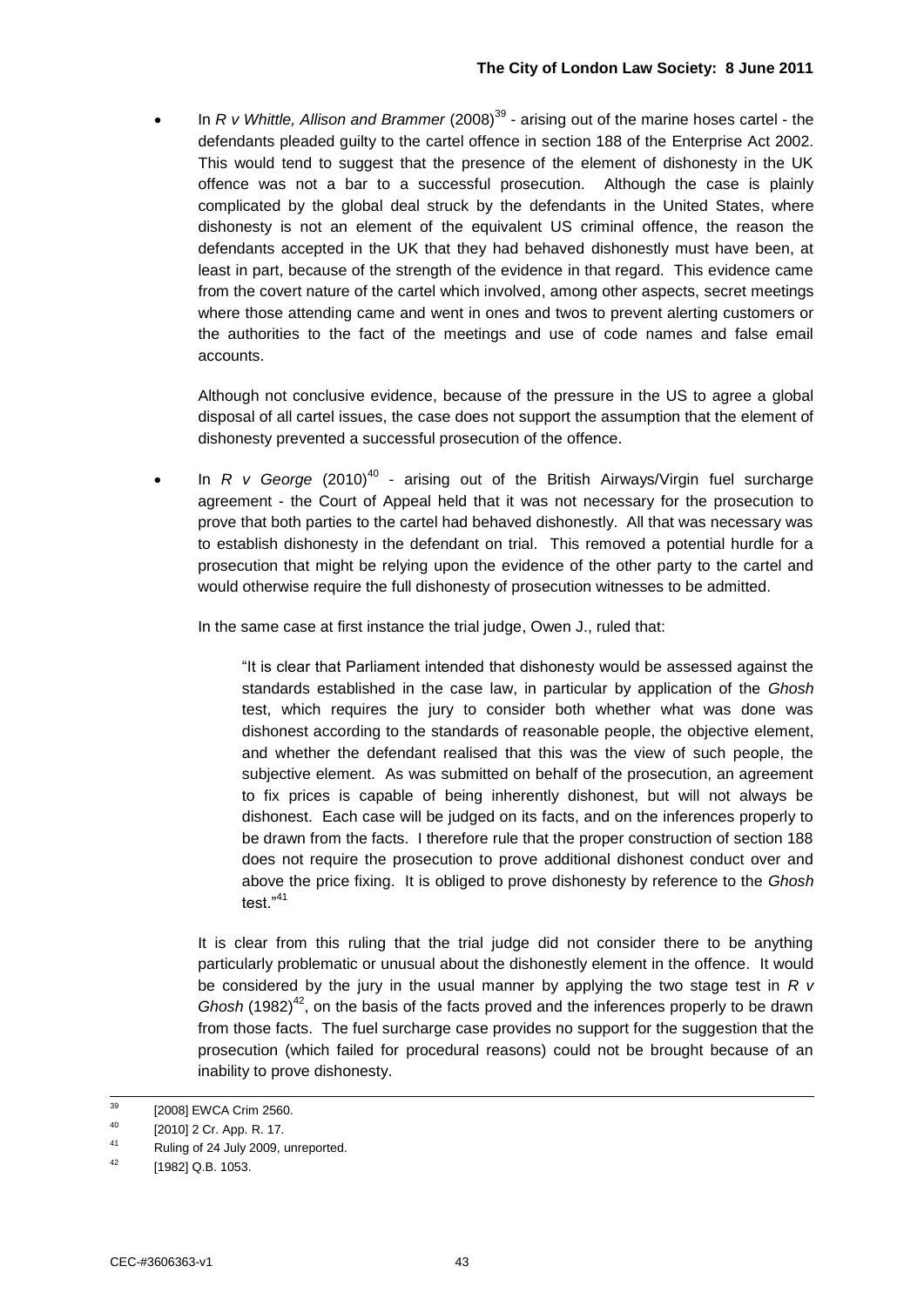- 6.6 The OFT website states that there are three criminal investigations currently underway, each commenced in 2010<sup>43</sup>. Bearing in mind that the Court of Appeal in the marine hoses case (R v *Whittle*, above), considered that covert behaviour was sufficient evidence of dishonesty to support the conviction - and given the obvious essential requirement for any cartel to operate in secret - the difficulty, if any, in proving dishonesty would appear to be an unlikely reason for not prosecuting. It would certainly appear to be premature to reach such a conclusion prior to the decision by the OFT in relation to those investigations.
- 6.7 Very few, if any<sup>44</sup>, of the other Competition Act 1988 decisions reached after the coming into force of the Enterprise Act 2002 (from June 2003) would appear to have satisfied the definition of "hard-core" cartel activity covered by the criminal offence. This appears to demonstrate that the reason for the lack of prosecutions is not the requirement to prove dishonesty but the fact that most cartel agreements are not of the "hard-core" type that the criminal offence was designed to cover.
- 6.8 The Committee"s principal submission, therefore, is that the need for change in relation to the cartel offence has not been made out evidentially and further time should be allowed before any action is taken.

*The consequence of removing dishonesty from the cartel offence* 

- 6.9 If dishonesty were removed from the cartel offence, it would become an offence for a person to enter into or implement an arrangement perfectly honestly but which (i) had the consequence of directly or indirectly fixing the price of the supply of a product or service, (ii) limited or prevented the supply of a product or service, (iii) divided the supply of a product or service between two suppliers or customers, or (iv) amounted to a bid rigging arrangement [see Enterprise Act 2002 s188 with the word "dishonesty" removed.
- 6.10 The removal of the word "dishonesty" would utterly transform the offence from one focused upon the intention of the cartelist to one wholly dependent upon the direct or indirect consequence of any particular business arrangement. An individual would be guilty of the offence, however careful that individual had been to prevent the consequence of an arrangement if in fact, albeit indirectly, that arrangement fixed, limited or divided the supply of products or services or rigged a bid. This would be damaging to business and contrary to the public interest.
- 6.11 The Law Commission concluded in Working Paper No.  $31^{45}$  that to make a man liable to imprisonment for an offence which he does not know that he is committing and is unable to prevent is repugnant to the ordinary person"s conception of justice and brings the law into contempt. Removing the element of dishonesty would in effect render the cartel offence one of strict liability and dependent not upon what the offender intended to do or wished to achieve but on the consequences that in fact occurred as a result of his actions, however unintended they might have been.
- 6.12 Unless Parliament were to enact the removal of *mens rea* from the offence in the clearest of terms, the courts would be likely to read *mens rea* back into the offence (see the common law

 $43$ <sup>43</sup> Involving the automotive sector, the agricultural sector and commercial vehicle manufacturers.

The few possible exceptions might be Construction Recruitment Forum, Aluminium Spacer Bars and Stock Check Pads.

<sup>45</sup> Law Commission, *General Principles: The Mental Element in Crime,* 16 June 1970.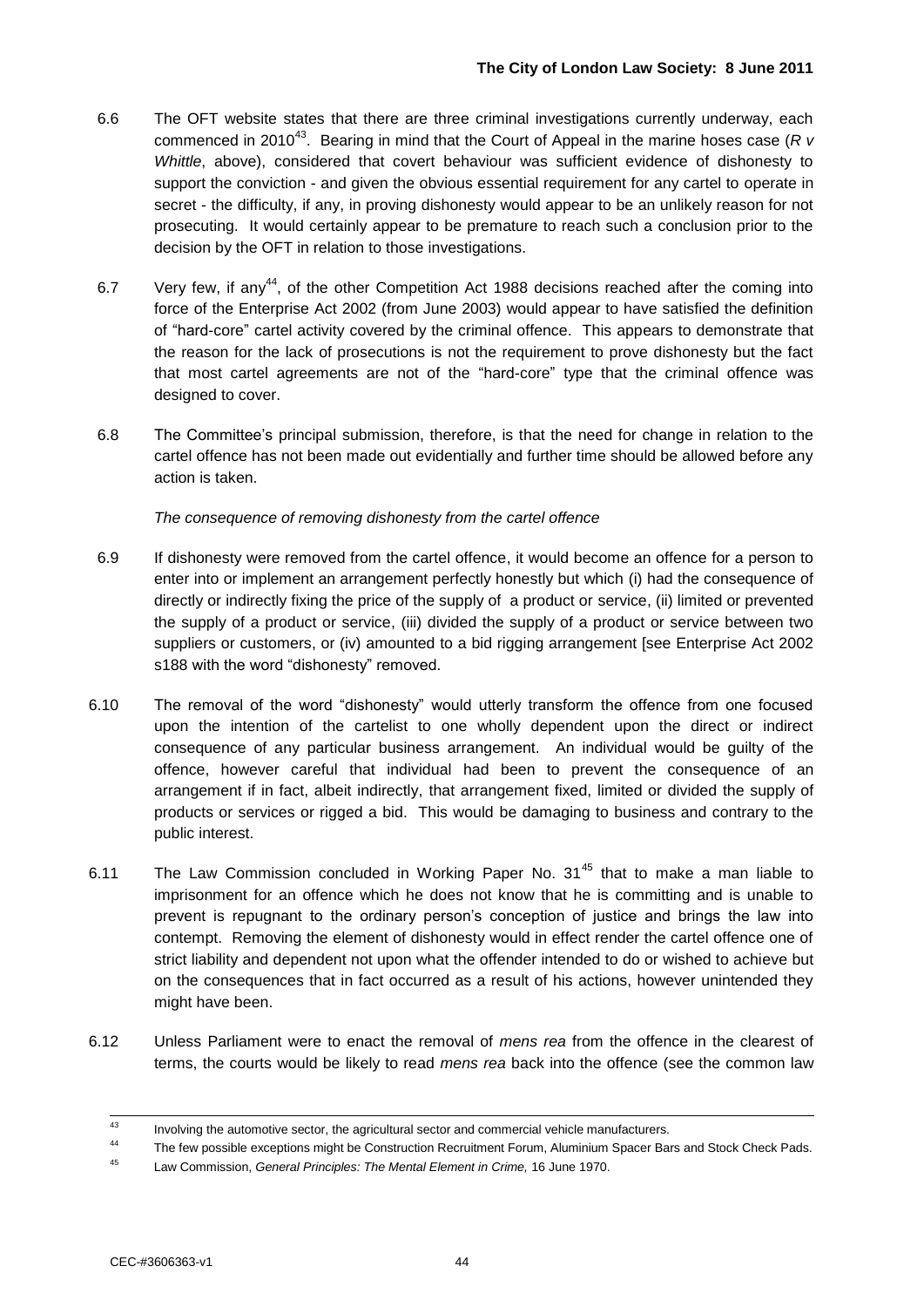principle enunciated in *Sweet v Parsley* (1970)<sup>46</sup>). The new offence would therefore have to state clearly that it would be committed without any form of *mens rea*. It is very difficult in our view to justify the creation of a strict liability offence in relation to cartel activity.

- 6.13 The reduction of the offence to one of strict liability would also devalue it. Strict liability offences criminalise actions not intentions, normally because of an overwhelming public interest in preventing such actions (such as driving without a licence). In the case of cartel activity, the action (the existence and operation of the cartel) is already unlawful by virtue of the Competition Act 1998. There is accordingly no public interest in criminalising the action itself, as opposed to the *mens rea* of the offence since it is already unlawful and subject to a stringent enforcement regime that involves the power to levy heavy fines.
- 6.14 The central point of making cartel activity a crime was to deter individuals from becoming involved or allowing their companies to become involved in "hard core cartels" which, because of their dishonest criminal intent, would be much harder for the authorities to expose and prevent. If the dishonesty element were to be removed so as to render the offence effectively a mirror of the civil law position, Parliament would, in respect of those hard core cartel activities, have removed the distinction between actions that are prohibited and subject to civil enforcement and those that are criminal.
- 6.15 In the Committee"s view the answer is not to leave the matter in the hands of the prosecutor as the consultation paper suggests. It is for the courts to determine whether conduct is such as to amount to a crime and not for the prosecutor. If the reality of the position is that only cartels that contain dishonesty are to be prosecuted, but under an offence that does not require dishonesty to be proved, the decision as to whether dishonesty is present will have been made by the prosecutor and not by the court. This is unconstitutional. Either dishonesty is required in which case it must be proved or it is not.

#### *The supposed problems with the requirement to prove dishonesty*

- 6.16 The consultation paper identifies four supposed problems in relation to the element of dishonesty. In the Committee's view none of those problems in fact pertains:
- 6.17 First, it is suggested that the element of dishonesty introduces a lack of certainty into the offence. If this were correct then all offences that included dishonesty would be uncertain and would risk falling foul of Article 7 of the European Convention on Human Rights (see *R v Rimmington* (2005)<sup>47</sup>. It has long been established that the test in *Ghosh* (above), is sufficiently certain both for it to be lawful and for it to be a sensible, workable basis for resolution of whether someone has behaved dishonestly. People well understand what dishonesty means and cartelists are no exception. We do not understand why it is thought that a cartel involves any more complex a factual matrix than conspiracy to defraud, for example. Parliament deliberately included the requirement to prove dishonesty in the Fraud Act 2006.
- 6.18 Second, it is thought that the requirement to prove dishonesty will introduce analysis of the economic consequence of cartel activity which would be difficult for juries to comprehend. In fact, in our view, the opposite is true. If dishonesty were to be removed the only element in any prosecution would be the consequences of the cartel arrangement and thus would focus the case on the detailed economic effect on consumers. Dishonesty would be established not by

<sup>46</sup>  $^{46}$  [1970] A.C. 132.

<sup>[2005]</sup> UKHL 63.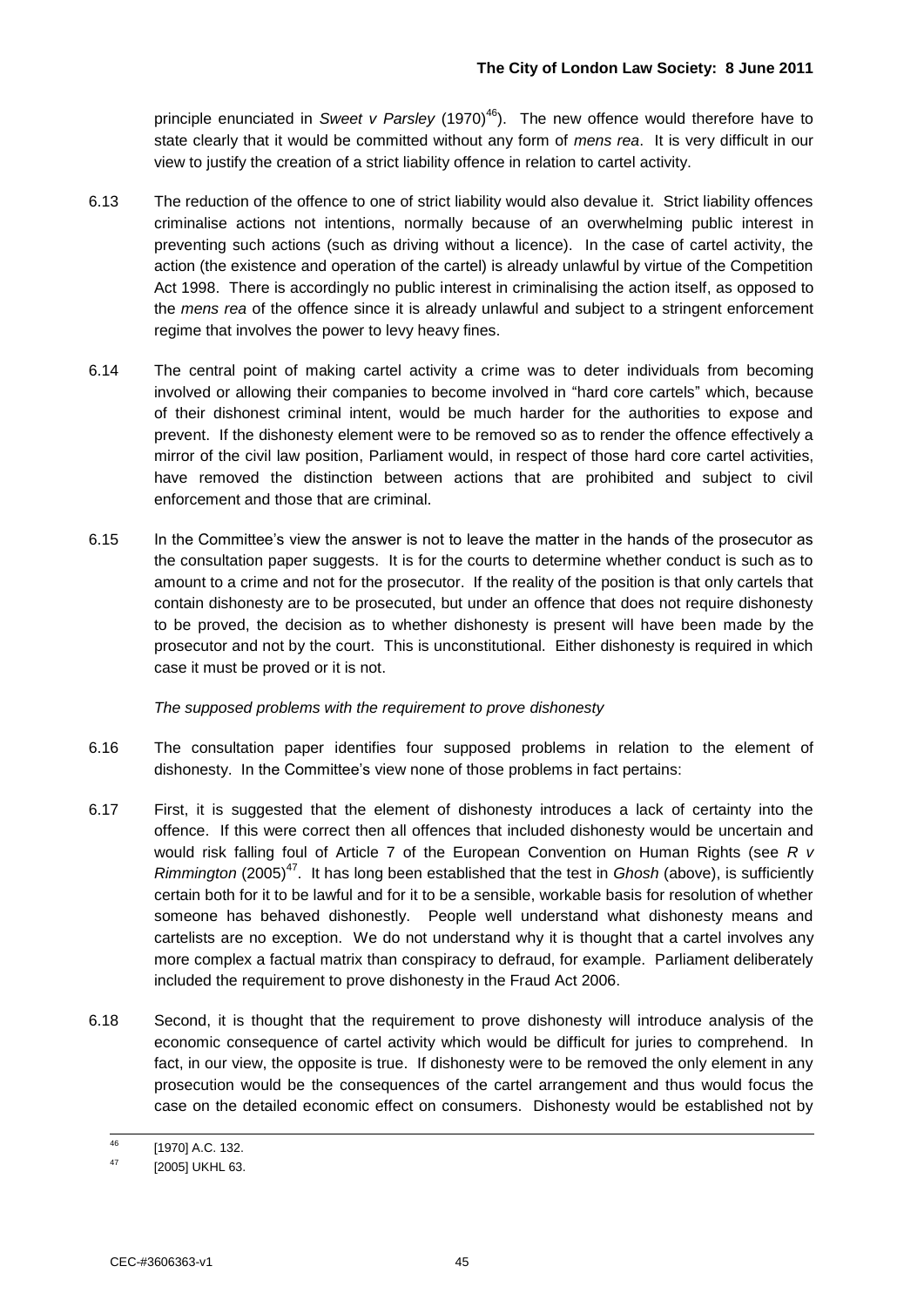an analysis of the economic consequences but by proof of the deceptive, secretive or fraudulent behaviour of the defendant.

- 6.19 Third, it is thought that 40 per cent of ordinary people do not think that price fixing is dishonest and there is a fear that juries will decline to convict them. Many people think that cannabis should be legalised, for example, but that does not stop juries doing their duty when trying such cases. Juries are told what the law is by the court and must apply it to the facts of the case. There is no basis, as far as we are aware, for thinking that juries refuse to apply the law as they are directed by the court.
- 6.20 Fourth, it is thought that cartel activity is particularly problematic when it comes to dishonesty because it may not be possible to prove that the individuals involved had a sufficiently clear financial motive to behave dishonestly. This, with respect, is an argument for criminalising nondishonest behaviour rather than a reason for why dishonest behaviour cannot be proved. If the evidence shows that the individual involved in the cartel was dishonest, because it proves deceptive, fraudulent or secretive behaviour there is no difficulty with the offence requiring the element of dishonesty. If on the other the evidence does not prove such behaviour then the cartel is one that did not go beyond the boundaries of the activity covered by the Competition Act 1998. In any event the purpose of criminalising cartel activity was to dissuade directors and directing minds from using their companies as vehicles for cartel activity, it was not primarily designed to cover mid-level employees.

#### **Option 2: Removing the "dishonesty" element and defining the offence so that it does not include a set of "white-listed" agreements**

6.21 This is unworkable in our view and suffers from all the defects identified above. The European Commission no longer favours "white-listed" exceptions because of the uncertainty it creates for business. They have been abandoned in the context of EU block exemptions. It is difficult to see why considerations that no longer apply in the context of the civil prohibition should be applied to criminal sanctions where penal consequences are involved.

#### **Option 3: Replacing the "dishonesty" element of the offence with a "secrecy" element**

- 6.22 The observations about the problems of removing the element of dishonesty from the cartel offence in paragraphs 6.9 to 6.15 above would obviously be answered, to a degree, by the replacement of "dishonesty" by an alternative *mens rea*. It would be important to remember that by doing so Parliament would be deliberately downgrading the offence to one significantly less serious than in its current form. It is difficult to see why Parliament would wish to send a message that is the diametric opposite of its stated intention.
- 6.23 There is also the difficulty of finding an alternative *mens rea*, below dishonesty but appropriate to cover the intentions of a cartelist. Recklessness would be inappropriate since it too would be wholly dependent on the consequences of the cartel arrangement and would require an analysis of the cartelist"s foresight of those consequences. Deliberate intention would be meaningless since one does not ordinarily end up in a cartel arrangement by accident. It is not the deliberateness of the corporate activity that matters it is its criminal purpose.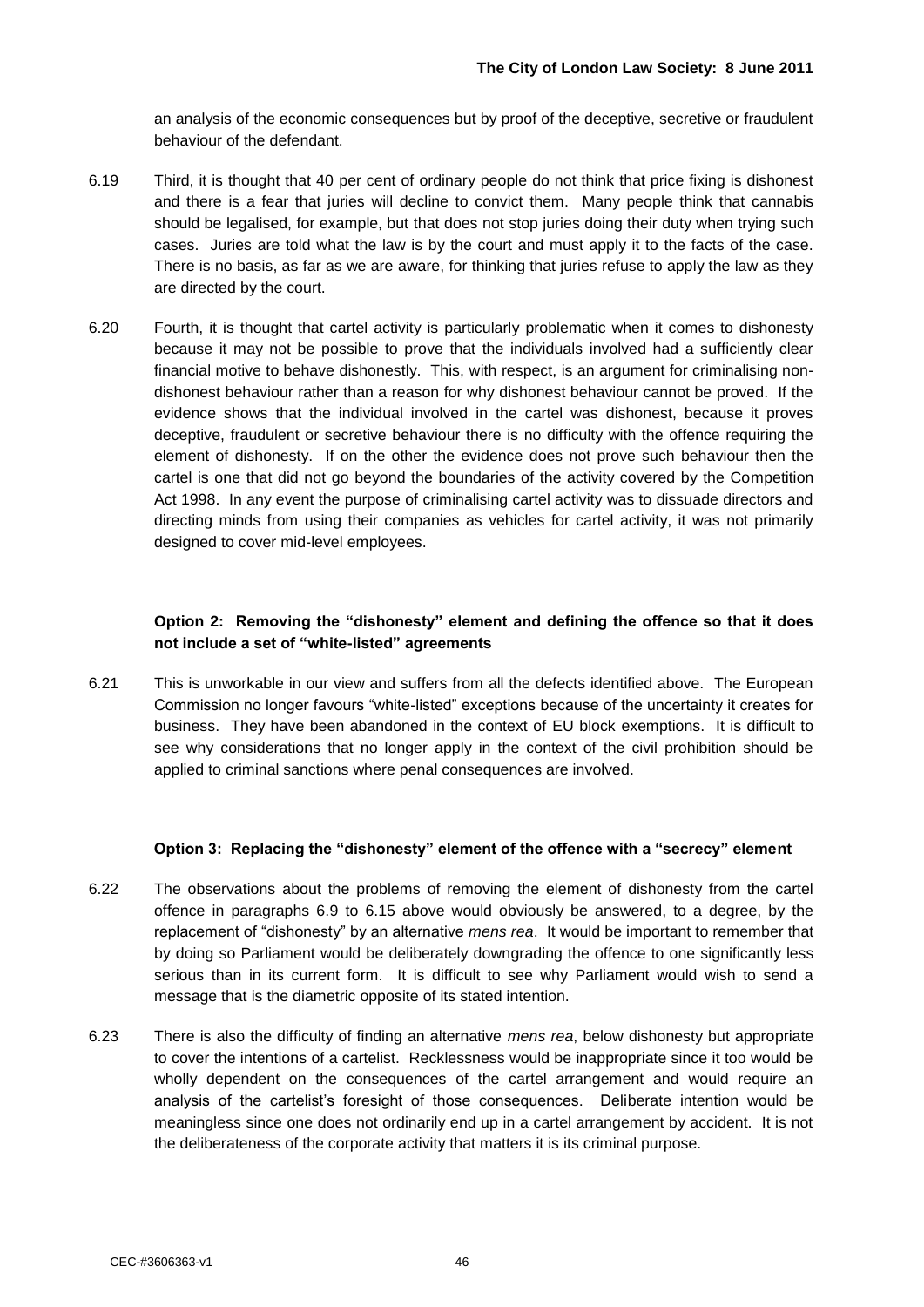- 6.24 Likewise we are of the view that it is inappropriate to replace the element of dishonesty with that of secrecy. If it were sufficient for the offence to be committed by the mere fact that no persons outside of the cartel knew of its existence then the secrecy element would not be part of the mens rea of the offence at all. It would merely be a question of fact as to whether any person outside the cartel knew of it. This offence would be equally subject to the criticisms levied in relation to Option 1 above. It would also be vulnerable to the problems that prosecutions experience in seeking to prove negatives. How does a prosecution prove that no one knew of the existence of the cartel? If the burden in this regard were reversed (i.e. secrecy is presumed) would it be sufficient for the defence to produce one person, outside the cartel who knew of it? This would be open to abuse.
- 6.25 To achieve its aim therefore the element of secrecy would have to be defined in terms of *mens rea* - namely, that the cartelist intended that the cartel should remain secret. The offence would be one of entering into the cartel arrangement intending that no person outside of the cartel should learn of it. The offence would focus upon the steps taken by the cartelist to ensure that its existence remained hidden. Such an offence would not catch cartelists who took no overt acts to ensure the secrecy of the cartel. Those cartels that were in fact secret but not thanks to any actual covert activity would not be caught. This would be absurd. To define a crime in terms not of its inherent criminal mens rea but in terms of the steps taken to ensure that it is not uncovered risks bringing the law into disrepute.
- 6.26 In the Committee"s view, the offence should focus upon the clear criminal activity that dishonesty involves. Such dishonest cartel activity is significantly more serious than the prohibited civil cartel activity and is therefore rightly a crime. It is not clear why activity that is prohibited by the Competition Act 1998 should become a crime merely because the cartelist took positive steps to keep it secret. It is also not clear why a cartelist who did not need to take such positive steps because there was no risk of the cartel being exposed (but who would have done had the need arisen) should fall into a different category under the criminal law.
- 6.27 In our view the definition of secrecy in paragraph 6.41 of the consultation paper does not deal with the concerns described above and would mean that the gravamen of the offence was the taking of measures to prevent publication of the existence of the cartel rather than of the essential criminal cartel activity itself. The law should focus upon the core criminal activity sought to be prevented rather than on ancillary activity connected to it.
- 6.28 It is also important, in the Committee's view, to note that the replacement of the element of dishonesty with that of secrecy will remove all features of deception, fraud or dishonesty from the offence with consequences in sentencing terms. The offence would become one of keeping a cartel secret and not one of operating a criminal cartel. This would in turn have the effect of rendering the actual cartel activity non-criminal. This is the diametric opposite of Parliament"s stated intention.

#### **Option 4: Removing the "dishonesty" element and defining the offence so that it does not include agreements made openly**

6.29 There is an essential right to privacy in English and EU law such that commercial arrangements are entitled to be conducted in private. Not only is this proposal unworkable it threatens the essential right to conduct one"s business in private. It is not in the public interest to undermine such fundamental principles by requiring companies to publish their agreements for fear that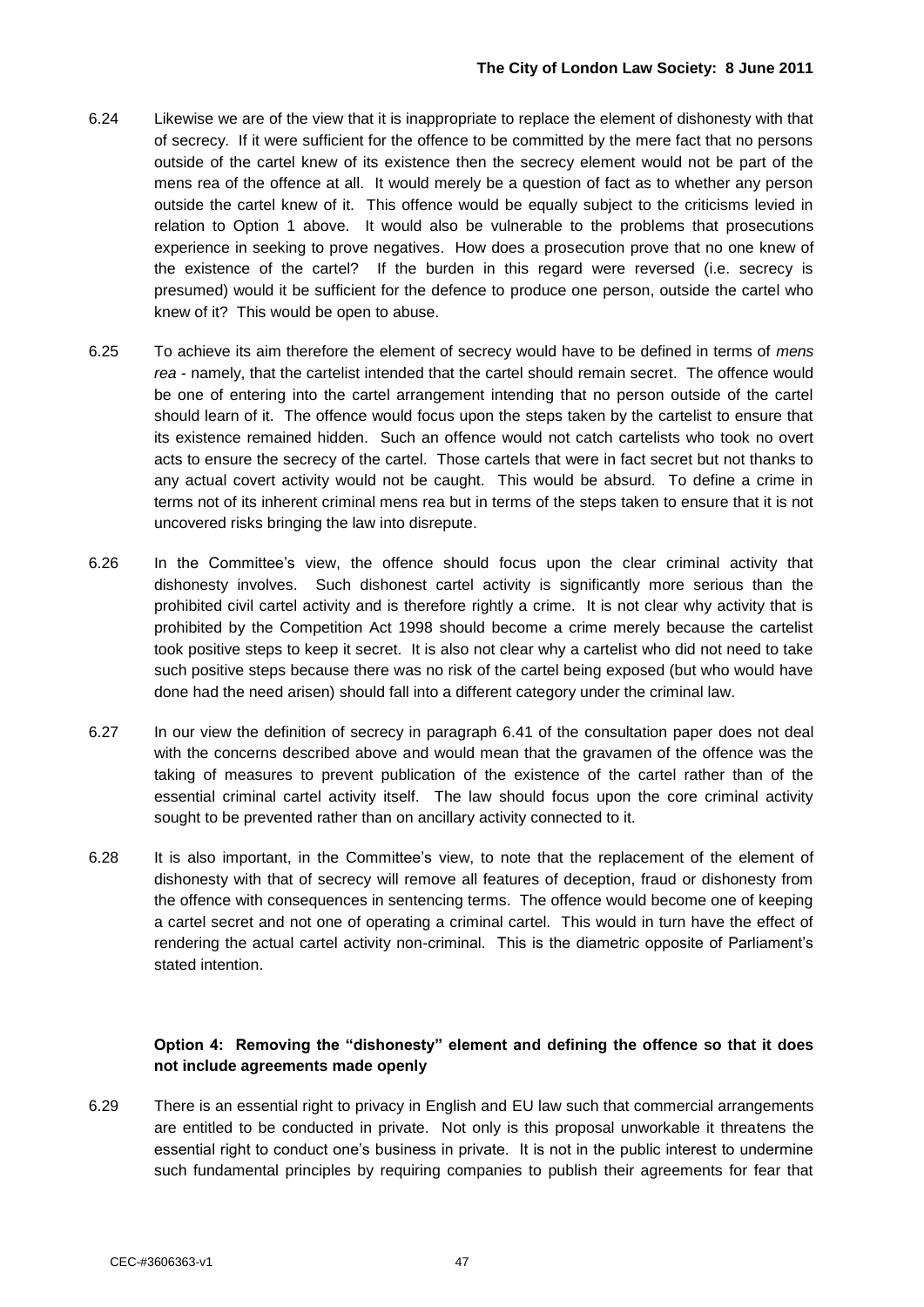otherwise they might amount to criminal cartels. It further runs the risk of catching the lawful and beneficial market sharing activity permitted under European Union anti-trust law. In our view it suffers from all the problems identified above in relation to Option 3. This Option is just another way of seeking to criminalise the secrecy element of cartel activity.

#### **Conclusion**

- 6.30 In the Committee"s view, the dishonesty element has not yet been adequately tested in the criminal context. It is far too early to pass judgement on whether it actually creates a barrier to prosecuting cartel activity. Bearing in mind that most hard-core cartels will, by definition, contain the sort of covert activity from which dishonesty can be inferred it is difficult to see the imperative for change. Parliament should not, in our view, be quick to undermine the ability of juries to know when true criminal dishonesty is present. They are very good at it and rarely fail to identify it when it is truly proven to have occurred.
- 6.31 The purpose of the criminal law is to prevent conduct that goes beyond that which is prohibited by the civil code. The purpose is to prevent conduct that ordinary people readily understand to be criminal conduct. When a jury is directed that a dishonest cartel is a crime because of the damage it does to markets, consumers and in the end to ordinary people they will readily understand why that is the law. They will then look for the indices of dishonesty just as they do under the Fraud Act 2006, in relation to conspiracy to defraud at Common Law, under the Theft Act 1968 and in relation to all financial crimes and those involving dishonesty. In our view there is no evidence to justify a conclusion that juries would be unable or unwilling to find dishonesty just because the factual matrix of the case happens to be a cartel.
- 6.32 Moreover, Parliament should, in our view, be slow to down-grade the offence to one not involving dishonesty. Cartel activity is a serious crime and one, where dishonesty is established by the tribunal of fact, that ought to result in a custodial sentence. It is much more difficult to justify such a sentence where dishonesty is not present or where the criminality involved amounts merely to keeping a cartel secret. There should be a clear distinction between the conduct that is prohibited by the Competition Act 1998 and that which is criminal.

#### **Q12: Do you agree that the "dishonesty" element of the criminal cartel offence should be removed?**

6.33 For the reasons set out above (paragraphs 6.5 to 6.20, and 6.30 to 6.32), Question 12 of the consultation paper is therefore firmly to be answered in the negative in our view.

#### **Q13: Improving the criminal cartel offence**

6.34 The cartel offence has not been on the statute book for very long. Time should be given for the proper assessment of the offence by a judge and jury. If a proper deterrent is sought for cartel activity then it comes with the understanding that a cartelist is at risk of being convicted of a serious offence of dishonesty not by the fact that he may be convicted of what is effectively a strict liability offence or an offence of keeping the cartel secret. In our view the element of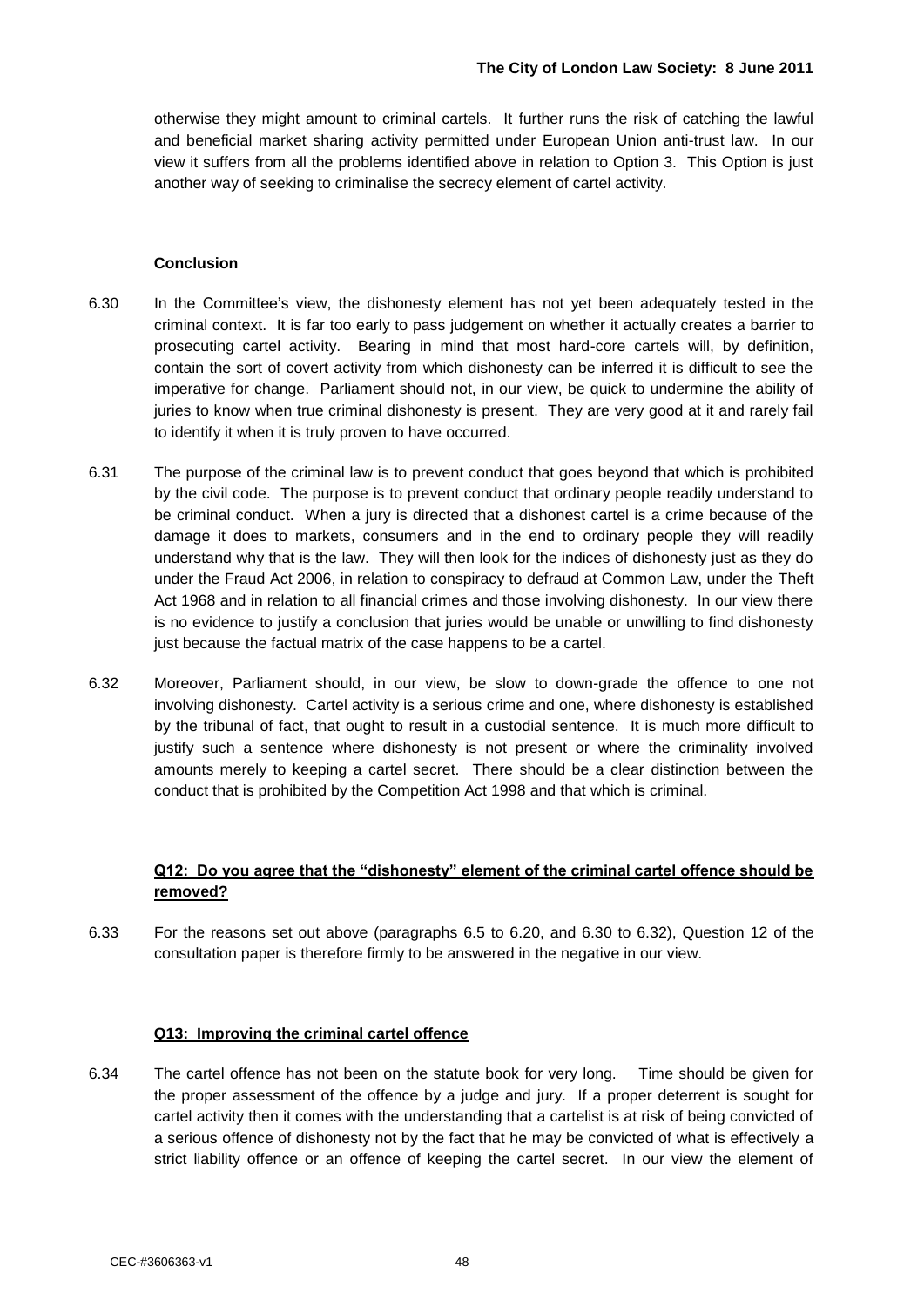dishonesty should not be removed from the cartel offence, at least until it is shown (if that be the case) that prosecutions cannot be brought or fail because of it. That has not yet occurred.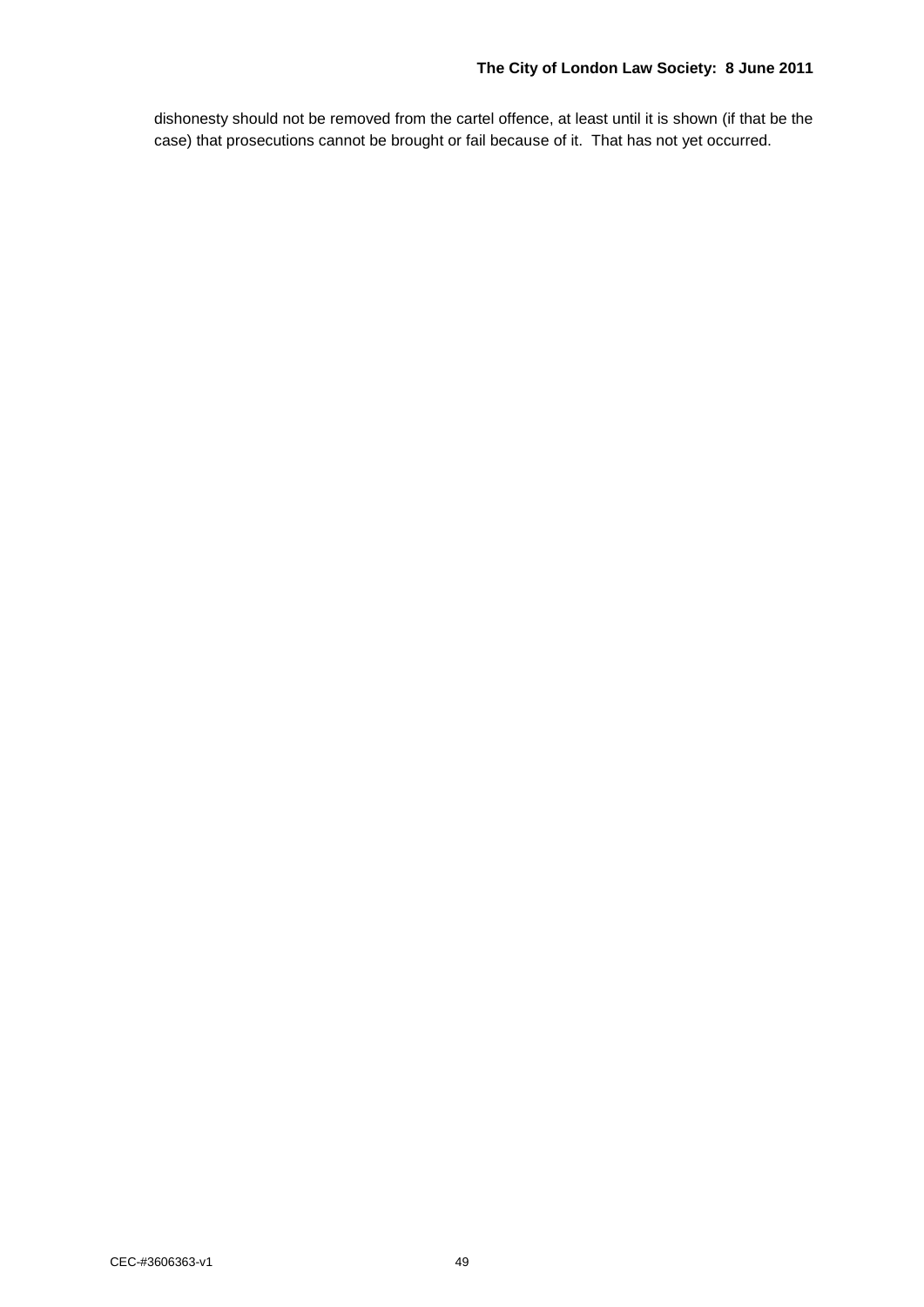## **7 Section 7 - Concurrency and the sector regulators**

#### **General comments**

- 7.1 The Committee is concerned that the current position in relation to sector regulators does not, in relation to most regulated industries, achieve efficiency or consistency in the application of competition law in the UK. We are also concerned that this situation will be exacerbated by the fusion of the OFT and the Competition Commission into the proposed new CMA, which, unless there is reform of the relationship between the CMA and the sector regulators, will give rise to a very confused (indeed topsy-turvy) position - with the sector regulators (not the competition regulator) in control on "antitrust/competition" cases<sup>48</sup> in their sector, able to carry out preliminary (but probably not Phase  $2^{49}$ ) market investigations (which they would refer to the CMA, as currently they would refer to the CC) and apparently subject to appeal or direction by the CMA on matters such as price reviews. This confused picture will extend from the industries currently subject to economic regulation to other sectors, including aviation (subject to the CAA), and banking and finance (where it is proposed that a financial sector regulator has concurrent powers) and possibly also health (where the Government is contemplating giving the proposed competition functions to the proposed Monitor).
- 7.2 It is, moreover, important to consider what would happen to the current non-competition (regulatory) functions of the CC (see also Section 8). Given that these functions were placed with the CC because it has the economic skills and resources to carry out those functions, we have assumed that they pass to the CMA: we consider (see Section 8) that this is the only efficient way to deal with these functions, as the CAT is not an inquisitorial body and does not have the resources to carry out these reviews. The non-competition functions include the review on the application of an affected utility of price cap determinations in quinquennial reviews in the rail, water and energy fixed distribution sectors, the quinquennial review of airport charges $50$  and the price aspects of certain matters on which the CAT hears appeals from decisions by Ofcom. Given the importance of these determinations for the economic health of the regulated industries, any removal of the right to call for a full economic review would be likely to be counter-productive for the industries concerned and a mere right of judicial review would not be an adequate substitute.
- 7.3 The Committee thinks it important that there should be a consistency of relationship between the CMA and each of the sector regulators, both so that efficiencies can be improved and also so that the UK has a competition law regime which is coherent in its operation and fit for purpose when compared with those of other countries, few of which spread competition powers to any sector regulator and none of which, so far as we are aware, has adopted widespread concurrency, such as is found in the UK. We perceive that one of the Government's concerns about the relative paucity of competition cases stems from the concurrency powers and the understandable preference by sector regulators for the use of regulatory powers; although we question whether the lack of high numbers of cases is a cause for concern, there is no doubt that the concurrency regime as currently operated does nothing to encourage the use of Competition Act or Article 101/102 powers in relation to businesses in regulated sectors.

<sup>48</sup> That is, cases under the Competition Act 1998 Chapter I and Chapter II prohibitions, and Articles 101 and 102 TFEU.

<sup>&</sup>lt;sup>49</sup> The position on Phase 2 market investigations is not entirely clear, but only the CMA would have the appropriate resources.

 $50$  Although a new regime for airports is under consideration.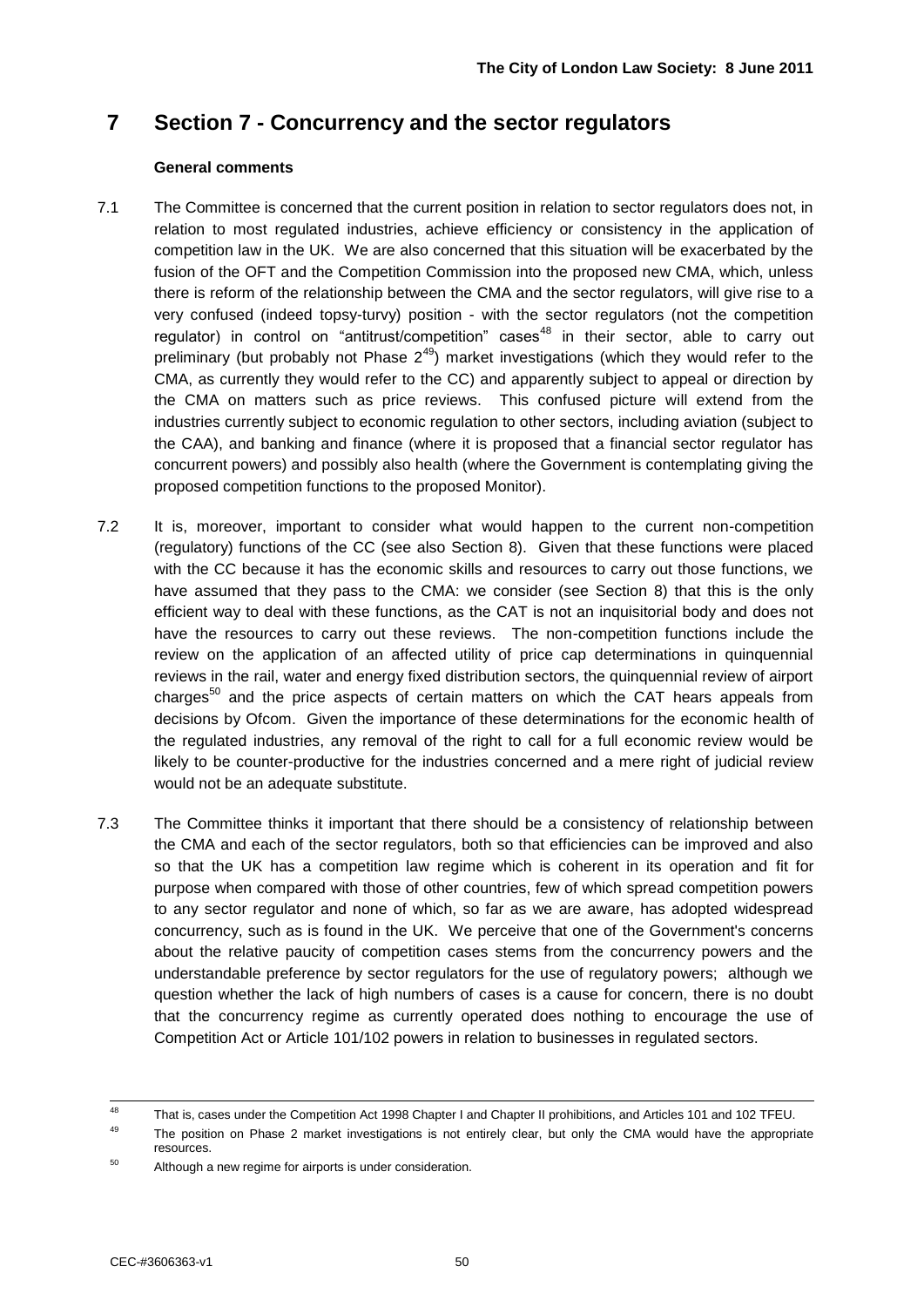- 7.4 It has also to be recognised that regulatory powers may, in some cases, be more suited to dealing with a potential problem than the use of competition powers. This is particularly so where a licence amendment for a licensed utility or for all or a class of licensees in a sector can nip a problem in the bud and deal with it for the longer term. In those cases, it will often not be cost-effective to use competition remedies to address any infringement of competition law prior to the licence amendment (although this would not prevent any aggrieved private party from taking action).
- 7.5 The question is one of striking the right balance and not inhibiting the effective use of regulatory tools, while ensuring that competition law is effectively and consistently applied where appropriate, bearing in mind the differences in the businesses and practices of the various regulated industries.

#### **Q14: Should sector regulators retain their antitrust and MIR powers concurrently with the CMA?**

- 7.6 In short, we consider that concurrency should be retained, but that the CMA should be clearly the senior body on competition matters. We see no case for the expansion of the range of areas of competition law and policy in which sector regulators have concurrent powers, although this does not preclude other sector regulators being given the same powers as some already have. We would warn, however, that the more regulators there are with concurrent powers, the more important it is that the CMA is not inhibited from acting in their respective areas; already we would estimate that around half of the economy falls within concurrent regulation and this will grow enormously if these powers are extended as contemplated. Sector regulators are, rightly, concerned only with their own sector, and only the CMA can provide a national overview and also interface effectively on all UK matters with international bodies including the European Commission in areas of concurrent or interfacing powers.
- 7.7 As regards MIRs, we see no difficulty in maintaining the status quo in which the sectoral regulator can carry out an initial "Phase 1" market study or market review and, if it has concerns, then refer to the CMA (in place of the CC) for an in-depth "Phase 2" investigation. Only the CMA will have the competition economics and legal resource appropriate for this type of in-depth investigation. It is for debate whether the CMA should have the right to reject or amend the reference in the light of the initial report. We consider that sector regulators should be subject to the same rules as the CMA in relation to phase I and that there should be an option for the CMA to conduct phase 1 reviews within regulated sectors.
- 7.8 As regards mergers, the sector regulators have no concurrent powers and in the case of water, OFWAT has a specific role before the CC (Phase 2 CMA) which would be wholly inconsistent with concurrency powers for mergers. We do not believe that the sector regulators should be given any concurrency powers for mergers.
- 7.9 As regards "antitrust" (i.e. the UK Competition Act 1998 prohibitions and the EU prohibitions in Articles 101 and 102), while we think that there are some strong arguments against retaining regulators" concurrent powers, on balance we conclude that it would be more efficient in terms of flexibility in use of knowledge and resources to maintain concurrency, provided that the CMA is clearly given the senior role and is not inhibited (as by the present protocol and practice) from acting at all in the regulated sectors. This would mean that the CMA would have oversight of the sector regulator's cases using their concurrent powers and the right to call in cases or to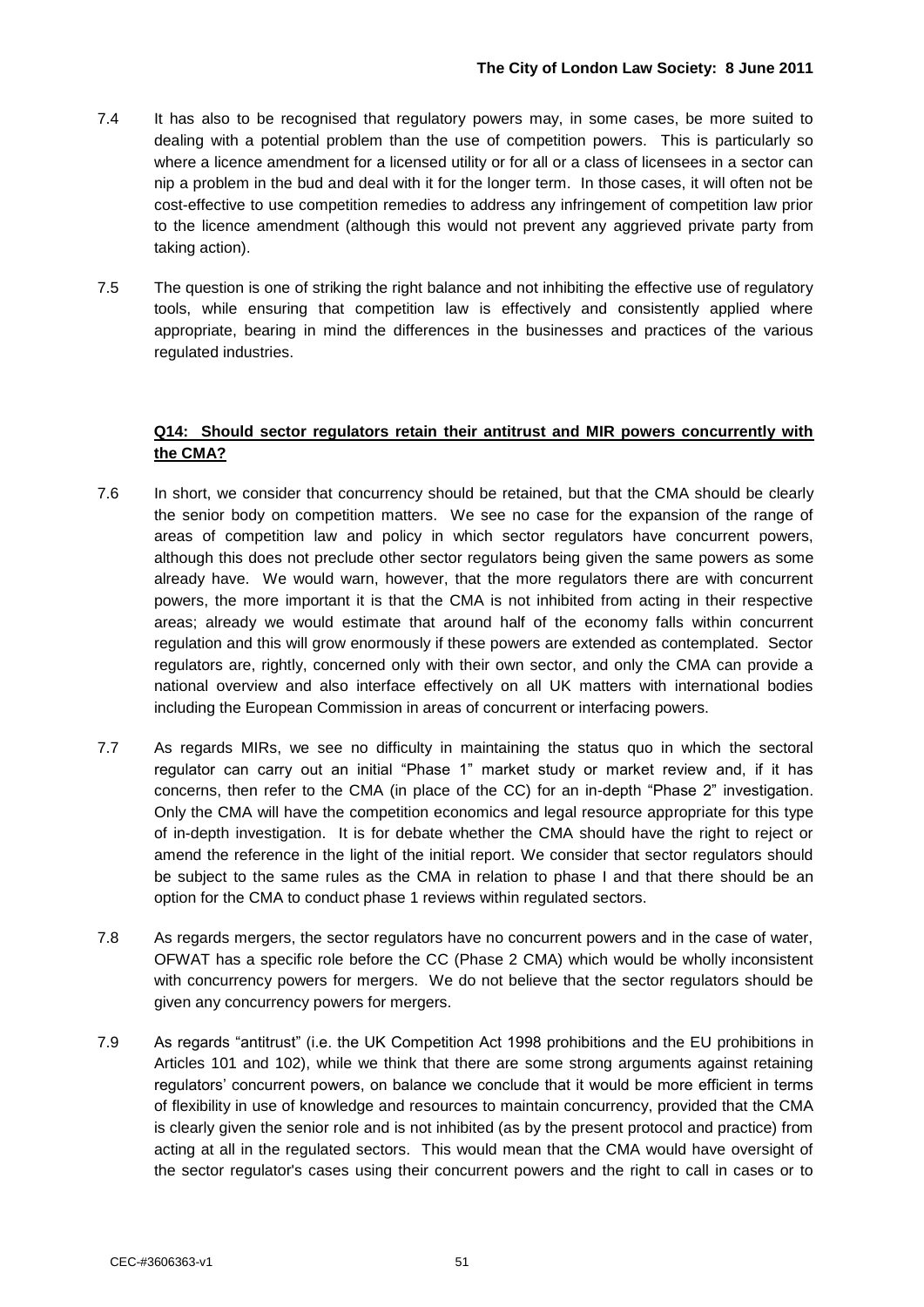commence cases in sector areas. We anticipate that these powers would be used by the CMA where the sector regulator does not appear to be addressing competition concerns or where issues of case management mean that the CMA is more suited to lead the case management (e.g. the CMA will be the repository of skills such as managing evidence in cases with concurrent criminal proceedings, dealing with dawn raids and dealing with cases where the EU dimension requires close liaison with the European Commission and/or Member State national competition regulators). The CMA will also be the repository of expertise where other regulators (e.g. in the USA) are taking action on the same factual situation. The ability of the CMA to act with confidence as the decision taking body in relation to cases with an international dimension, seems to us essential. The CMA needs to measure up to DG Comp at the European Commission, which applies EU competition law in regulated sectors (the remaining competition powers of the Transport Directorate were transferred to DG Comp in the last Treaty amendment), and to national bodies with similar wide competition enforcement powers as DG Comp. Also it is not practical (and would not be a good use of resources) for all the sector regulators to be represented on the bodies that interface internationally on competition matters (for example, the ECN) or otherwise to maintain relations with competition authorities outside the UK.

- 7.10 These powers are essentially the same as those of the European Commission in relation to national regulators (including OFT/CMA and all regulators with concurrent powers) in the administration of Articles 101 and 102. This would involve at least recasting the protocol which currently governs relations between the OFT and the sector regulators and it would be sensible if an approach similar to that in Article 11 of Council Regulation (EC) No 1/2003 on the Implementation of the Rules on Competition were to be applied to relations between the CMA and sector regulators with this being enshrined in the enabling legislation. It seems to us that this would be a coherent approach which would clearly make the CMA the "senior partner" in competition matters and also as an appellate body on the most important regulatory functions.
- 7.11 Under such a co-operation process, the sector regulator could have the lead role in relation to an investigation; alternatively, where the CMA is leading the investigation, the sector regulator could lend specialist resource to the CMA where appropriate, so preserving the benefit of the regulators" knowledge of their particular sectors in the application of competition law. At each stage we envisage a co-decision process in which the CMA would have the power to approve or veto the use of competition powers, but the sector regulator would be free to take regulatory action which would address the issues for the future, where it has suitable tools. Where regulatory powers were used, the impact of this would be taken into account in any competition proceedings, for example where the use of regulatory powers limited the duration of infringement or reduced it to a de minimis case not worth further public resource to pursue.
- 7.12 In the event that the sector regulators remained the prime investigatory body, we would envisage the CMA having the right to approve the following steps in relation to any case under the "antitrust" prohibitions:
	- initial opening of an investigation
	- any on the spot investigation
	- the Statement of Objections and its content
	- any decision on liability and penalties and its content.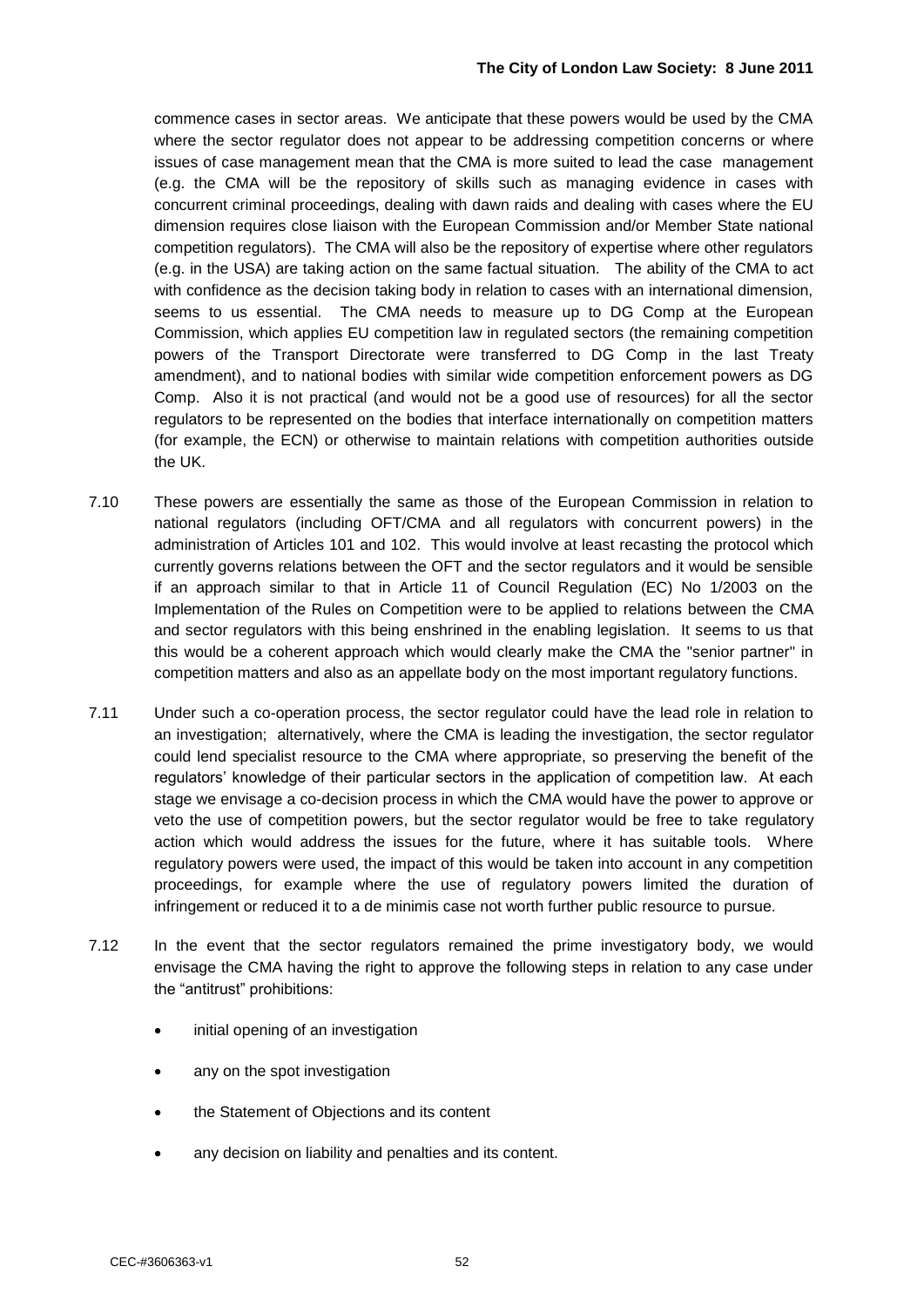- 7.13 This would help to promote consistency of decision-making, but would not address the cases where a sector regulator decided against use of competition powers altogether.
- 7.14 This is why we consider it important that the CMA should, in practice, be able to open competition investigations itself and to take over investigations, and that the CMA should be able to decide these matters independently. It should be the case that, where the CMA takes the lead in a competition case in a regulated sector, the sectoral regulator would be bound to co-operate and lend expertise and share information (including documents collected under regulatory powers). The sector regulators would remain free to take regulatory action and the CMA would be bound to take its effects into account (as above). This approach would ensure consistency and efficient deployment of experience and also that use of competition powers was not neglected or "traded off" in the regulator's debate with the regulated party (an issue where the sector contains a very small number of large regulated businesses). There would be a consistent relationship between the sector regulators and the CMA across all their interactions, with the CMA as senior partner on competition matters and in relation to its noncompetition functions. This would enable the resources of the sector regulator to be used to assist in industry understanding and information gathering as well as in the decision making process, but it would not require (as the present approach to concurrency does) duplication of capacity for full competition case management and support.
- 7.15 Just as it would enable the CMA to take cases where its core procedural expertise is needed (see paragraph 7.9 above), it would also ensure that when a regulated industry throws up a case which has little to do with the core business of the sector, the expertise of the CMA in other sectors is fully available: for example, Ofcom does not seem to be the ideal body to consider conduct by one of its regulated companies on the sale of fixed line telephone equipment through high street and internet outlets, when the market is mostly supplied by nonregulated electronics manufacturers and the OFT has substantial experience of retail distribution cases - and yet under the current concurrency rules, the OFT/CMA could not insist on taking the case.
- 7.16 There would be some risk of over-much regulation on an individual case, but on balance we conclude that the better course would be to remove the current concurrency approach in favour of a co-operative process, where the CMA clearly has the senior role on competition matters.

#### **Q15: Proposals for the use and co-ordination of concurrent competition powers**

*Strengthening the primacy of competition law over sectoral regulation - majority view*

- 7.17 The overwhelming majority of the Committee does not think that mandating the use of competition law by sector regulators in preference to regulatory solutions is at all appropriate. This is because regulatory solutions may be quicker and more effective to stop and prevent further anti-competitive conduct to the benefit of consumers. Because the regulatory process is not one with the high burdens of a quasi-criminal burden of proof (whereas that is precisely what the antitrust process has) the process may also be considerably cheaper. The processes allow the regulator to take account of its statutory duty to promote competition, where it has one, in choosing and applying regulatory solutions.
- 7.18 There is no value in the use of specific competition law powers for their own sake if they are not the best tool to address the issue. One of the functions of competition powers is to punish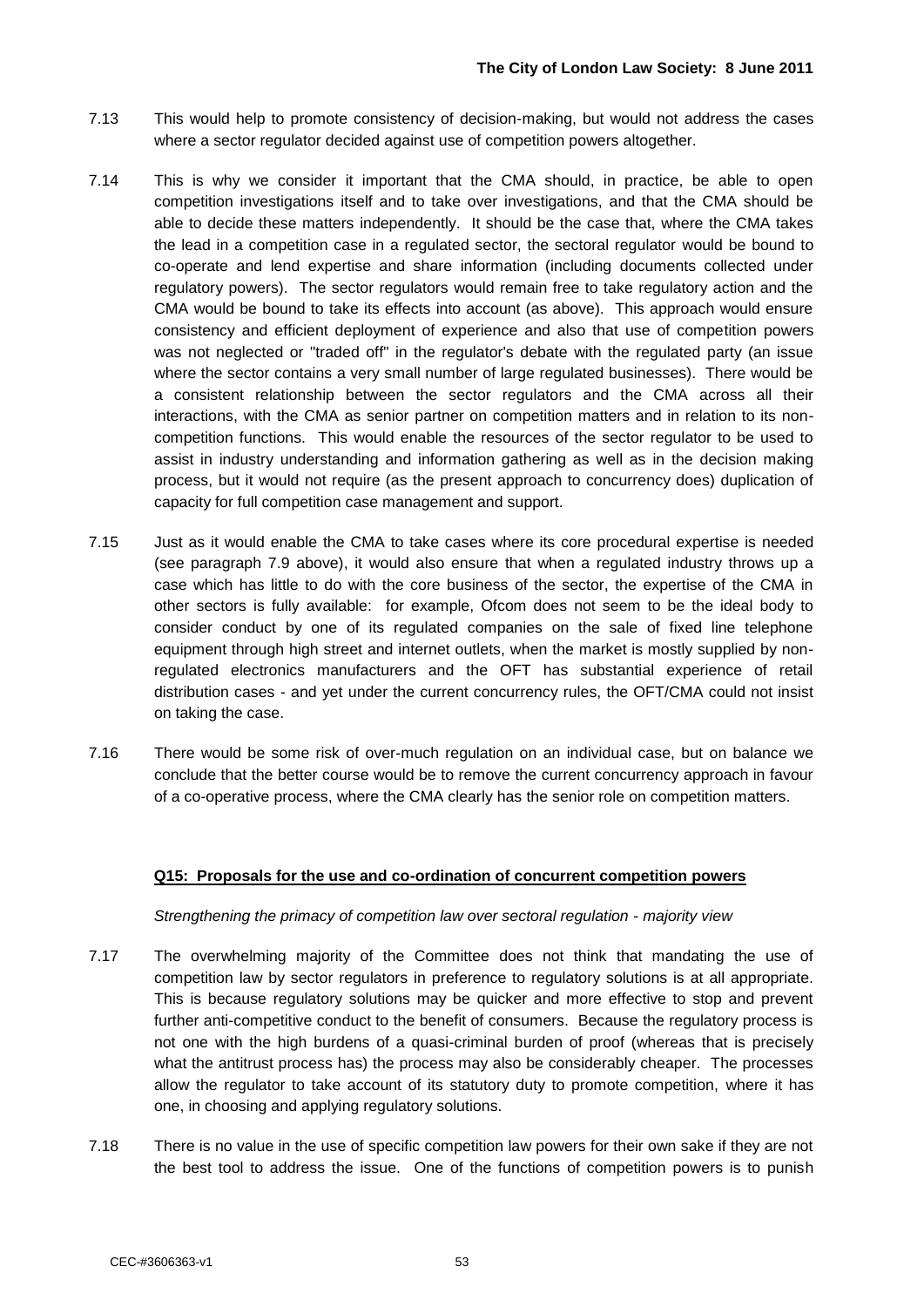wrong-doing or to rebalance anti-competitive markets. This is not precluded by taking an effective regulatory measure under sector specific legislation and both private action and CMA action (if cost effective) under the antitrust/competition prohibitions and MIR would remain open. For some regulated businesses (e.g. Network Rail, Scottish Water, Channel 4), the fines imposed for breach of competition law simply remove resource which would otherwise be available to the business, so that consumers would be doubly punished by high fines. The ways of encouraging a compliance culture for publicly owned businesses is outside the scope of this response, but it would not lie in the primacy of competition law over regulatory solutions. Giving the CMA the power to ensure that appropriate use of competition law is not unnecessarily neglected, should in itself be a spur to sector regulators making sure that they have considered competition law solutions where appropriate.

*Strengthening the primacy of competition law over sectoral regulation - dissenting view*

- 7.19 A dissenting view on the Committee is more sympathetic to the proposal, in paragraph 7.23 of the consultation paper, to establish the primacy of competition law over sectoral regulation by way of a statutory obligation on all the sector regulators. This view proceeds from the premise that competition solutions are potentially more flexible and fluid. While acknowledging that regulated sectors (which are usually the old nationalised monopoly utilities) may never be fully competitive, and that most are, at least in part, natural monopolies (even in the most competitive of the regulated sectors, telecoms, the local loop remains essentially a natural monopoly), the dissenting view submits that the competition law prohibition on abuse of dominance is a much more effective way of controlling the adverse economic effects of natural monopolies than direct regulatory intervention through enforcement of regulators" licence conditions; the competition law prohibition on abuse of dominance can be targeted to prevent unfair or exploitative treatment of customers, to ensure that third party competitors have access to essential infrastructure facilities on terms which are reasonable and non-discriminatory, to prevent the natural monopolist using exclusionary tactics against downstream competitors (such as margin squeeze, predatory pricing, etc) and provides a basis for follow-on damages actions.
- 7.20 The dissenting view would favour a statutory obligation (slightly less strong than that proposed by the Government in paragraph 7.20 of the consultation paper) such that the regulator must, before taking action under its direct regulatory powers, first consider whether the objective could be achieved through a competition law solution. If the regulator then decides not to use competition law, that should be allowed, but the statutory obligation on the regulator to consider competition law would entail that the regulator, in line with its public law duties, must have defensible reasons for making that choice.
- 7.21 In response to this, the majority view is that competition remedies are not necessarily quicker and that it is better to leave the regulators with discretion on the choice of remedy they wish to pursue:
	- Use of remedies under the prohibition on abuse of dominance is limited to those who have actually infringed - whereas a regulatory remedy can catch all with similar opportunities (e.g. in the case of industries with parallel regional monopolies such as water and electricity distribution).
	- Market investigations involving a whole industry or class of regulated party are very resource intensive and do not readily lend themselves to agreed solutions, which are often possible in regulatory discussions.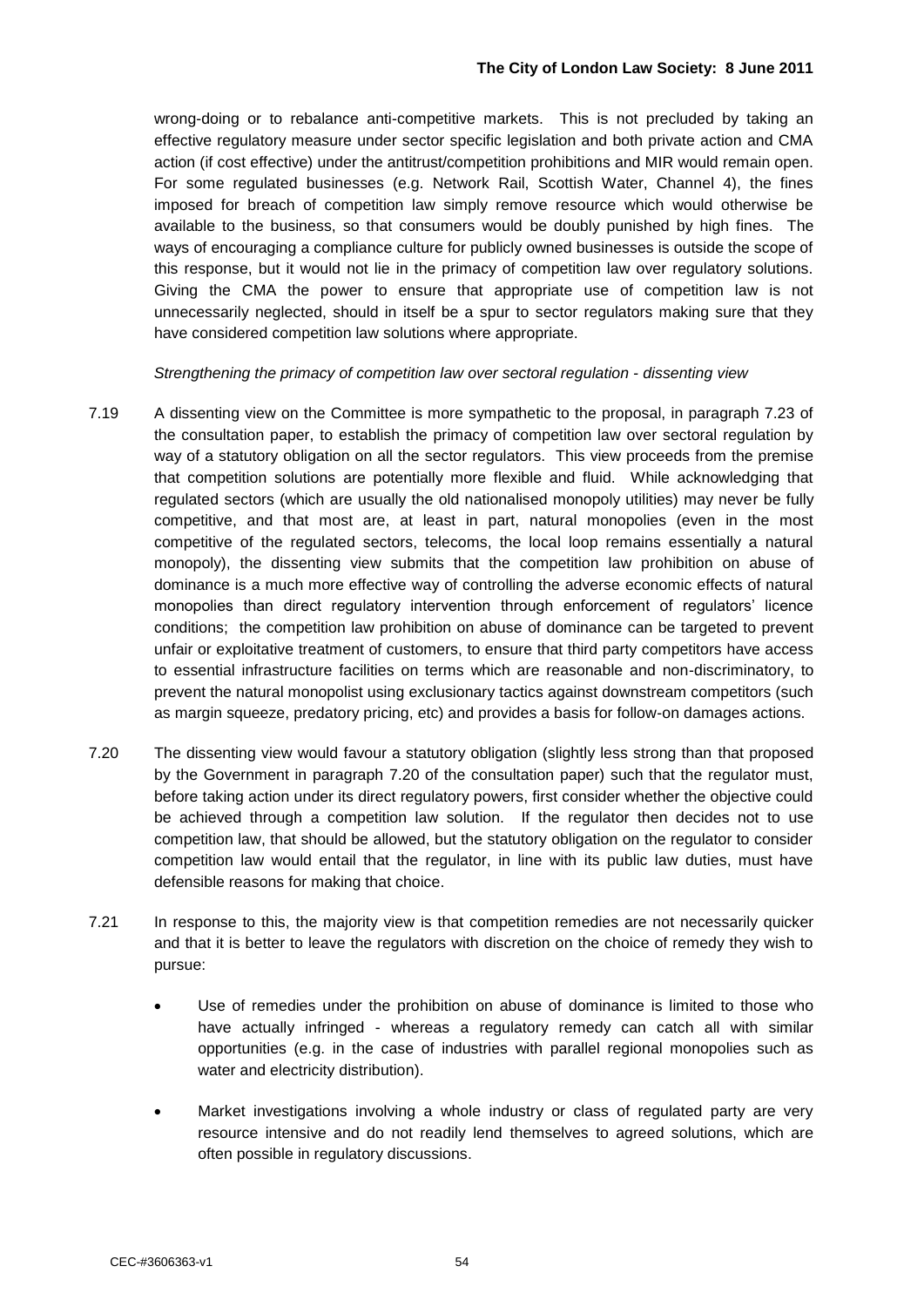- Mandating primacy of competition law may lead to use of a process which is less suitable to achieving the best outcome or to wasteful disputes about the form of process rather than the substance of the problem.
- It may require more expensive resource for all regulators to have the capacity to use competition law processes, which seems inherent in the primacy proposal.

The majority on the Committee would not go beyond ensuring that revised protocols emphasise that sector regulators should consider competition law remedies at the outset and that they should notify the CMA where they are using their regulatory powers to address actual or potential competition law issues. The majority would advise that care be taken to avoid opening up scope for disputes about form of process.

*The CMA to act as a pro-active central resource for the sector regulators*

- 7.22 As indicated above, we do not think this is the right approach. It is simply not a solution for a world class competition authority. There are two principal reasons.
- 7.23 First, in other areas (mergers, MIRs, non-competition price reviews) the CMA will be the senior regulator. The CMA cannot at the same time operate with its resources or some of them at the beck and call of the sector regulators, competing both among themselves and with the needs of the CMA itself. This creates muddle and tension with no clear lines of control. It would be likely to lead to friction and poor decision taking.
- 7.24 Second, if sector regulators have final decision-making powers without any role for the CMA (which is effectively the present position on the prohibitions as regards the OFT), then this militates against consistency of decision making, as sector regulators will be considering their decision in the context of other regulatory considerations, not competition policy for the UK and in relation to EU and international competition policy.

*Giving the CMA a bigger role in the regulated sectors*

- 7.25 As indicated above, we consider this is the only sensible solution following the merger of the OFT and the CC in order to produce consistent and effective decision taking, reduce duplication and inefficiency and allow the CMA to operate as an effective national competition regulator. The greater the part of the economy in which sector regulators have concurrent powers, the more important it is to ensure the primacy of the national competition authority on competition matters. In the interests of efficiency and clarity of relationship, we would give the CMA a clear role in all cases and the clear right to decide to run or take over antitrust/competition investigations within regulated sectors.
- 7.26 It has been suggested that use of competition powers by sectoral regulators would be bolstered if they knew that the Secretary of State could remove concurrency by statutory instrument, rather than full Parliamentary process. We doubt that this would have much effect one way or another.
- 7.27 Please refer to the full discussion in response to Question 14.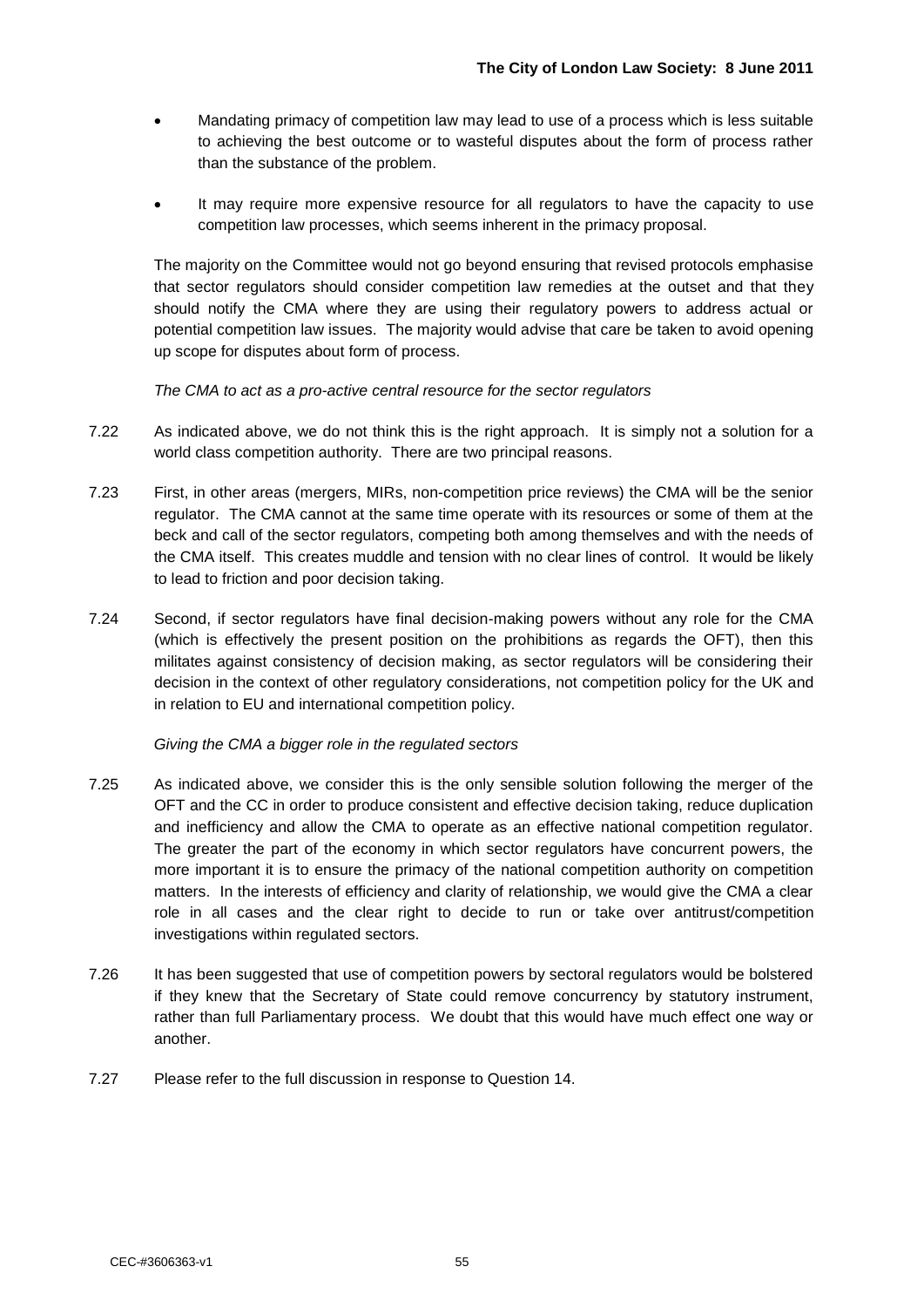#### **Q16: Further ideas to improve the use and coordination of concurrent competition powers**

7.28 Please see the response to Question 14.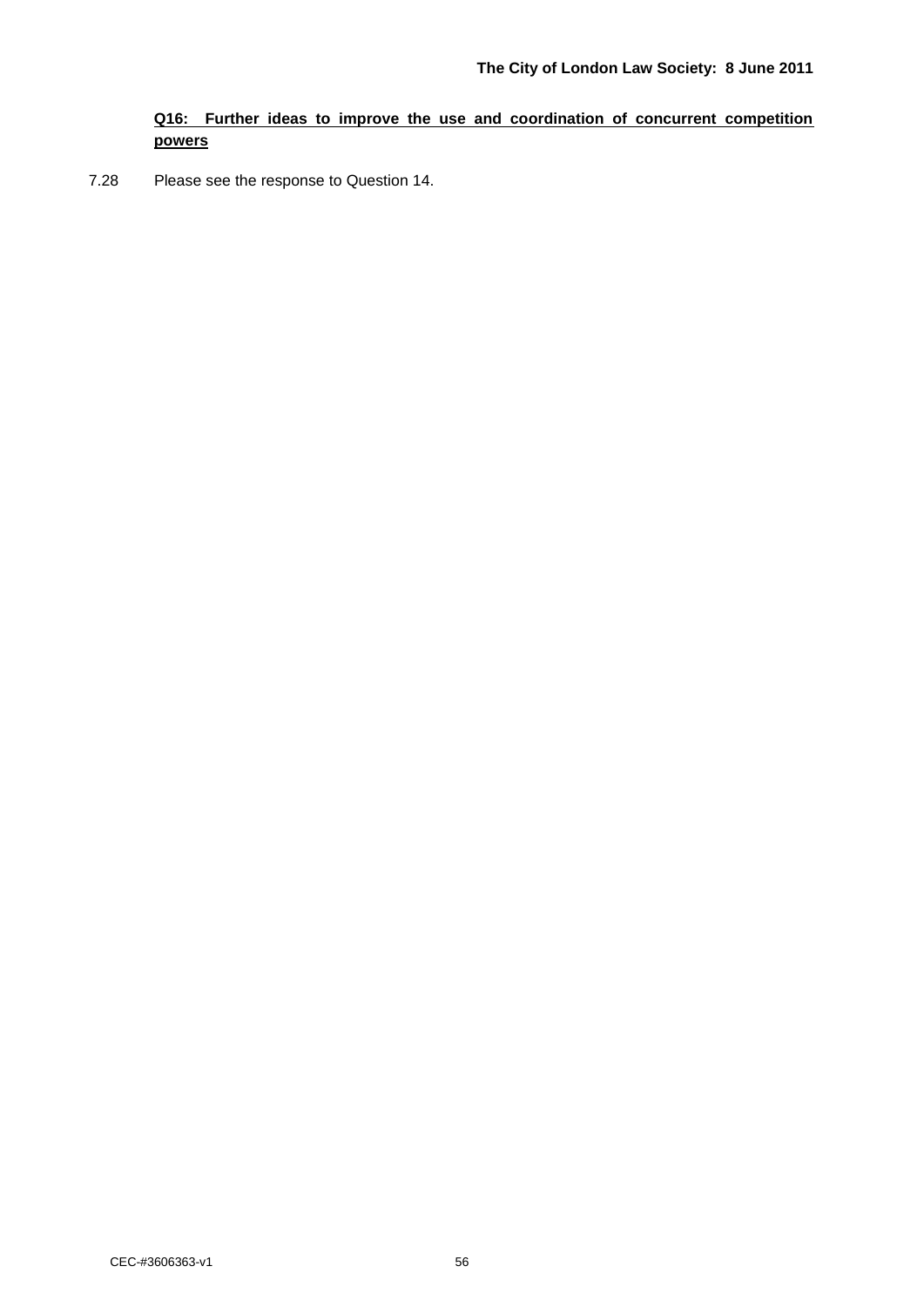# **8 Section 8 - Regulatory Appeals and Other Functions of the OFT and CC**

#### **Q17: Should the CMA take on the CC's regulatory reference / appeal functions**

8.1 The Committee agrees that, following amalgamation of the OFT and Competition Commission, the CMA would be the most appropriate body for considering regulatory references/appeals currently heard by the Competition Commission. We believe that only the CMA would have the right set of skills to consider these matters.

#### **Q18: Model regulatory processes**

8.2 In relation to the model regulatory processes set out in paragraph 8.12 of the consultation paper, the Committee agrees that these would be a useful tool for the CMA. The Committee would favour a full redetermination following which the CMA replaced the regulator's decision with its own.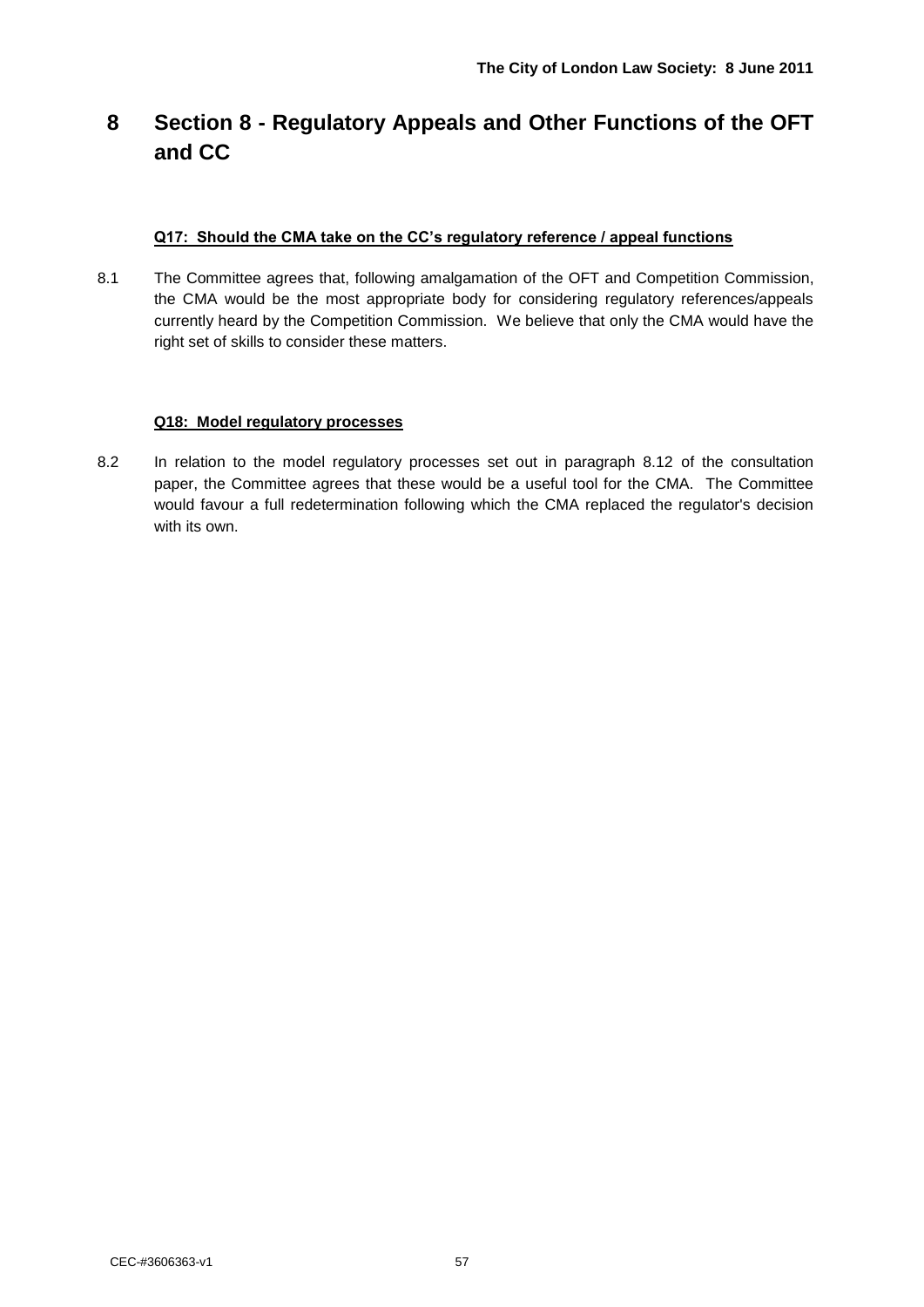# **9 Section 9 - Scope, Objectives and Governance**

See Section 2 above (overview) for the Committee's thoughts on this.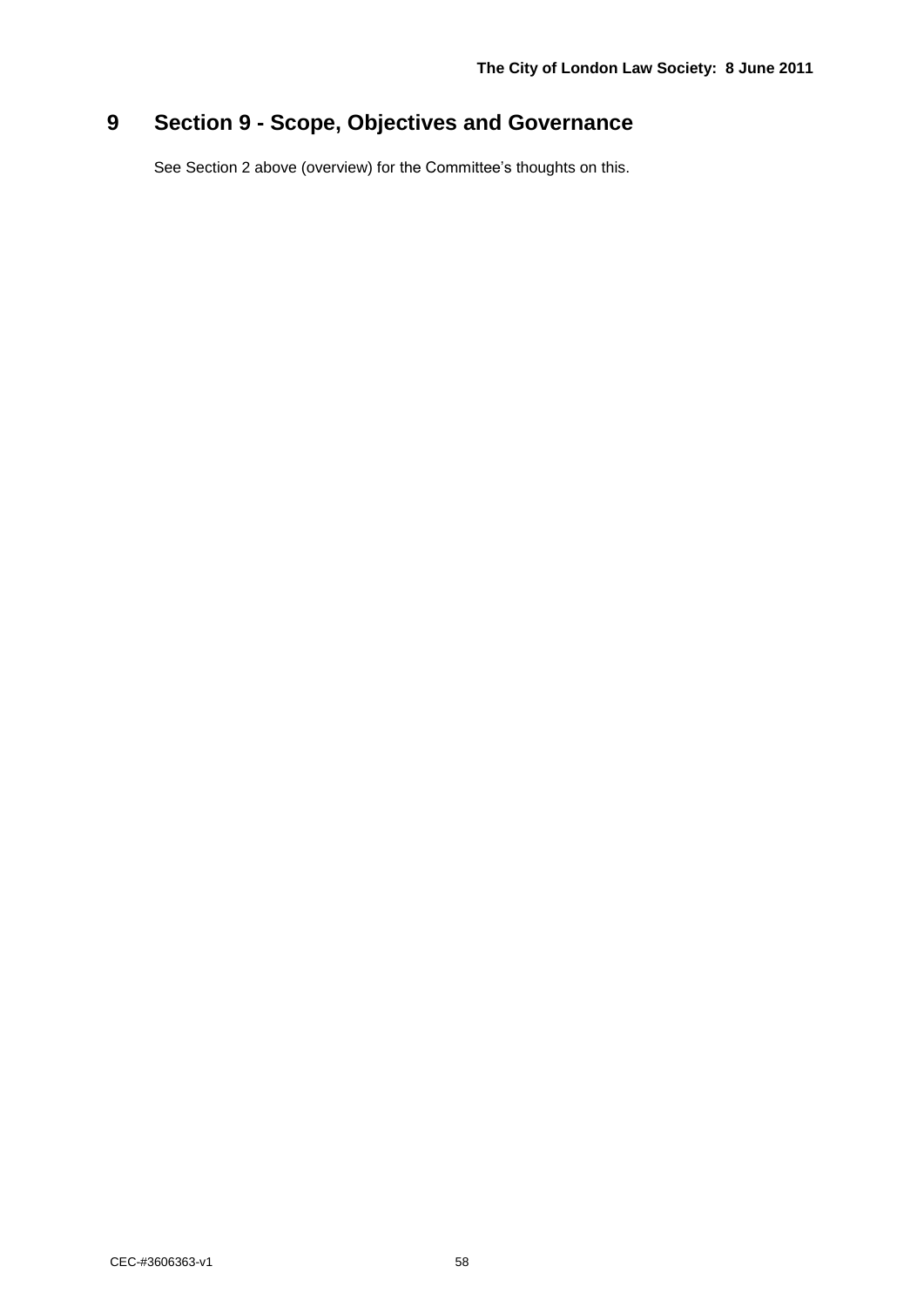### **10 Section 10 - Decision-making**

#### **General comments**

- 10.1 The present UK system and in particular, the rigour and independence of the Phase 2 process – is highly-regarded internationally.
- 10.2 Accordingly, it is essential that any reform of decision-making processes is not considered in the "abstract", but rather is undertaken in the context of the present system, based on experience gained from the operation of that system and with the retention of as many of the existing benefits of that system as possible as a primary objective.
	- The Government should remain conscious of possible unintended consequences for the quality, speed and rigour of enforcement that might result from extensive changes to present decision-making processes.
	- Given the specificities of each of the antitrust, merger and markets "tools", we consider that structural solutions should be tailored for each tool individually. Of course, where similarities do exist (particularly between the merger and markets regimes), we would encourage procedural and structural commonality, if this will enhance efficiency and reduce unnecessary duplication and costs. However, any such harmonisation of processes across tools should not be at the expense of procedural fairness for parties subject to investigation.
- 10.3 For both the merger and market regimes, we consider it essential to maintain (and to be *seen* to have maintained) effective separation and independence between Phase 1 and Phase 2 investigations and decision making. The combination of the OFT and the Competition Commission into a single CMA will inevitably create conditions in which, either from the outset or over time by evolution, there will be greater scope for the independence of the Phase 2 process to be eroded.
- 10.4 Although any reforms will necessarily involve some trade-off between the various objectives being pursued by the Government, we consider the maintenance of such independence to be of such importance that it warrants being given precedence over any desire to increase the speed of decision making or the efficiency of case transition from Phase 1 to Phase 2:
	- That said, we do not see these dual objectives as wholly incompatible. For example, even if present structures (and thus the separation of Phases 1 and 2 bodies) were, as far as possible, retained, scope would remain for the CMA to introduce further internal process and procedural innovation aimed at expediting investigations over time, based on its early operational experience.
	- We note also that the OFT and Competition Commission have recently introduced a variety of measures with precisely such efficiency-enhancing aims. The impact of these changes has yet to be seen. BIS should therefore bear in mind that retention of the status quo will not necessarily preclude further advances in case processing.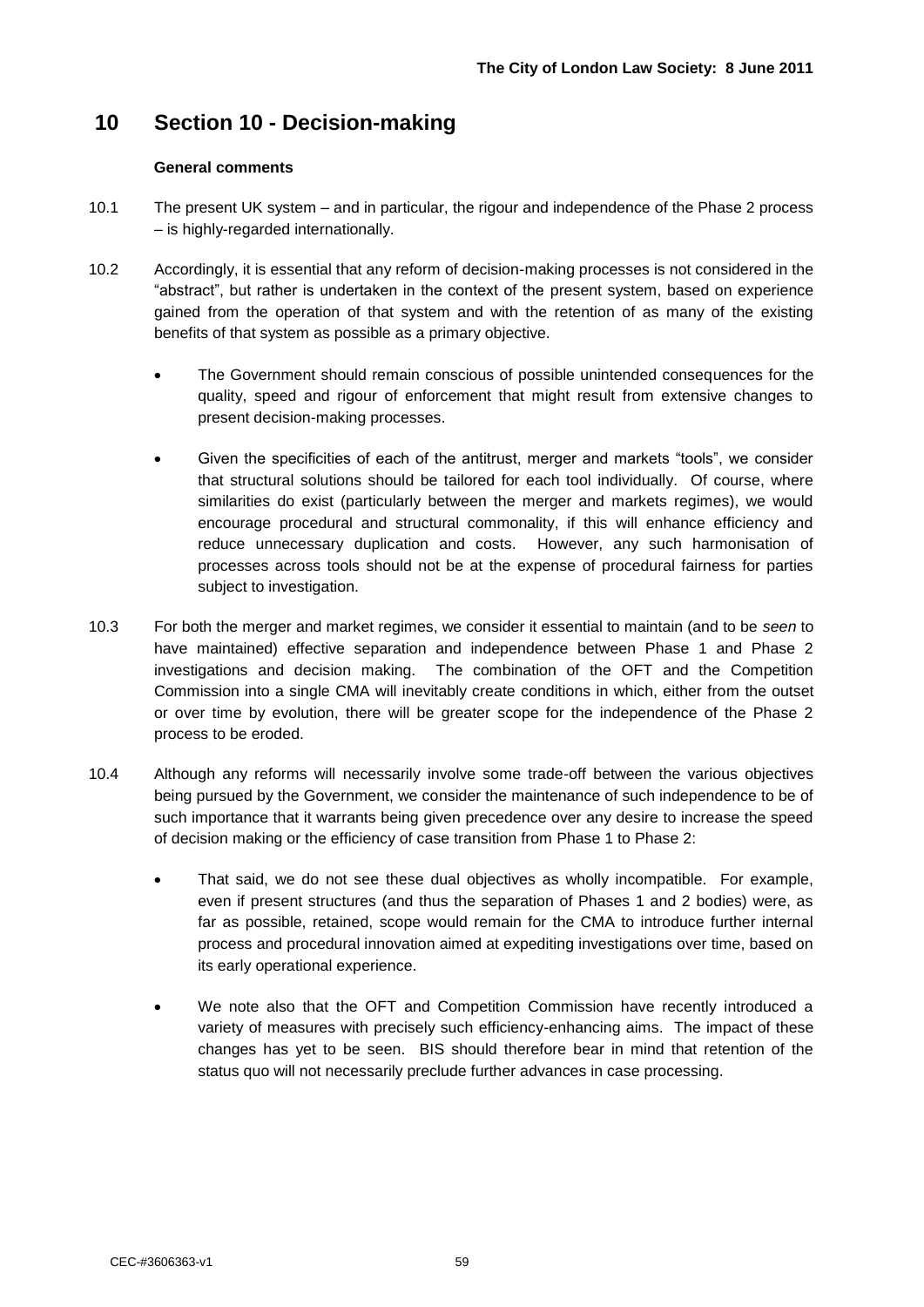#### **Q22: Arguments and costs/benefits of the models**

- 10.5 For both mergers and markets, we regard the "base case" under which current structures will be largely unchanged subject to wider process improvements – as the most compelling of the models presented by BIS. In our view, the "base case" would, in each case:
	- best maintain the impartiality and robust decision-making that are strengths of the current system; and
	- as far as possible, mitigate the likelihood of confirmation bias (albeit that, in our view, additional protections would be required).
- 10.6 As noted above, we consider a vital feature of any future authority to be the greatest practicable independence of the Phase 2 decision-makers from the Phase 1 panel and that, institutionally, the exercise of independence is valued more highly than consistency with the relevant Phase 1 decisions.
	- The consequences for parties resulting from an adverse finding in a market or merger investigation can be extremely serious. As a result, we regard the existence of an independent and impartial Phase 2 body to undertake its own examination of the evidence to be essential.
	- We do have some concerns, however, that the very "co-location" of the Phase 2 and Phase 2 processes within a single agency and any resultant mixing of staff and agencywide *esprit de corps* will – in and of itself – give rise to a greater risk of confirmation bias.
	- Consequently, it is all the more critical that a clear institutional framework is established within the CMA to promote – both structurally and culturally - the independence of the Phase 2 process. We are concerned that, without such strong cultural and structural internal safeguards, the risk of confirmation bias is only liable to increase over time.
- 10.7 In the light of the above, we do not consider appropriate the proposal that, for mergers, the same body (the Executive Board) could have decision-making authority at both Phase 1 *and* Phase 2, even if the decision at each Phase were undertaken by different Board members. For the same reasons, we do not support – for either mergers or markets cases – *any* transition of a Phase 1 decision-maker into the Phase 2 panel for that case.
- 10.8 We do agree, however, that there may be operational synergies and benefits for case transition if members of the Phase 1 case team also form part of the investigatory team at Phase 2. The rationale for such transition would appear to be particularly strong in market investigations, given the depth and breadth of the inquiry in such cases. However, any commonality of membership in the Phase 1 and Phase 2 case teams will necessarily increase the risk of confirmation bias: it is therefore critical that any such reform is accompanied by the imposition of certain internal safeguards to minimise those risks to the greatest possible extent, for example ensuring:
	- that the Phase 1 team members who "transfer" across are supplemented by a sufficient number of "new" team members at Phase 2 to ensure that the majority of the Phase 2 case team were not involved at Phase 1; and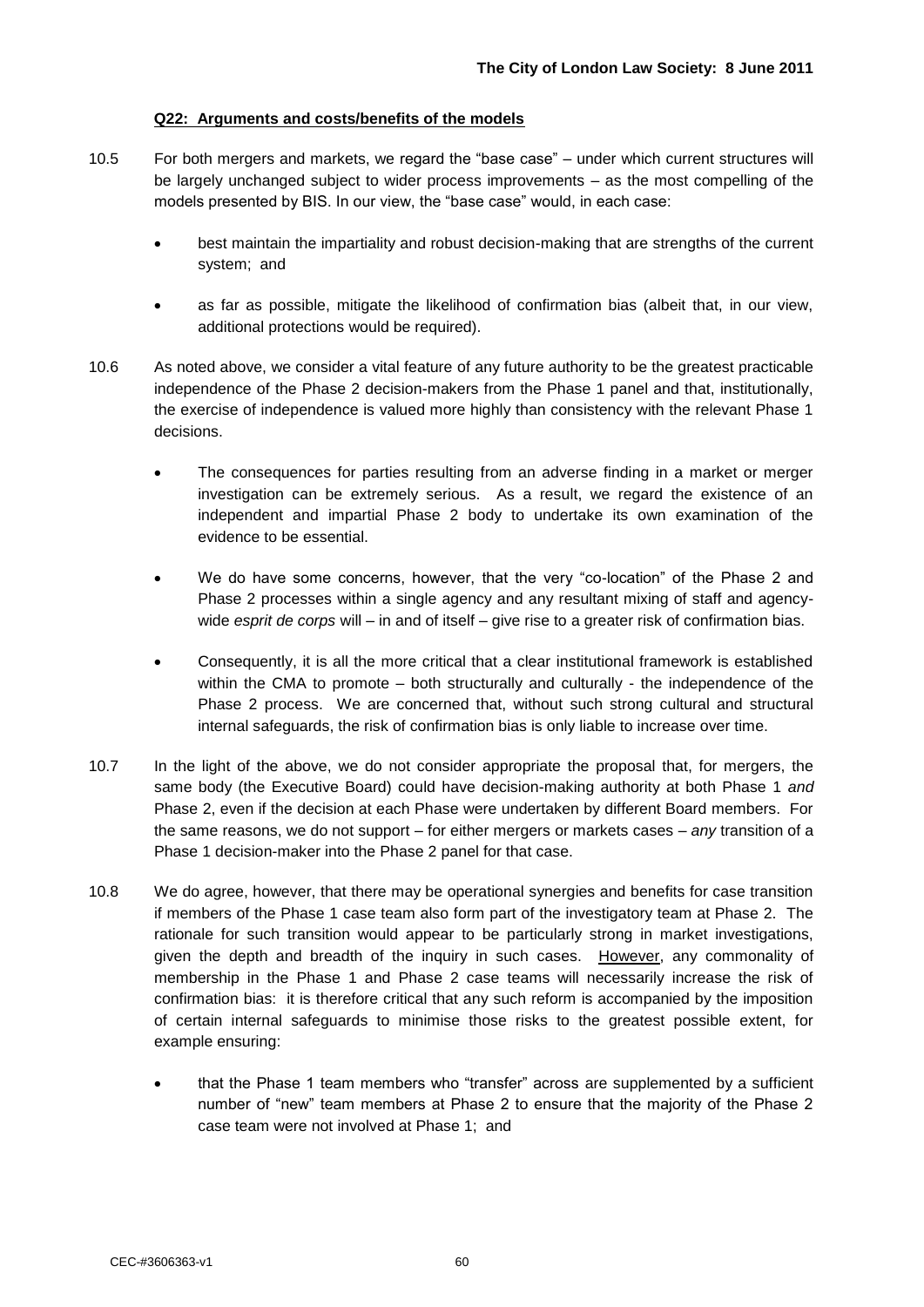- that no members of the Phase 2 case team above an appropriate level of seniority were involved at Phase 1.
- 10.9 We also advise against the adoption of a more "prosecutorial" system, in which the Phase 2 panel solely opines as final adjudicator on a fully-worked case presented to it by the staff team, and does not have any further involvement in the investigatory process:
	- It is not apparent that such a system would enhance the independence of the Phase 1 and Phase 2 processes any more than adoption of BIS"s base case.
	- It would also represent a significant cultural change for the CMA, overturning the long tradition of Phase 2 inquisitorial review that is currently so valued in the UK regime. Moreover, the significant re-skilling and "learning process" for CMA staff that such a shift would necessitate might be difficult to achieve in the short to medium term. Such radical reform thus also risks impeding the rigour of decision-making and the momentum of enforcement.

#### **Appeals**

10.10 We do not believe that significant reform of the existing appeal process is required, at least in respect of mergers and markets. This view is premised, however, on the maintenance of the independence, thoroughness and impartiality of the Phase 2 process. If the proposed reforms would limit such separation, the Government should review carefully whether an appeal on judicial review grounds alone remains sufficient to ensure compliance with the ECHR and we would think that a full appeal on the merits would need to be introduced.

#### **Q23: Composition and appointment of the decision-makers**

- 10.11 As noted above, we believe that the Phase 1 and Phase 2 decision-makers should in so far as possible - remain independent of each other. For this reason, we also favour effective retention of the current composition of the decision-makers at each phase, i.e.:
	- at Phase 1, one or more (clearly identified) senior members of the CMA Executive Board; and
	- at Phase 2, a panel of members with a range of economic, business and legal expertise. We consider that the majority of such a panel should be appointed on a full-time basis (or, at least, with a greater time commitment than the current Competition Commission members). This is to ensure greater consistency of decision-making, with the same members being involved in a larger number of cases. This core of full-time members should be supported by a minority of part-time members with specific industry or other expertise. Where conflict of interest rules permit, we propose that this would include individuals currently or previously active in the industry sector that is under scrutiny.
- 10.12 The current method of appointing panel members and the use of fixed appointment terms provides a valuable safeguard, and has produced a high calibre of panel member. Accordingly, we see no compelling reason for fundamental change to this system.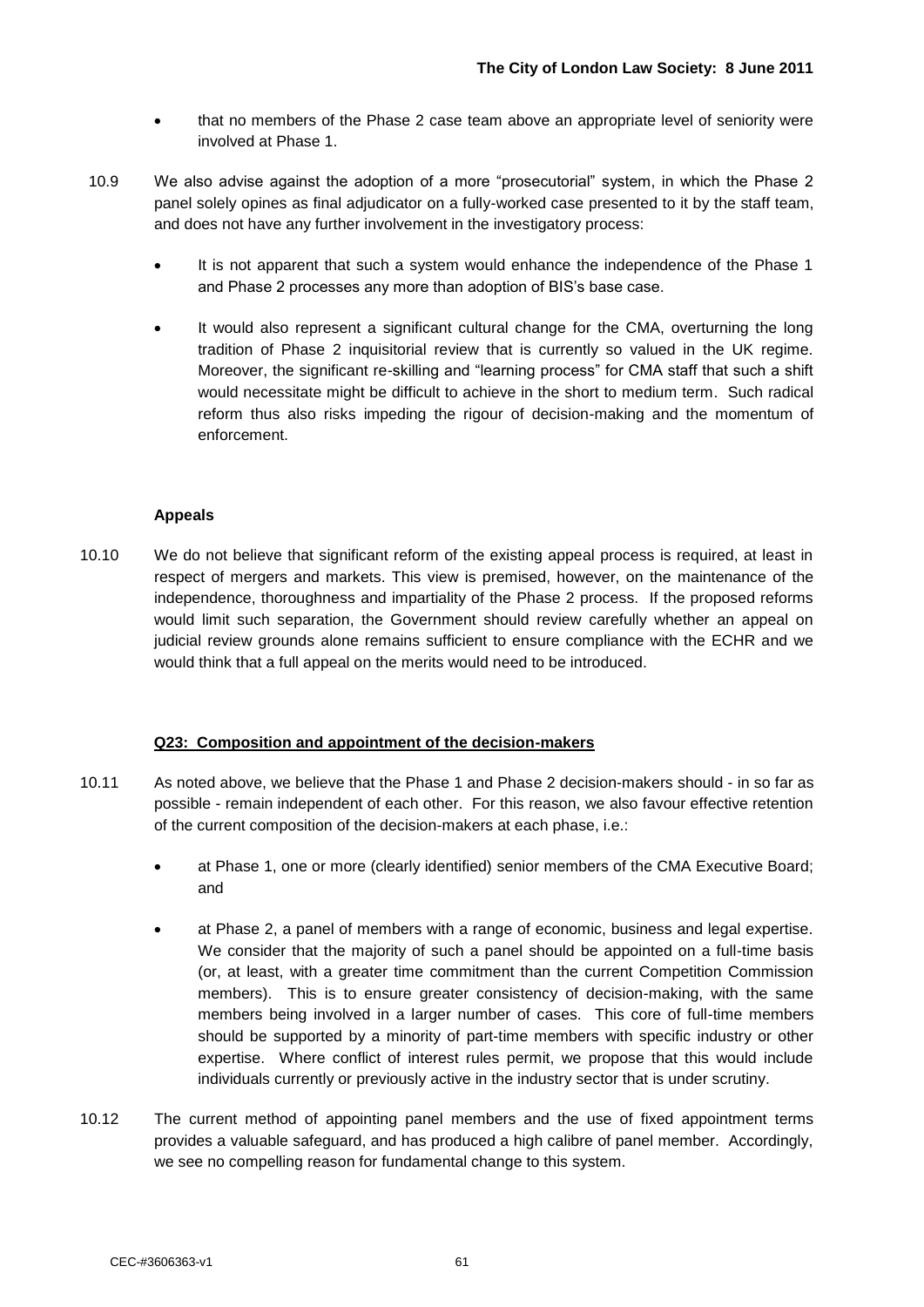#### **Q24: Other suggestions**

- 10.13 Finally, and irrespective of the identity of the decision-makers at Phase 1 and Phase 2 we consider that this reform programme presents an important opportunity to enhance the rights of affected parties in merger and markets cases to engage directly with those decision-makers.
	- Under the present system, an actual (or at least perceived) lack of direct access to the decision-maker, particularly at Phase 1, is a source of frustration for merger parties and gives rise to concerns that the parties' key arguments have not been fully or adequately articulated by the case team to the decision-maker.
	- Greater transparency for the parties as to the specific identity of the decision maker at Phase 1 is also desirable. However, we do not believe it to be sufficient, in and of itself, to alleviate the access-related concerns that presently exist.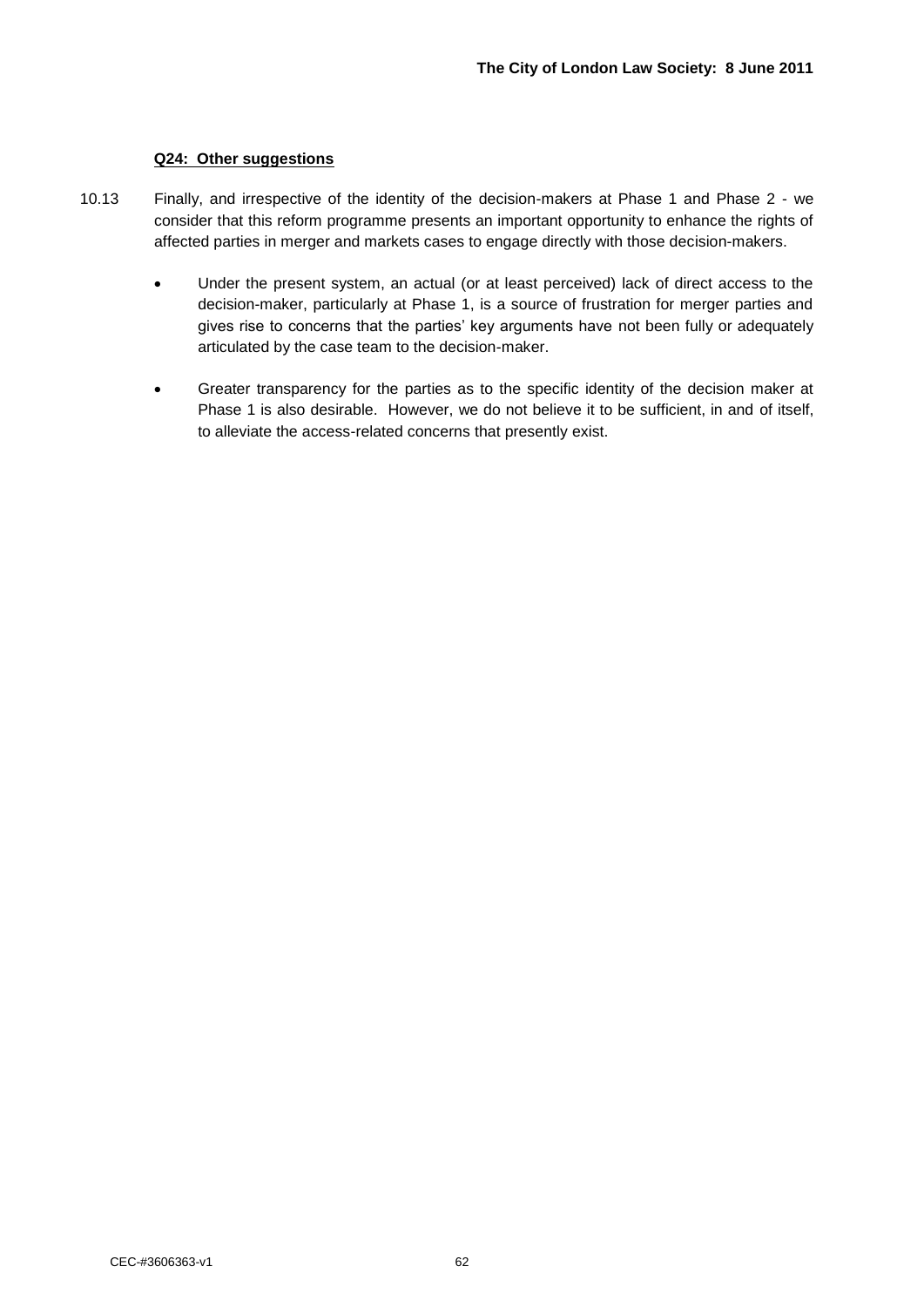## **11 Section 11 - Merger Fees and Cost Recovery**

#### **Merger fees**

#### **Q25: Merger fee options**

- 11.1 As a overarching point, the Committee questions whether it is appropriate for the Government to seek full cost recovery from the merger control regime. The Government has previously stated that its policy is to charge full costs for many publicly provided goods and services $51$ . However, we are of the view that the merger regime is a cost that should be borne primarily by the Government and not the merging businesses. The merger regime does not provide a service to the parties to a merger but rather a service to society and it is the general public that ultimately benefits from merger control. As such, the regime should be - at the very least in part - paid for by the taxpayer.<sup>52</sup>
- 11.2 We consider that any decision to raise merger fees should be made in accordance with the principle that fees charged are fair and proportional. A move to full cost recovery would be counterproductive for a number of reasons.
- 11.3 First, the levels of merger fees contemplated by the Government based on full cost recovery would result in the UK having excessively expensive merger fees compared to the vast majority of other jurisdictions, particularly if the proposed fees under a voluntary system are adopted. In our view, the fee options proposed by the Government are disproportionate in scale, and out of line with international standards. This is clear from the Table at the end of this Section, which contains a comparison of the proposed UK fees in a voluntary regime against current filing fees in other major countries with a greater GDP than the UK. We note that, although the Government acknowledges in its Impact Assessment that UK merger fees are already high by international standards, it has not attempted to benchmark against other jurisdictions. The table demonstrates that countries with a higher GDP have lower merger filing fees than those proposed for the UK.
- 11.4 Secondly, the ever-escalating merger fees in the UK place a major regulatory burden on businesses wishing to undertake merger activity in the UK. We are concerned that excessively high merger fees could have a chilling effect on transactional activity in the UK, which would ultimately be detrimental to the UK economy. It is hard to see this as being consistent with the Government's "growth" agenda. As it is, companies already incur considerable costs in carrying out a legal assessment of transactions<sup>53</sup>. Excessively high fees could discourage merger activity, particularly for smaller mergers, but also for some larger mergers where the economic rationale for the transaction may be marginal. In some transactions, filing fees may represent a substantial portion of the costs associated with merger control<sup>54</sup> and there is a risk that the proposed fees could be disproportionately high for mergers that raise few or no competition concerns.

 $\overline{54}$ <sup>51</sup> HM Treasury, *Managing Public Money*, 2007, paragraph 6.1.1.

<sup>52</sup> This view has been expressed by other jurisdictions such as Canada, Japan and New Zealand (ICN Report: *Merger Notification Filing Fees*, 2005).

<sup>&</sup>lt;sup>53</sup> According to BIS, the cost of notifying per case is estimated to be around £50,000 to £200,000 in legal fees (BIS Impact Assessment, paragraph 119).

<sup>54</sup> PricewaterhouseCoopers, *A tax on mergers? Surveying the time and costs to business of multijurisdictional merger reviews*, 2003. This study found that, although legal costs were the greatest component of external costs associated with merger control, filing fees were the second most significant component, accounting for an average of 19 per cent of external costs.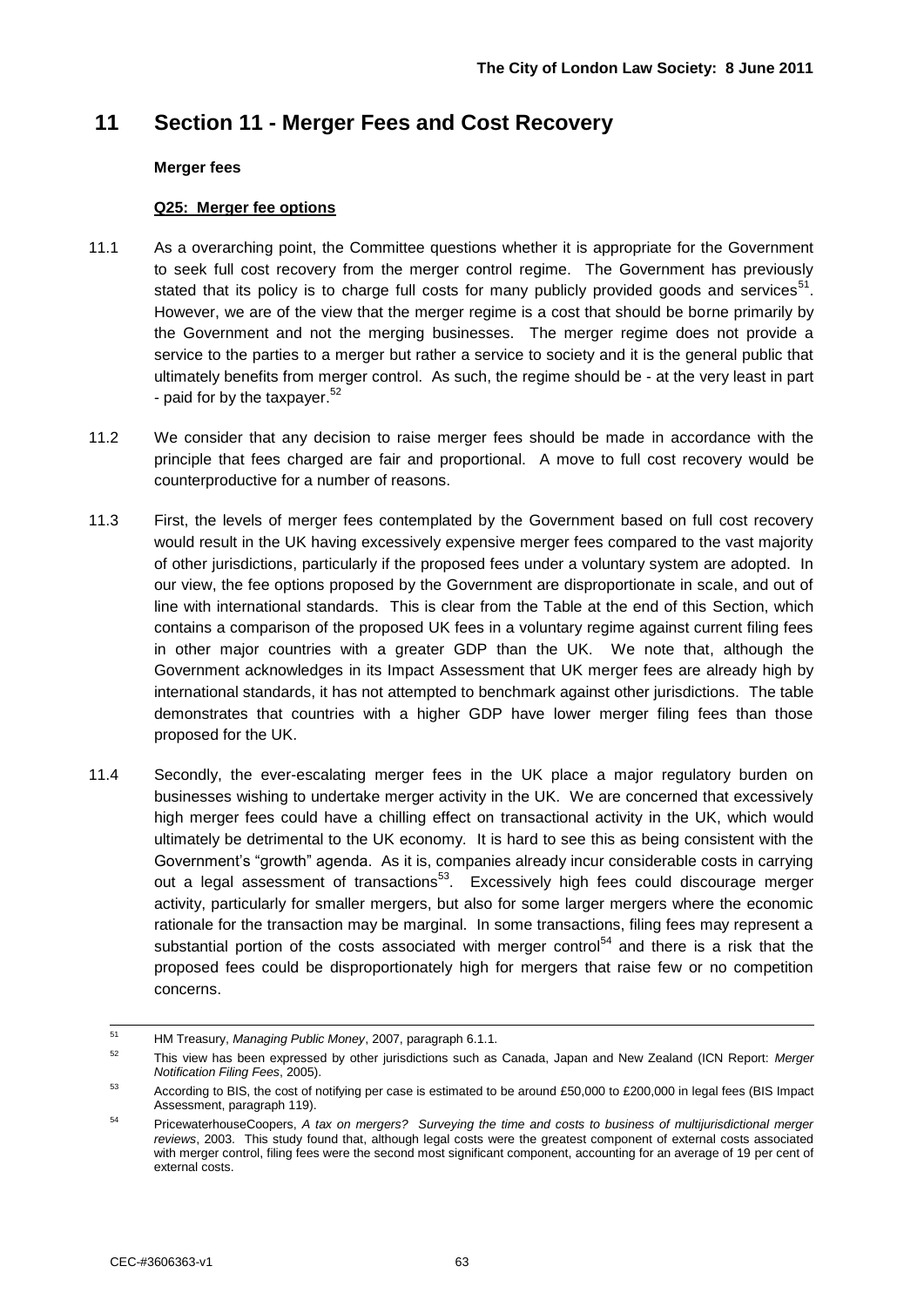- 11.5 Thirdly, the fees would fall disproportionately on smaller companies in the UK, contrary to the Government's objective of protecting SMEs. Mergers involving larger companies are more likely to be notifiable to the European Commission under the EU Merger Regulation - where no merger fees are payable. It would be perverse if the burden of disproportionately high fees were to fall primarily on smaller businesses which are subject to national merger control.
- 11.6 We note that the Government estimates that the total annual cost of the merger control regime is likely to be around £9 million in coming years, even though in 2008/9 actual costs were £14.5 million, and in 2009/10 actual costs were around £10.4 million - in years of relatively low merger activity<sup>55</sup>. We are concerned that this assumption of £9 million is too low and may be distorting the proposed fee level. It may be that, in fact, the actual fees charged will be substantially higher, in view of the Government's aim of recovering the full costs of merger control from businesses. Indeed, the consultation paper states, in paragraphs 11.14 and 11.15, that, at least in a mandatory regime, the cost of merger control to the competition authority may increase and that fees may need to be higher. We would welcome some clarification from BIS as to how it has reached the figure of £9 million has been calculated.
- 11.7 With respect to the fee options under a voluntary regime, the proposed levels are excessively high for both Options 1 and 2. Such high merger filing costs could have adverse consequences for a voluntary regime, as it is likely that some parties would be discouraged from notifying their transactions to the competition authority, particularly in the case of small mergers.
- 11.8 Regarding the fee options in a mandatory regime a prospect which the Committee strongly opposes, for the reasons explained in Section 3 - we do not consider that a flat fee would be appropriate for either a full mandatory or a hybrid regime. The reason for this is that the costs would fall disproportionately on smaller mergers and could discourage some smaller transactions. The Government recognises this as a concern in respect of a voluntary regime, and in our view the same concern equally applies to a mandatory regime. Moreover, if a mandatory regime were to be adopted, costs to the competition authority would escalate as the CMA would need to review a higher volume of notifications (many of which raising no competition issues whatsoever, and therefore being "pointless" notifications). To this end, it is questionable whether the proposed flat fee of £7,500 in a full mandatory regime is realistic. If the there is a huge increase in the number of filings (and hence costs to the CMA), the proposed flat fee would no doubt need to increase correspondingly. We would welcome further clarification as to the basis for the proposed flat fees. Therefore, if a mandatory system were to be adopted, we would favour Option 2 (retention of differentiation of fees by turnover instead of a flat fee). We consider that any increase in the level of fees (in either a voluntary or mandatory system) should only be made in line with inflation in order to achieve greater cost recovery (as opposed to full cost recovery).

 $\overline{55}$ 

<sup>55</sup> In 2008/9 and 2009/10 the OFT considered 72 and 55 mergers respectively under the Enterprise Act, compared to 106 mergers in 2006/7 and 97 mergers in 2007/8. In 2009/10 there were 337 acquisitions of UK companies compared to 656 acquisitions in 2008/9 and 1061 acquisitions in 2007/8 (OFT Annual Reports 2008/9 and 2009/10, Annex D).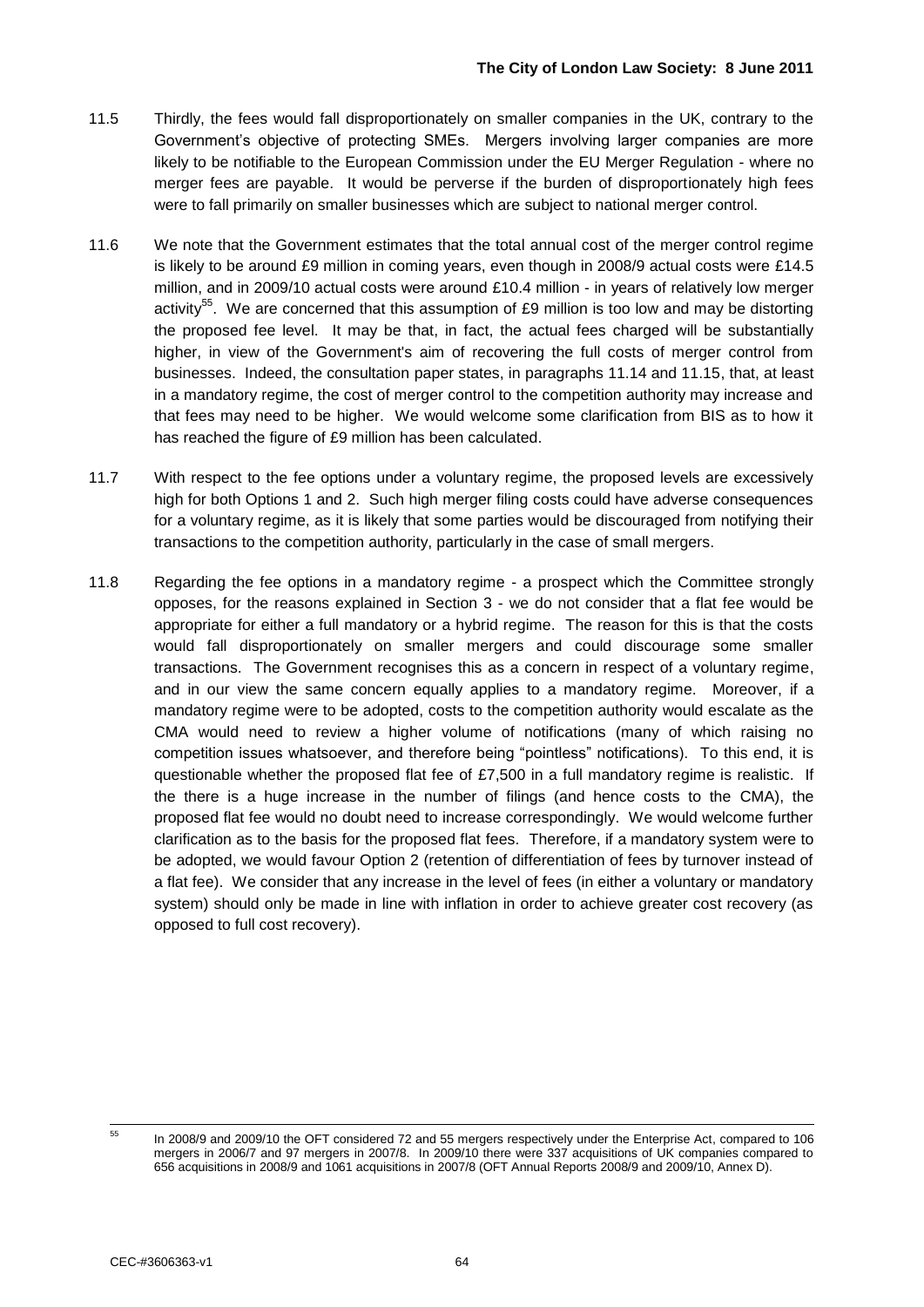#### **Introducing a power to reclaim the cost of antitrust investigations**

#### **Q26 and Q27: The principle of recovering costs in antitrust investigations**

#### *Principle*

- 11.9 The Committee is opposed to the principle that the CMA should be able to recover the costs of an antitrust investigation arising from a party that is found to have infringed competition law. But if the Government were minded to make such a move, then the principle of fairness dictates that such a system should be reciprocal; that is, a party should be able to recover the costs of an investigation arising in cases where the CMA abandons an investigation or takes a noninfringement decision. In such circumstances, the party that was under investigation should be able to recover all or at least some of its costs from the Government<sup>56</sup>. Alternatively, if there were a non-infringement decision, or if a case were abandoned, following an investigation that arose out of a third party complaint and which was found to have been based on erroneous or misleading information, the CMA should seek to recover its costs from the complainant rather than the non-infringing party.
- 11.10 We are aware that a very few other jurisdictions allow for cost recovery of antitrust investigations but, even in those cases, that does not amount to full cost recovery. For example:
	- Czech Republic: The competition authority can only recover a lump sum of CZK 1,000 (around 40 euros) from an infringing party, which may be increased in complex cases or in case an expert opinion is needed to CZK 2.500 (100 euros). The lump sum is increased by 1,500 CZK for every appointed expert. However, the maximum amount is limited by CZK 6,000 (250 euros), so the amount that can be recovered by the authority is marginal.
	- Canada: Although a liberal interpretation of the Canadian Competition Act suggests that the full recovery of costs is possible, there is no reported case law on the matter.
	- Austria: An undertaking found to infringe competition law will be liable to pay a standardised fee (up to 30,000 euros) in respect of costs of the investigations. The sum is paid into the consolidated fund.

#### *Practical effects*

- 11.11 In addition, we are concerned that if the CMA had the power to recover the costs of its investigation from the infringing party, this could have the counterproductive effect of discouraging efficiency, which would fly in the face of one of the overriding objectives of the proposed reform of the UK competition regime. There may be less of an incentive for the CMA to streamline and target appropriate cases for investigation if costs become less of a concern as they could be recouped.
- 11.12 A further counterproductive effect would be that it would put pressure on the accused parties particularly on SMEs - to settle rather than fight a case (or at least to concede rather than

<sup>56</sup> <sup>56</sup> For example, the OFT closed its recent investigation into suspected price coordination involving a number of retailers and suppliers in the UK grocery sector on grounds of administrative priority. The companies that were investigated incurred substantial costs in responding to the OFT's requests for information but had no ability to recoup this expenditure.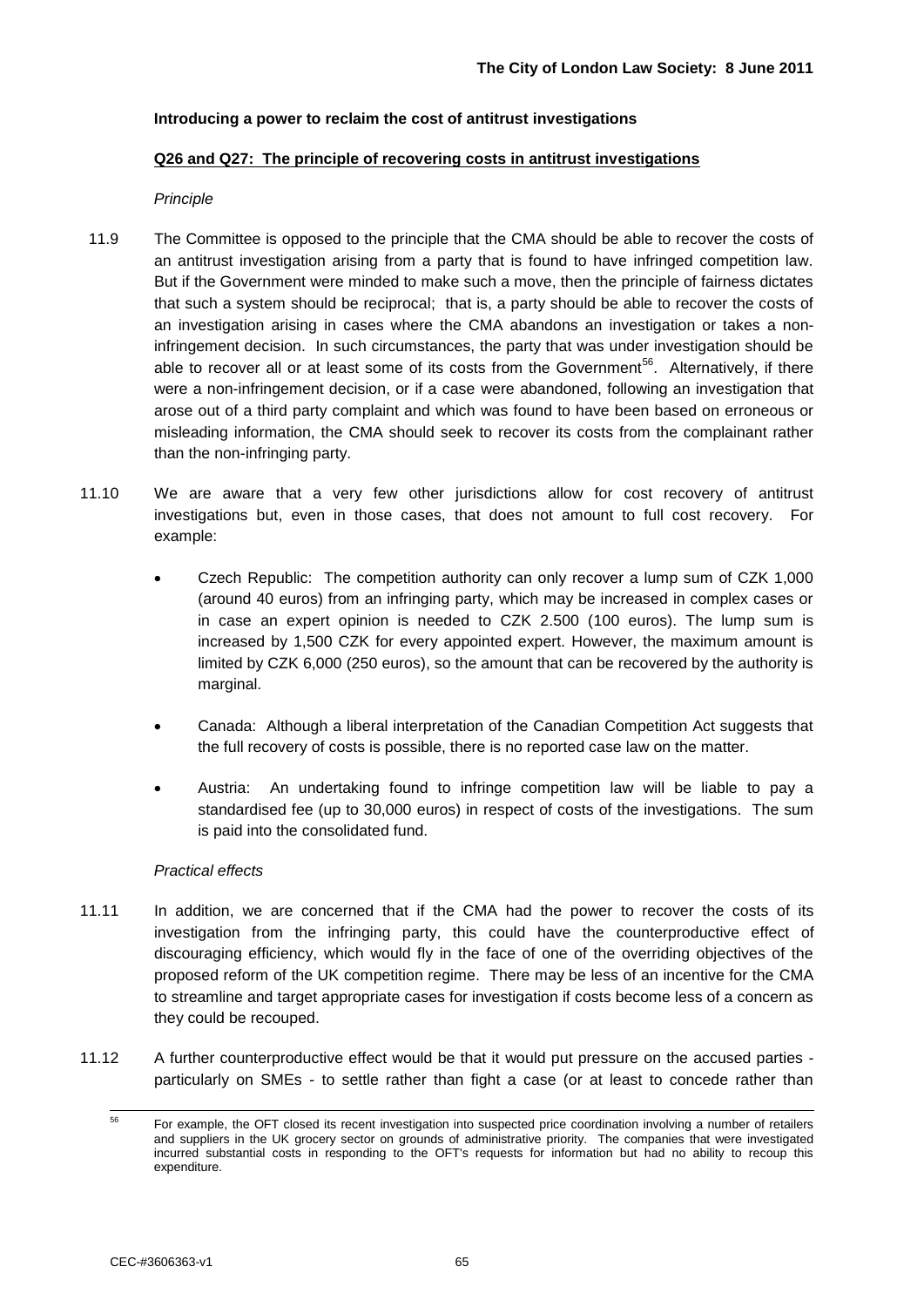contest key points) because they could not afford the prolongation of the case entailed in the issues being fully and fairly heard. That would be manifestly unjust, and moreover would reduce the number of cases resulting in a full decision (so reducing the body of precedent which is so important for the effective functioning of the antitrust regime).

#### **Q27: Immunity, leniency, settlement and commitments**

- 11.13 As explained above (Q26 and Q27), the Committee does not support the proposal that the competition authority should have the ability to recover its costs from the infringing party - the costs of the investigation should already be covered by the penalty for the infringement.
- 11.14 However, if the Government were to decide to adopt a mechanism for cost recovery, we are particularly concerned that this could disincentivise and undermine immunity and leniency applications. These options could appear much less attractive to companies that have infringed competition law if they are nonetheless pay for the costs of the subsequent antitrust investigation (on other parties). Immunity and leniency applications are in the public interest as well as the interests of the applicant parties; they are a major means by which the authorities uncover anti-competitive activity. We therefore consider that immunity and leniency parties, should not be required to pay for the costs of the investigation by the CMA $^{57}$ .

#### **Q29: Paying costs as an element of the fine**

11.15 We do not agree that an additional costs element should be added to the fine payable for the infringement itself. However, if the Government were to move towards cost recovery, we agree that the increased penalty should be payable to the consolidated fund rather than the enforcement authority (in the same way that penalties are paid into the consolidated fund). If the sum were payable to the CMA, there would be a risk that this could affect the incentives of the CMA; for example, it may encourage the authority to make an infringement finding where it might not otherwise have done so.

#### **Q30: Costs on appeals**

- 11.16 If the Government were to adopt a cost recovery approach, we agree that a wholly successful appeal on the substance of the infringement decision should mean that the appellant should not be liable for the costs element. A successful appeal on substance implies that the CMA should not have incurred the costs of an investigation in the first place because there was no anticompetitive infringement.
- 11.17 The costs recovery element for partially successful appeals could be more problematic. The Government proposes that, where the appeal is only partially successful, the appellant should be liable for the costs of investigating the upheld infringements at a level to be decided by the CAT, but not for the costs of investigating the overturned findings. This approach ignores the

 $\overline{57}$ We acknowledge that, in the Czech Republic, the competition authority can recover its costs from such parties, but there the amount is limited to the sums stated above in paragraph **[11.10]** and cost recovery is thus minimal.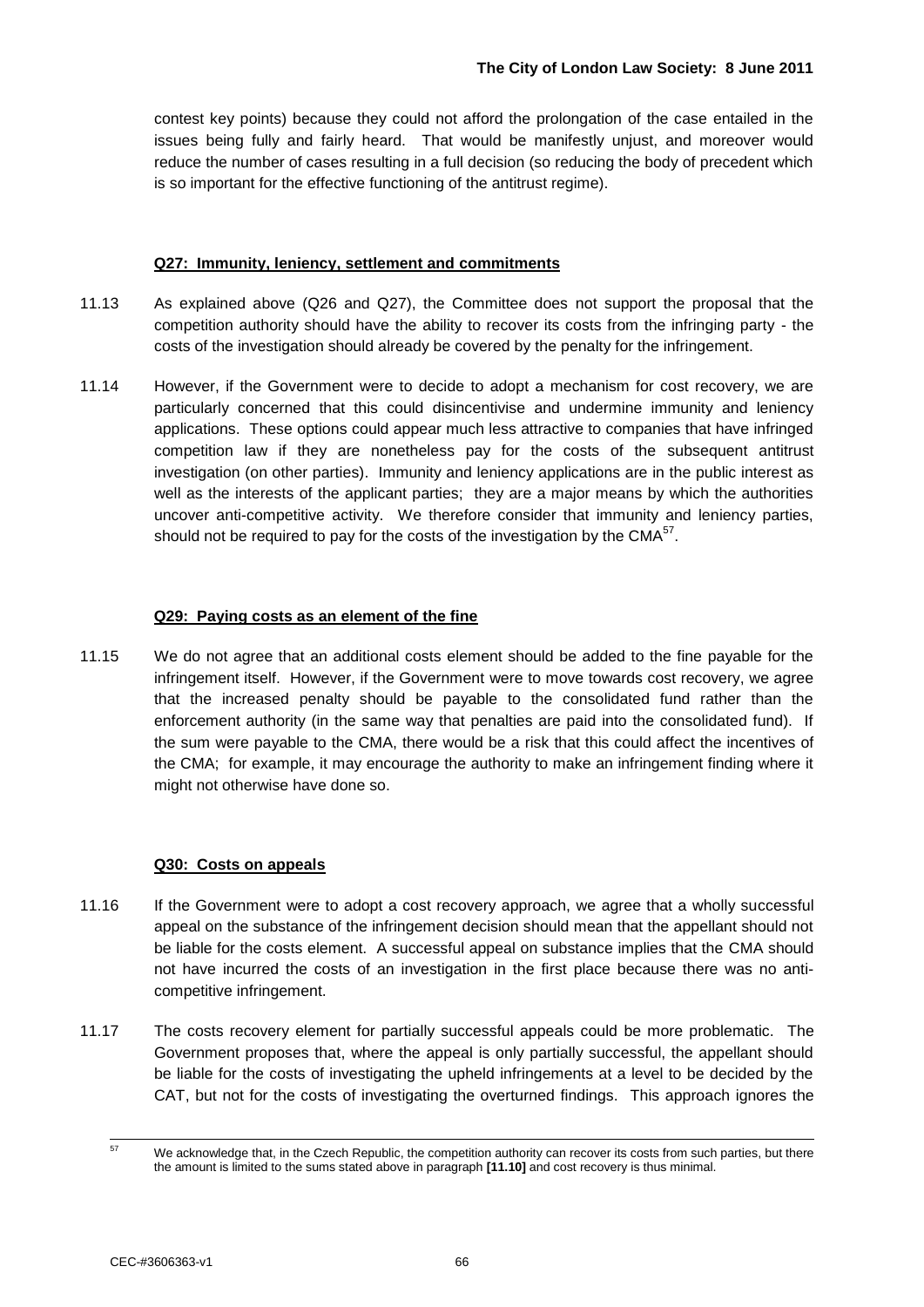possibility that the points of appeal that were won were very important and/or alternatives to the points lost.

11.18 Another option could be to limit cost recovery to situations where an appellant is wholly unsuccessful or only wins on immaterial points. In any event, some clarity as to exposure to costs would be welcome, such as a fixed or maximum costs amount payable by the relevant party.

#### **Q31: A power to allow the enforcer to recover their costs, or amending the Competition Act 1998 to enable the level of fine to cover the cost of the investigation rather than introduce costs?**

11.19 As indicated above, we consider that the penalty imposed should already be sufficient to cover the costs of the investigation, without the need for additional powers/amendments to the legislation.

#### **Q32: Telecom price control appeals heard by the Competition Commission**

- 11.20 The Committee cannot see any reason why telecoms should be treated differently from other regulatory appeals and it would be useful to understand the justification for the current inconsistency.
- 11.21 If the Competition Commission were given the ability to recover its costs for a partially successful appeal, the concern indicated above in our response to Question 30 would also be relevant to telecoms price control appeals. Moreover, a potential concern may be that a move to cost recovery could affect incentives on the part of the CC if its costs are only paid where an appellant fails. The temptation - in, say, a borderline case at the end of a tough financial year for the CC and in circumstances where the CC is self-funding - might be to find against the appellant in order to recover costs. In order to address this, perhaps any cost recovery should be payable to the consolidated fund rather than directly to the CC.

#### **Q33: CAT recovery of costs**

- 11.22 We are concerned that allowing the CAT to recover its full costs would be contrary to the principle of access to justice as potential appellants might then be deterred from exercising their rights of appeal if they may have to cover the costs of the CAT. However, we note that the Government proposes to allow the CAT to exercise its discretion as to whether or not costs should be set aside in a particular case. Some guidance on the types of circumstances where the interests of justice dictate that costs should be set aside would be helpful. In any event, we would not object to the CAT recovering reasonable costs, such as for photocopying, postage etc by way of (for instance) court fees.
- 11.23 The Government has not addressed how interveners in appeals would be dealt with in terms of cost recovery. The role of interveners appears to be changing as a result of a recent Court of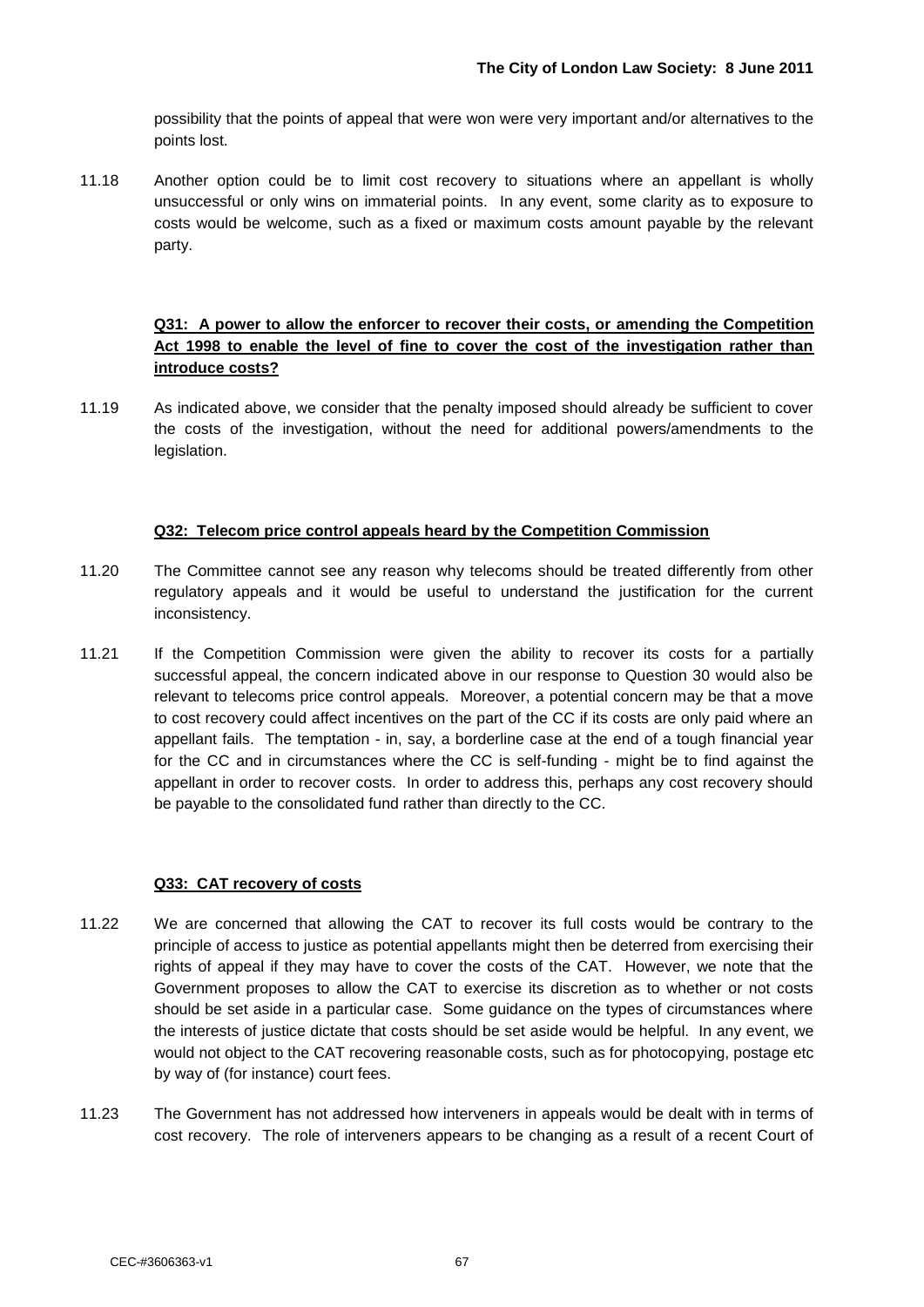Appeal judgment causing them to take a more active role<sup>58</sup>. The judgment implies that there is a greater onus on interveners to advance more substantive cases, which means that they are likely to cause more costs to be incurred. There would be unfairness in requiring an appellant to bear costs caused by an active intervention but, at the same time, there would be potential unfairness in requiring an intervener to bear costs where their involvement is the result of an appeal which they did not initiate and because the Court of Appeal has effectively required them to take the lead role in defence. Interested parties may be more reluctant to intervene for fear of being exposed to the risk of paying the CAT's costs.

<sup>58</sup> 

<sup>58</sup> *British Telecommunications Plc v Office of Communications* [2011] EWCA Civ 245, paragraph 86.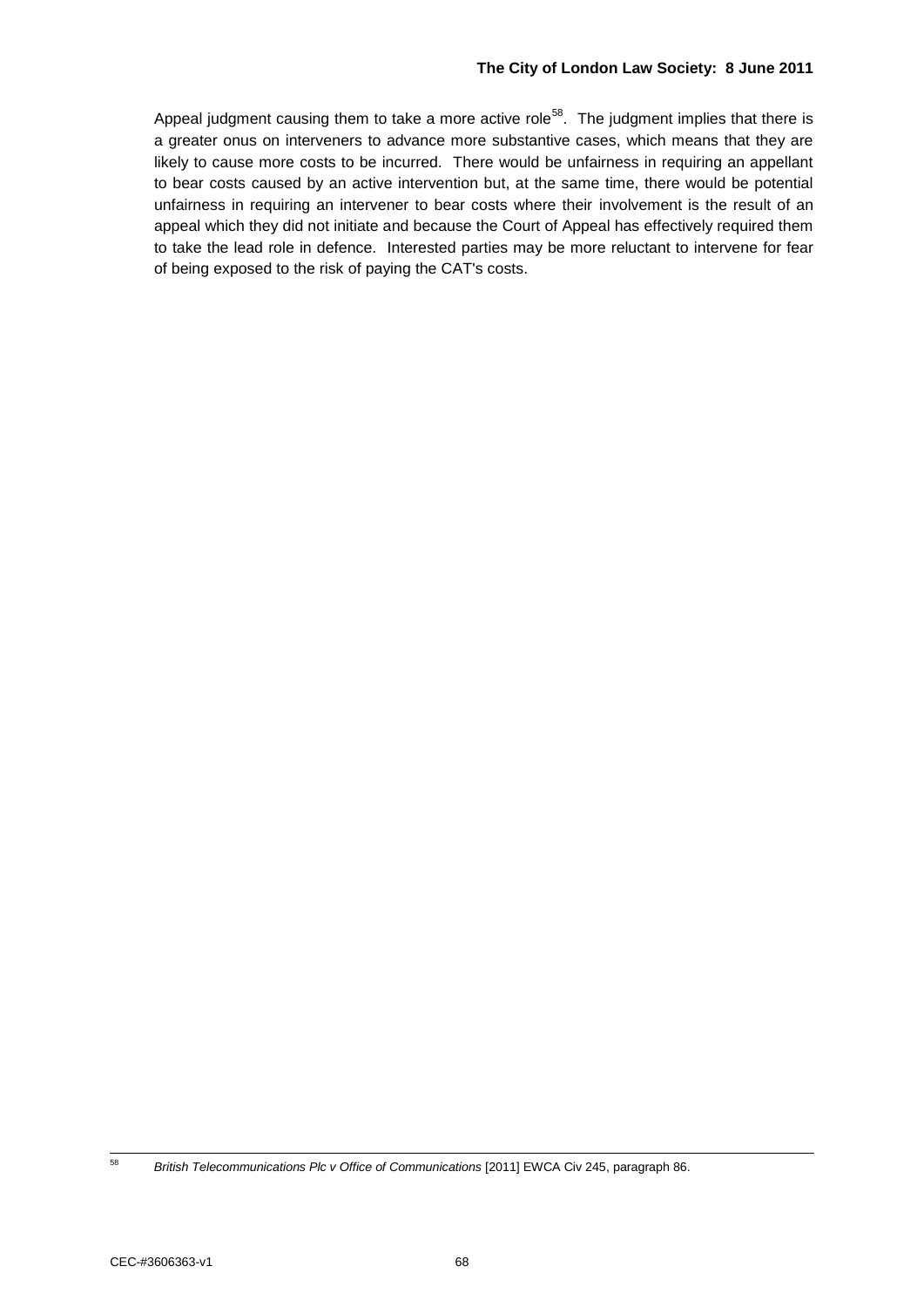| Table - Jurisdictions which have a greater GDP and lower merger filing fees than the |
|--------------------------------------------------------------------------------------|
| proposed UK voluntary regime (in descending order of GDP)                            |

| <b>Country</b>            | for<br>GDP (adjusted<br>PPP) <sup>59</sup> \$million | <b>Filing fees</b>                                                                                                                                                                                                                                                                                                                                                |
|---------------------------|------------------------------------------------------|-------------------------------------------------------------------------------------------------------------------------------------------------------------------------------------------------------------------------------------------------------------------------------------------------------------------------------------------------------------------|
| <b>EU</b>                 | 15,170,419                                           | None                                                                                                                                                                                                                                                                                                                                                              |
| <b>United States</b>      | 14,657,800                                           | Fees are as follows:<br>transaction value of US\$66 million or greater but below<br>$\bullet$<br>US\$131.9 million = US\$45,000 fee; (approx £27,000)<br>transaction value of US\$131.9 million or greater but<br>$\bullet$<br>below $$659.5$ million = US\$125,000 fee; (approx<br>£76,000)<br>value of \$659.5 million or greater= US\$280,000 fee<br>$\bullet$ |
|                           |                                                      | (approx £170,000)                                                                                                                                                                                                                                                                                                                                                 |
| China                     | 10,085,708                                           | None                                                                                                                                                                                                                                                                                                                                                              |
| Japan                     | 4,309,432                                            | None                                                                                                                                                                                                                                                                                                                                                              |
| Germany                   | 2,940,434                                            | A filing fee of up to €50,000 (approx £45,000)                                                                                                                                                                                                                                                                                                                    |
| <b>Russia</b>             | 2,222,957                                            | A filing fee of 20 000 roubles (approx £400) applicable only to<br>transactions that require Pre-Transaction Filing.<br>No filing fees for a Post-Transaction Filing.                                                                                                                                                                                             |
| $\overline{\mathsf{U}}$ K | 2,172,768                                            |                                                                                                                                                                                                                                                                                                                                                                   |
| (proposed<br>voluntary)   |                                                      |                                                                                                                                                                                                                                                                                                                                                                   |
| Option 1:                 |                                                      | Where the UK turnover of the target does not exceed<br>$\bullet$<br>£20 million, fee would be £65,000                                                                                                                                                                                                                                                             |
|                           |                                                      | Where the UK turnover of the target exceeds £20 million<br>$\bullet$<br>but does not exceed £70 million, fee would be £130,000                                                                                                                                                                                                                                    |
|                           |                                                      | Where the UK turnover of the target exceeds £70 million,<br>$\bullet$<br>fee would be £195,000                                                                                                                                                                                                                                                                    |
| Option 2:                 |                                                      | Where the UK turnover of the target does not exceed<br>$\bullet$<br>£20 million, fee would be is £60,000                                                                                                                                                                                                                                                          |
|                           |                                                      | Where the UK turnover of the target exceeds £20 million<br>$\bullet$<br>but does not exceed £70 million, fee would be £120,000                                                                                                                                                                                                                                    |
|                           |                                                      | Where the UK turnover of the target exceeds £70 million<br>$\bullet$<br>but does not exceed £120 million, fee would be<br>£180,000                                                                                                                                                                                                                                |
|                           |                                                      | Where the UK turnover of the target exceeds £120<br>$\bullet$<br>million, fee would be £220,000                                                                                                                                                                                                                                                                   |

<sup>59</sup> International Monetary Fund, 2010. PPP is Purchasing Power Parity - takes into account cost of living/inflation differences to produce a more accurate figure.